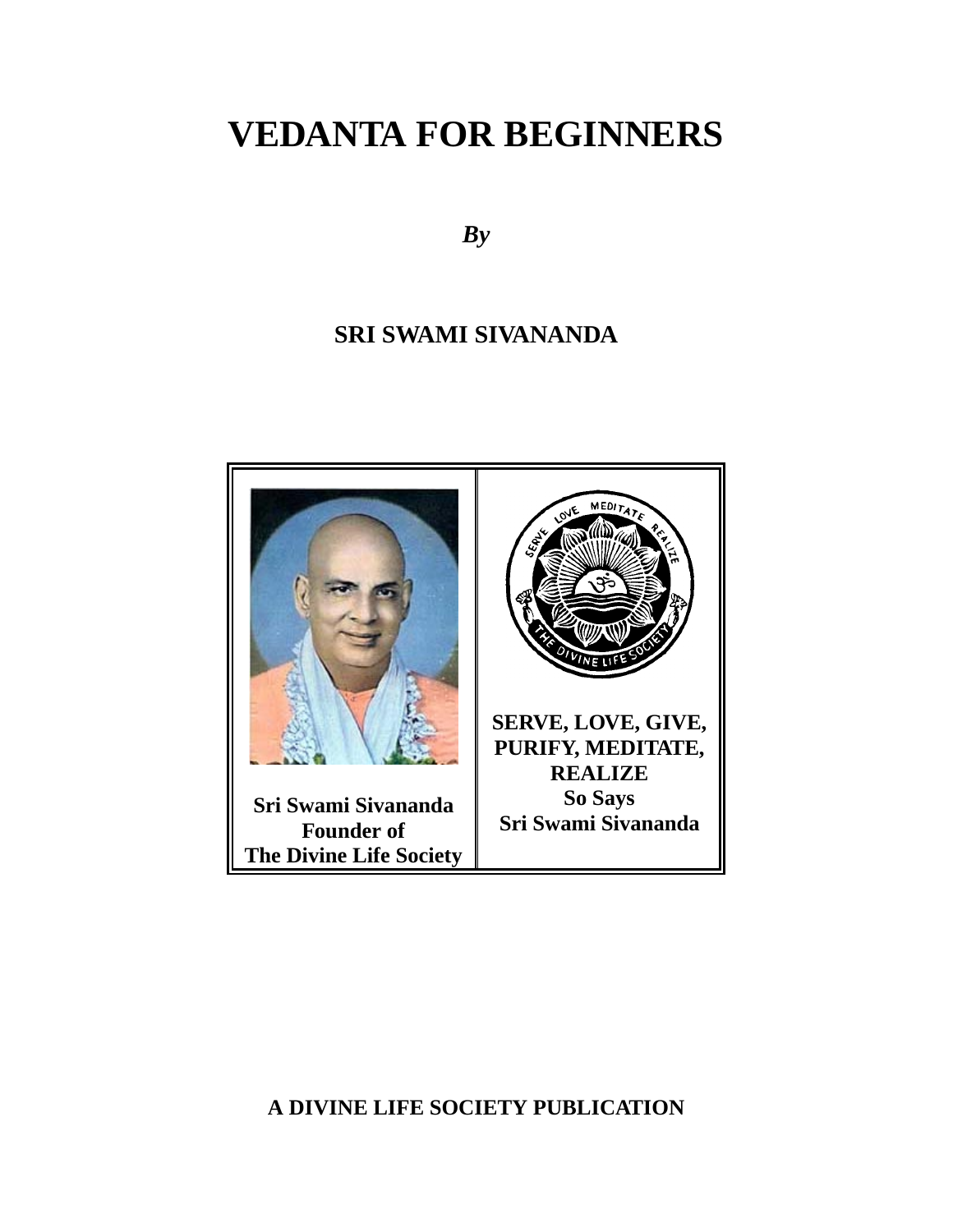| <b>First Edition:</b> | 1941                     |
|-----------------------|--------------------------|
| Second Edition:       | 1985                     |
| Third Edition:        | 1996                     |
|                       | $(4,000 \text{ Copies})$ |

World Wide Web (WWW) Edition: 1999

WWW site: http://www.SivanandaDlshq.org

*This WWW reprint is for free distribution*

© The Divine Life Trust Society

ISBN 81-7052-046-0

*Published By* THE DIVINE LIFE SOCIETY P.O. SHIVANANDANAGAR—249 192 Distt. Tehri-Garhwal, Uttar Pradesh, Himalayas, India.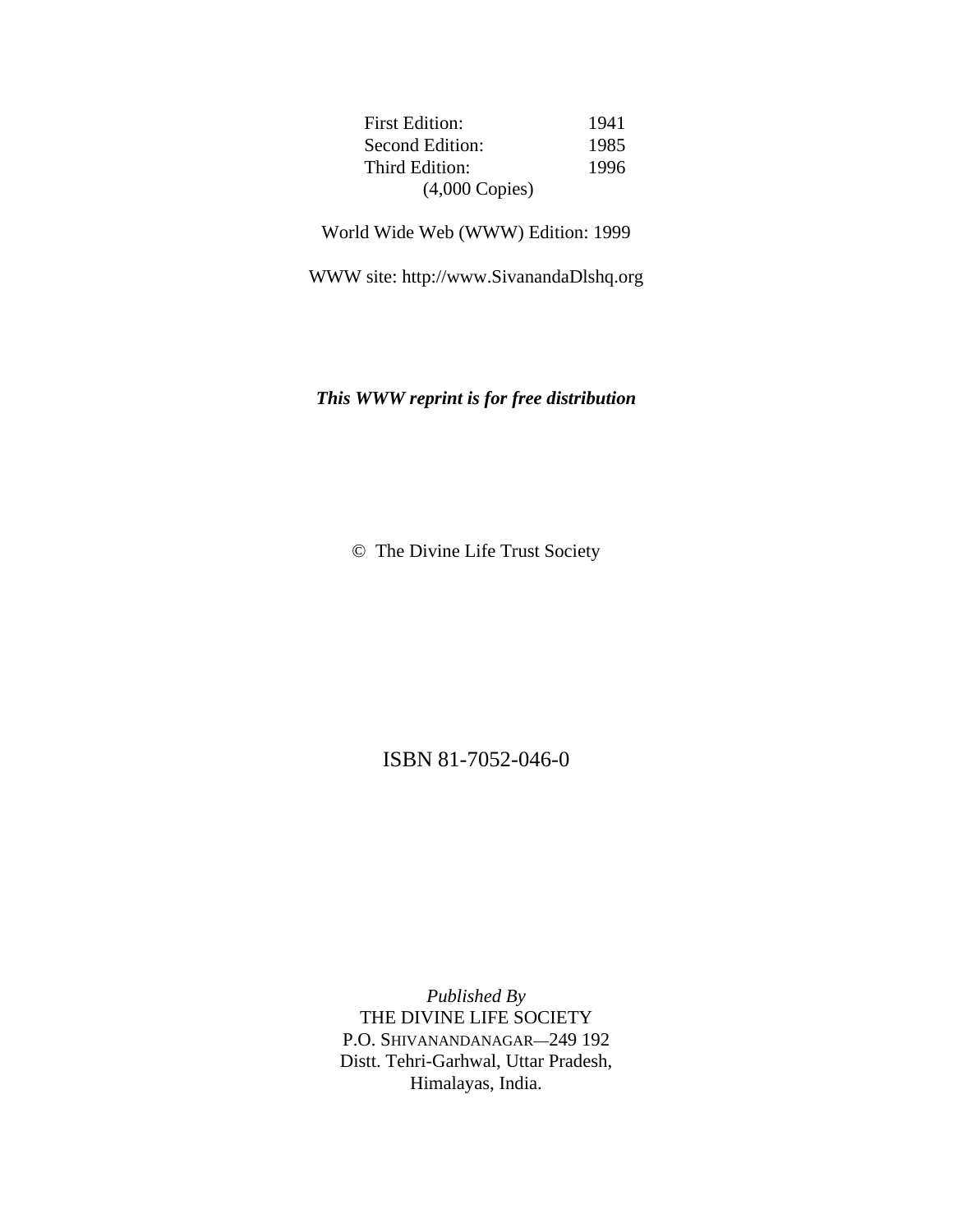*Dedicated to All Seekers of Truth*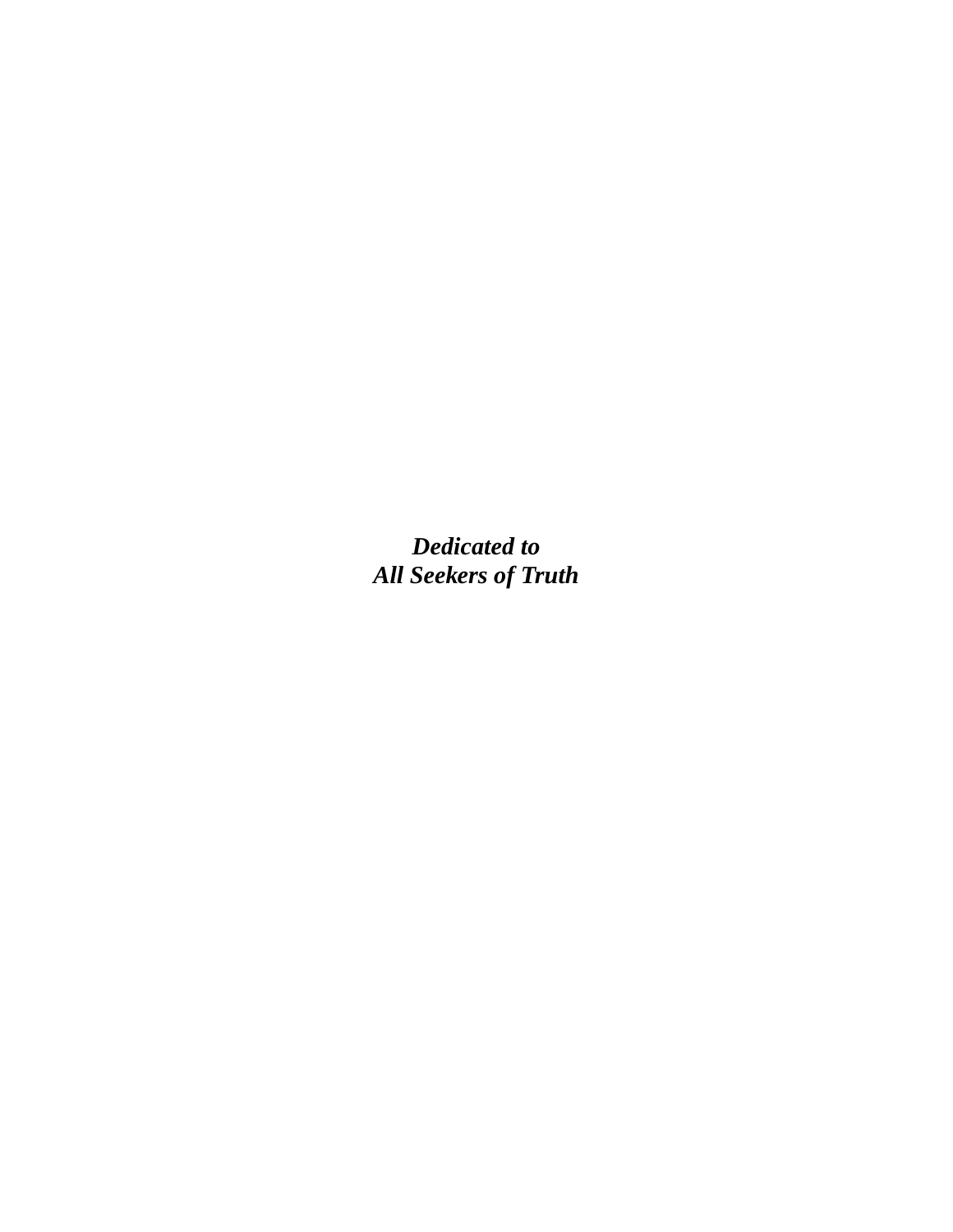## **CONTENTS**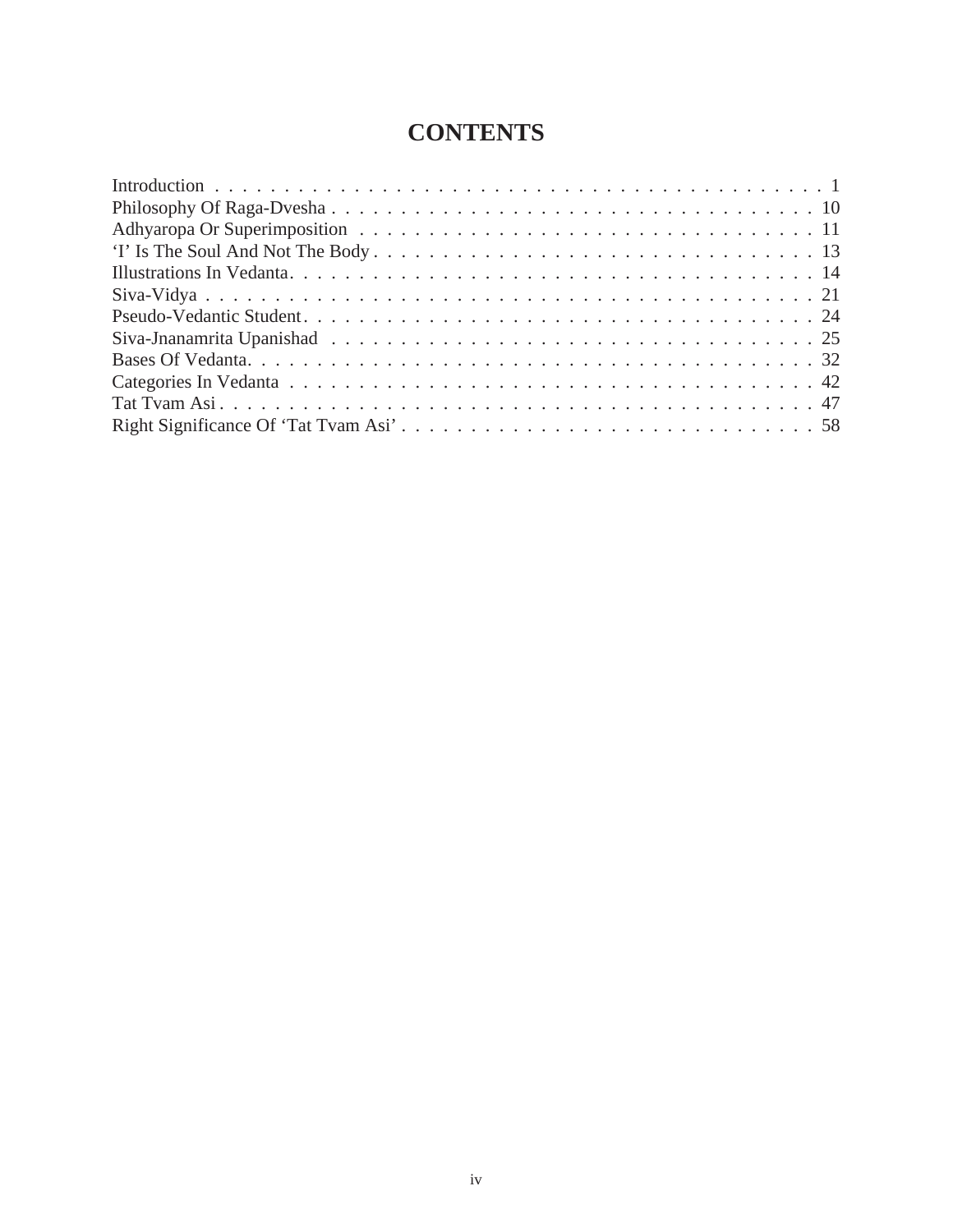## **INTRODUCTION**

Vedanta is the culmination of the Vedas. It is entering into the study of Brahman. It is the science which raises man above the plane of worldliness. It is the rational method of meditating on the Supreme Absolute, the Eternal, the Infinite. Vedanta is the culmination of human experience and is the end of the faculty of thinking. It is the greatest and the highest knowledge. This wisdom was revealed to the ancient sages.

The Rishis and sages of yore have made experiments and researches in meditation and given to the world their spiritual experiences. These are all authoritative. You must not spend much time in making the preliminary experiments once more. Your whole life-time is not sufficient for making these experiments and researches. The experiences of sages are like ready-made compressed tablets. You will have to simply follow their instructions implicitly with perfect, unswerving faith and devotion. Then alone can you make any progress in the spiritual path and attain the goal of life.

In order to practise Sadhana for the attainment of absolute freedom, you should know in the beginning itself its technique and method. You should know the nature of bondage, the cause of bondage and the way of getting rid of bondage. You have to make a searching study of life and know its mysteries.

## **Karma**

You are born on this earth-plane on account of your Karmas (actions) done in previous births. This body and this condition of mind are both the results of effects of past Karmas. What is Karma?

A Vasana or desire arises. Then you exert to possess the object. This is Karma. Thought itself is the real Karma. Physical action is only its manifestation. Then you enjoy the object. This is Bhoga. This Bhoga strengthens and fattens the Vasana. The Chakra or wheel of Vasana, Karma, Bhoga, is ever revolving. Give up Bhoga. Practise renunciation, discrimination and dispassion. Destroy the Vasanas by eradicating ignorance (Ajnana) through Brahma-Jnana, the Knowledge of the Imperishable. Then alone the wheel which binds a man to this Samsara will stop revolving. Then alone you become an Atmavan or Knower of the Self.

#### **Who Is A Killer Of Atman?**

Forgetting the Self by indulging in sensual pleasures, is killing of Atman. Even after somehow getting this rare human birth, with an innate tendency for Nivritti, he who does not strive for the liberation of his soul, is a killer of Atman. He is not an Atmavan but an Atmaha.

## **Renunciation**

The Atman can be realised only through renunciation. You have enjoyed sensual objects in millions of births. You have enjoyed sensual objects for so many years in this birth. If there has not come satisfaction in you till now, when will it come, then? Do not run after the mirage of sensual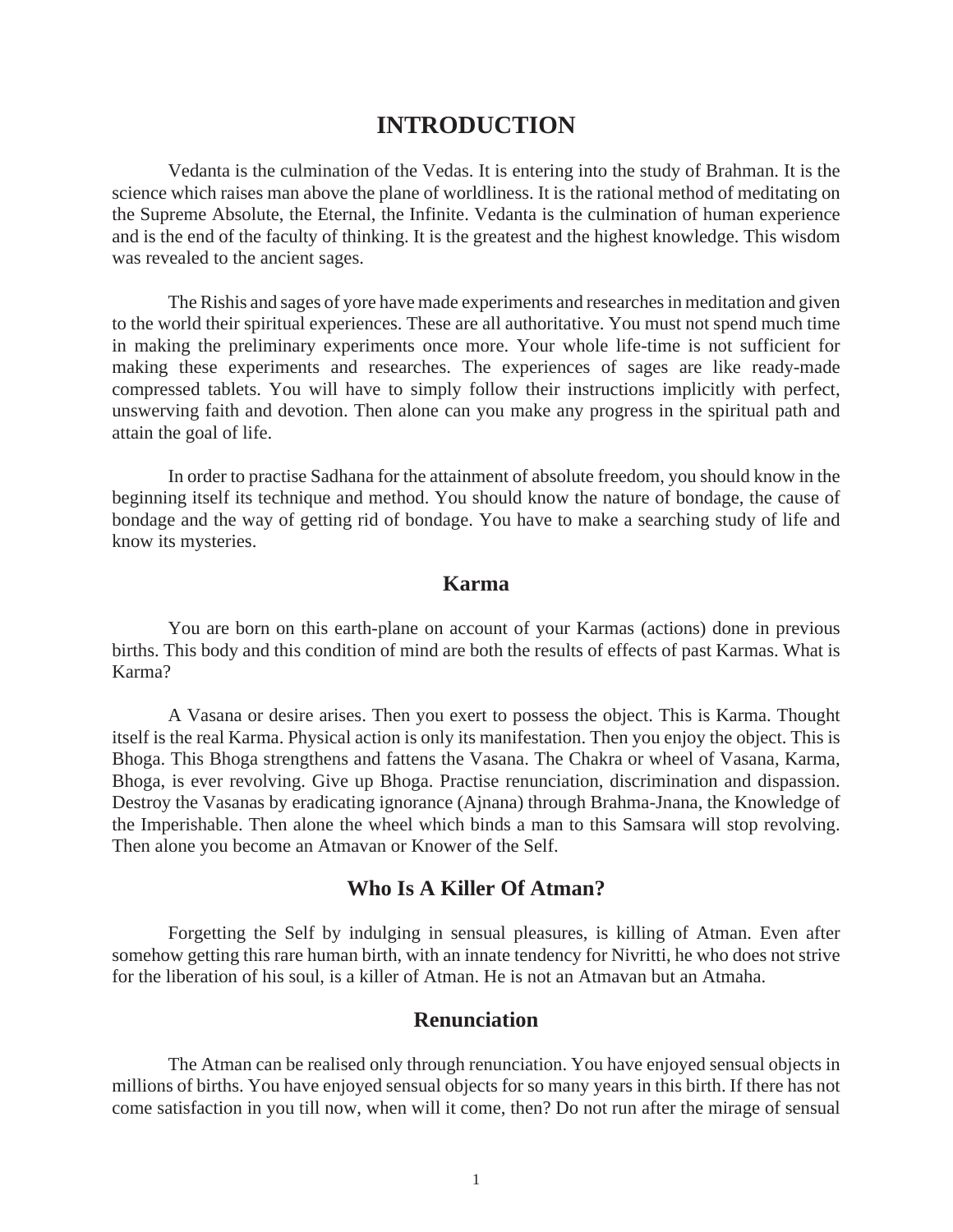objects. The senses are deluding you. Develop dispassion and renunciation. Realise your Atman. Then only you will get eternal satisfaction, everlasting peace and immortal bliss. Wake up from your slumber of ignorance, O worldly fool!

If your body-clothes catch fire, with what celerity you want to run towards water for cooling you? You must feel like this from the burning fire of Samsara. You should feel that you are roasted in the fire of Samsara. Vairagya (dispassion) and Mumukshutva (strong yearning for liberation) should dawn in you. You should run to the Guru for saving you.

Enjoyment of objects strengthens the Vasanas or Trishnas (cravings) and makes the mind more restless. Enjoyment cannot bring satisfaction of desires. Further, Trishna drains the energy and weakens the senses.

When you dream, you see the events of fifty years within an hour. You actually feel that fifty years have passed. Which is correct, the time of one hour of waking consciousness or the fifty years of dreaming consciousness? Both are correct. The waking state and the dreaming state are of the same quality or nature. They are equal (Samana). The only difference is that the waking state is a long dream or Deerghasvapna. It will be realised that this life on earth is only a fantastic dream of the mind when the Supreme Absolute or Para-Brahman is realised.

## **Upasana**

Practise Upasana for acquiring concentration of mind. Upasana is of various kinds, viz., Pratika Upasana, Pratima Upasana (worship of idol), Panchakopasana (worship of the five deities: Ganesha, Siva, Vishnu, Durga and Surya), worship of Avataras like Rama and Krishna, and Ahamgraha Upasana.

Ahamgraha Upasana is Nirguna Upasana. The aspirant meditates on his own Self as Brahman. He identifies his individual self with the Supreme Self or Brahman. He tries to take out the Self that is hidden, within the body of five sheaths. Hence the significant name, 'Ahamgraha' Upasana.

'Food is Brahman'. 'Akasa is Brahman'. 'Surya (Sun) is Brahman'. 'Mind is Brahman'. 'Prana is Brahman',—All these are Upasana-Vakyas of the Upanishads. These are all Pratika Upasanas. Pratika is a symbol of Brahman. All these are symbols of Brahman. You can realise Brahman through worship of these Pratikas. You will have to feel that Brahman is hidden in these Pratikas. You will have to think that the Adhishthana or substratum of these Pratikas is Brahman. These are some of the ways of doing the Upasana of Brahman.

## **Control Of The Senses**

The senses should be perfectly controlled in order to be able to concentrate on Brahman. The eyes and ears also are as much turbulent and mischievous as the tongue. The eyes always want to see new forms, new scenes, new pictures and new places which the mind has heard of during conversation with other people. If you have not seen Kashmir, if you hear from those who visited Kashmir, "Kashmir is a lovely place. The springs and sceneries are wonderful," the eyes helped by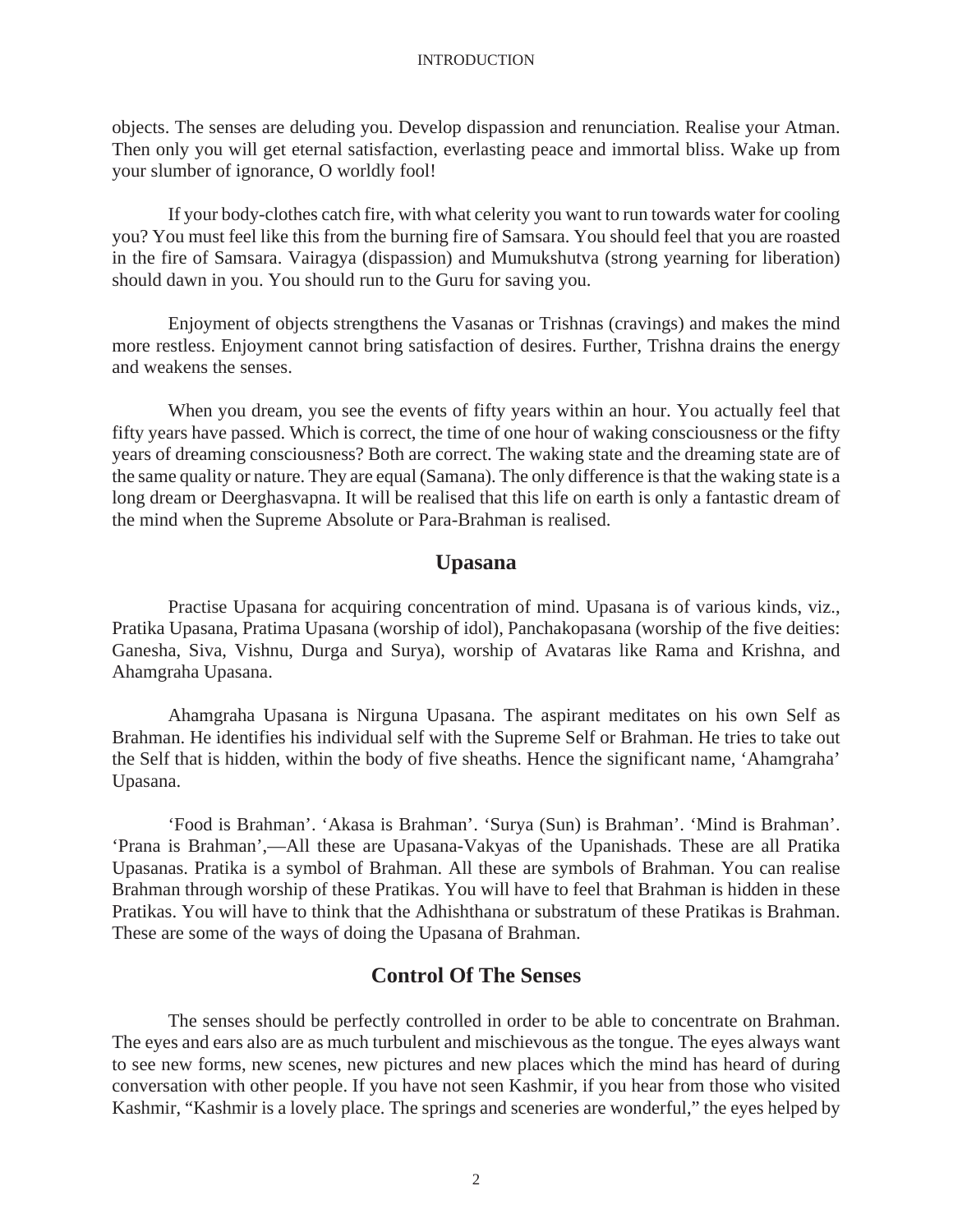the mind will agitate you again and again till you actually see Kashmir. The eyes and the ears should cease from desiring.

The two most troublesome of the senses are the tongue and the genital. One who has got an appetite for the objects of the tongue and the genital is unfit for the practice of Vedantic Sadhana. The four means of Sadhana should be well practised and only a master of these Sadhanas can take up the practice of Vedantic Sadhana.

## **The Mind And Its Works**

Mind is Jagat. The mind moves the senses, the Pranas, etc. Mind is the cause of bondage and liberation. A keen study of the mind and its works is necessary for the study of Vedanta.

The presiding deity of the mind is Moon or Soma. Moon is cool. It is formed of Apas-Tattva (water). Water has

a tendency to run downwards. So also the tendency of the mind is always to run downwards towards sensual objects.

The external ear, the eye-balls, etc., are only instruments. They are not the real senses of Indriyas. The real centres or senses are in the brain or most correctly in the astral body (Sukshma Sarira). If the auditory nerve and the vision-centre in the brain are affected you can neither hear nor see. So is the case with the other senses also.

During dream the mind itself does the function of all the senses, despite the absence of the external instruments or the senses, such as eye-balls, etc. In the mind all the senses are blended. Really it is the mind that hears, tastes, feels, etc. This proves that the real senses are within. The eye-balls, tongue, external ears, nose, hands, legs, etc., are mere instruments (Karanas).

The mind does the function of Sankalpa and Vikalpa. It thinks: "Whether I can go to Dehra Dun or not?" The Buddhi or the intellect decides: "I must go." Ahamkara, the ego, arrogates. Chitta which is the store-house of Samskaras or impressions makes the preparation and gives orders to the senses. Then the senses act. The legs move. The eyes see. After you reach Dehra Dun the Vritti or wave of thought that was agitating you to see Dehra Dun subsides or gets dissolved (Laya). Then you get a temporary peace, after the gratification of your desire.

Strike a vessel made up of bell metal with the tuning fork. It will vibrate. Even so the mind vibrates if any one abuses or praises you, if you feel pain or pleasure. During praise and pleasure, the mind expands. During censure and pain it contracts.

Mind is miniature-Maya. When the functioning of the mind stops, and when the mind is dissolved into the Absolute, there is Self-realisation.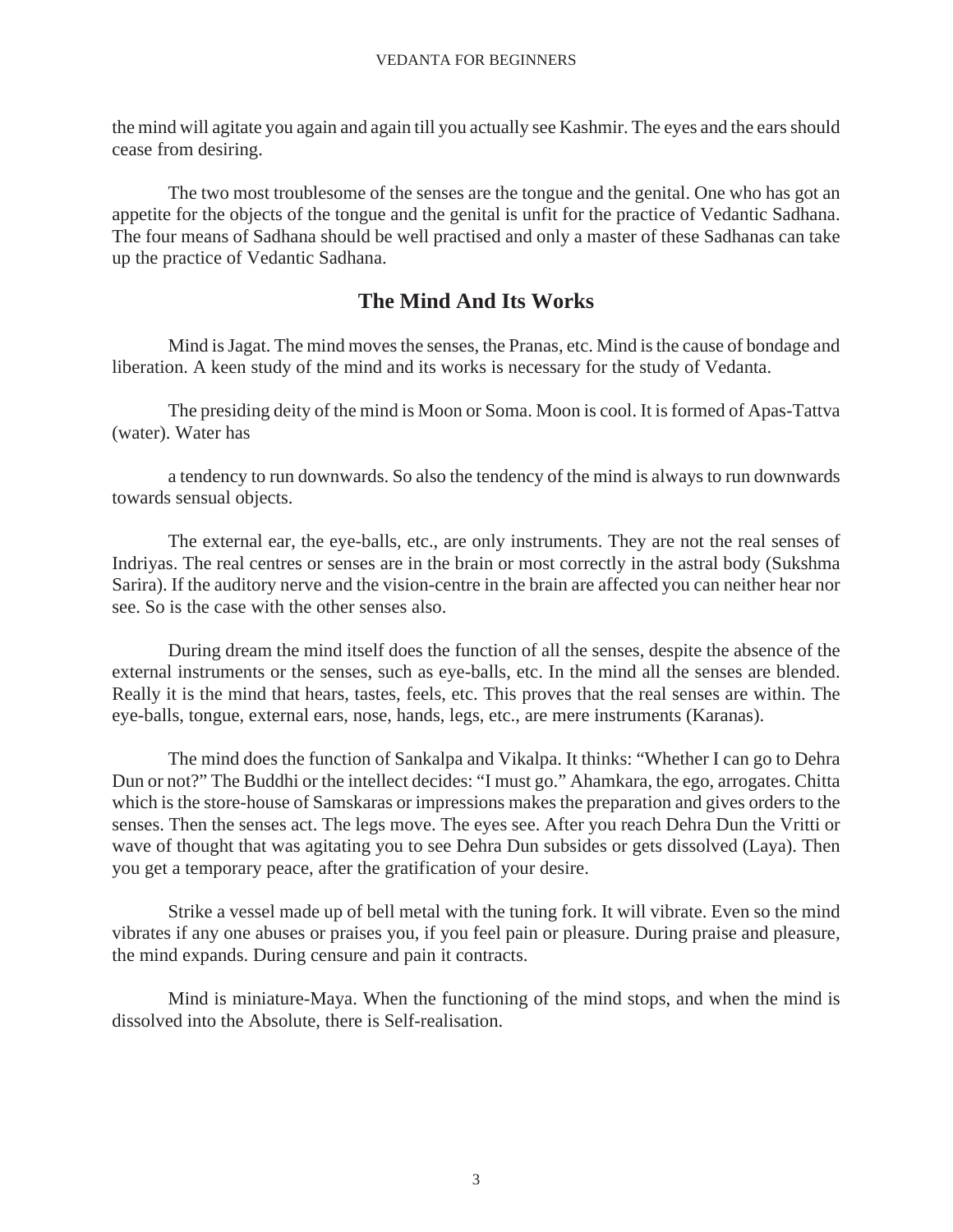#### **INTRODUCTION**

## **The Guru And The Disciple**

The aspirant in olden days used to approach the Guru, with a bundle of sticks (Samit) in his hand, for spiritual instruction. What does this indicate? He prays to his preceptor, "O adorable Guru! Let my bundle of sins and worldly Vasanas be burnt in the fire of wisdom through thy grace. Let the divine flame grow in me. Let me attain the highest illumination. Make me realise, the Inner Self-effulgent Atman. Let my senses, mind, Prana and egoism be given as oblation in the fire of wisdom. Let me shine as the Light of lights!"

It is Guru's grace that removes the veil of ignorance of the disciple. The Guru's grace penetrates the heart of the disciple and raises the Brahmakara-vritti in him. The highly exalted Brahmanishtha Guru, for whom there is no world, comes down from his exalted state to teach the disciple.

## **Vedantic Ethics**

If you want to practise Vedanta or Jnana Yoga smile always, be cheerful always. He who is gloomy, he who is cheerless, he who has a castor-oil face or Sunday-face cannot become a Vedantin. He is not an Adhikari or qualified person for the practice of Vedanta. Such a man should be shut up in a cell, as he is a source of infection or contamination for others. Shun the company of such a negative person. A man of Viveka alone is fit for the practice of Vedantic Sadhana and a man of Viveka is always peaceful and joyful.

## **The Nature Of Brahman**

Brahman is the Absolute-Existence which is of the Nature of Knowledge-Bliss.

The world itself shines as Brahman when the veil of ignorance is torn down by the dawn of Knowledge of the Imperishable. See Brahman in your Guru, Brahman in the world, Brahman in everything.

In reality there is no creation. The world itself is an appearance of Brahman. The world is superimposed upon Brahman through Adhyaropa. Through Apavada-Yukti the superimposition is sublated or negated and everything is realised to be the Absolute Brahman.

Only the train moves, but you do not move. Only the boat moves, but you do not move. Even so, only the body moves, but the Indweller or the Silent Sakshi, the Witness, which is identical with the Absolute Brahman or Atman, never moves.

The word 'Atman' is used with reference to the soul in the individual. The term 'Brahman' is used with reference to the same Soul as the Soul of all beings and objects in the universe.

#### **Brahman Is Bliss**

The king returns from his long journey to his palace at night. He is dead tired. He wants immediate rest. He does not want to talk even to the Maharani or the queen. The objects do not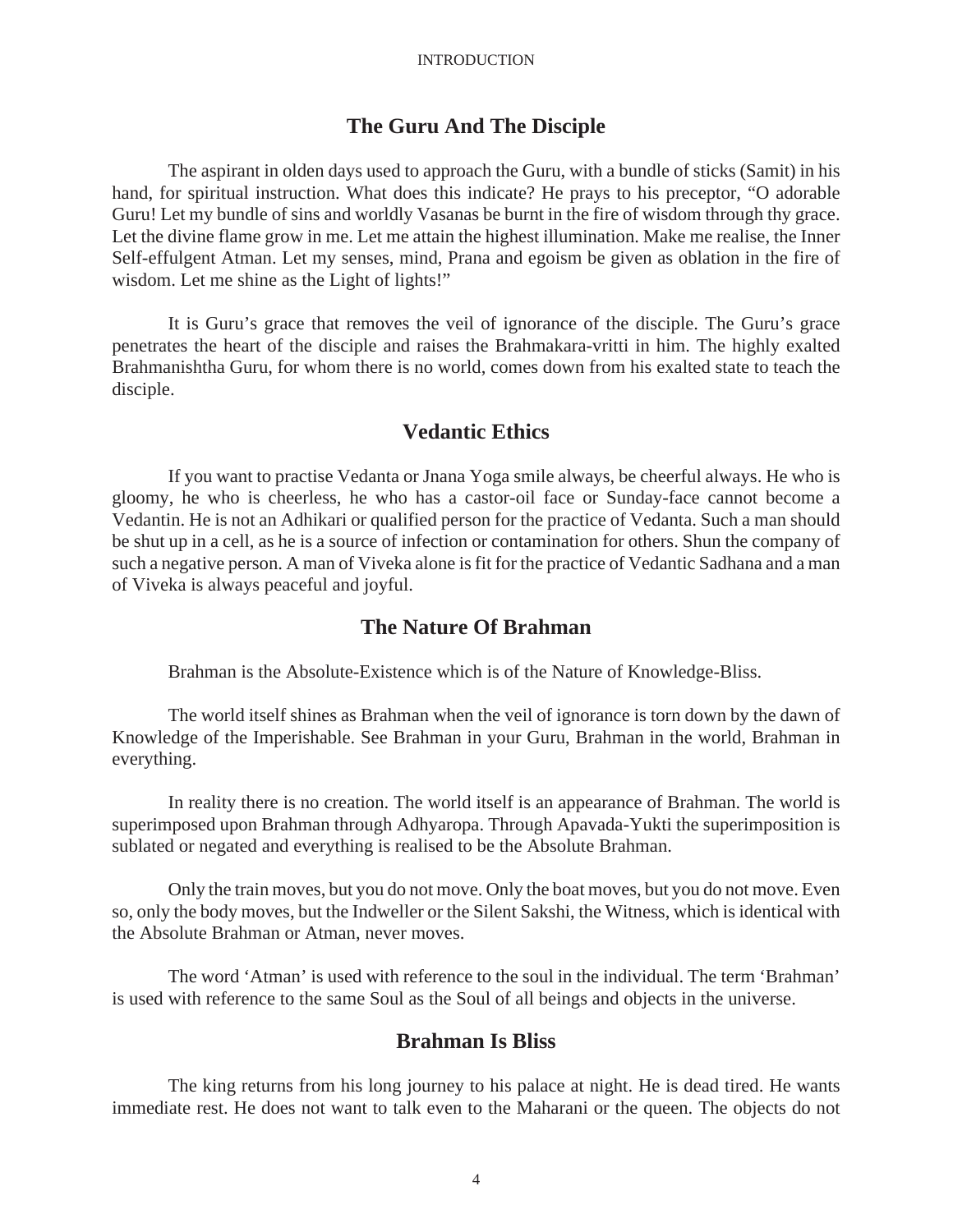afford him any pleasure. He wants to enjoy the bliss of sleep. From where does bliss come in deep sleep, when there are no objects of enjoyment? The king (or the Jiva) in deep sleep comes in contact with the All-blissful Supreme Soul and refreshes and strengthens himself. Brahman is the source of all peace and bliss.

## **Isvara And Jiva**

The causal body (Karanasarira) of the individual soul and of Isvara is one and the same. In the Jiva it is individual Avidya. Isvara's causal body is cosmic and is called Maya.

The Jiva is called Visva, Taijasa and Prajna in the three states of waking, dreaming and deep sleep experiences, and the corresponding name for the Cosmic Principle is Virat, Hiranyagarbha and Isvara. The Kutastha-Atman in the Jiva is identical with Brahman, the Absolute.

## **The Nature Of Maya**

Maya is Trigunatmika. Tamoguna is darkness and inertia. Rajoguna is passion and activity. Sattvaguna is divine light and purity.

You cannot detect your own faults on account of the force of Avidya. Avidya is the name for Maya in the individual or the Jiva. You always think that you are free from defects, that you are full of virtuous qualities, that you are the most perfect man in the world. This is Maya.

Maya is Satya or truth for a worldly-minded man. It is Anirvachaneeya or inexpressible for a Viveki or a man of discrimination. It is Tuccha or nothing for a liberated sage or Jivanmukta who is identifying himself with Satchidananda Brahman.

Vasanas and Trishnas, desires and cravings, can be destroyed in toto only by annihilating Avidya or Ajnana, the source for this Samsara, just as a tree can be destroyed only by annihilating its root. If you cut the branches of a tree, again they will grow. So you must pluck out the root itself. Avidya can be destroyed by knowledge of the Imperishable or Brahman, and not by indiscriminate suppression of the senses.

Destruction of Avidya will lead to the destruction of Raga-Dvesha. Raga and Dvesha are the modifications or effects of Avidya or ignorance.

Ajnana is absence of the Knowledge of Brahman. Just as the trees born on the soil of the mountain hide the mountain, just as the clouds born through the sun's rays hide the sun itself, so also Ajnana born from the Sakti of Brahman hides the Chaitanya or Brahman.

Ajnana is twofold: Toola and Moola. Toola-Ajnana is ignorance in regard to the objects outside. Moola-Ajnana is ignorance covering the Self within.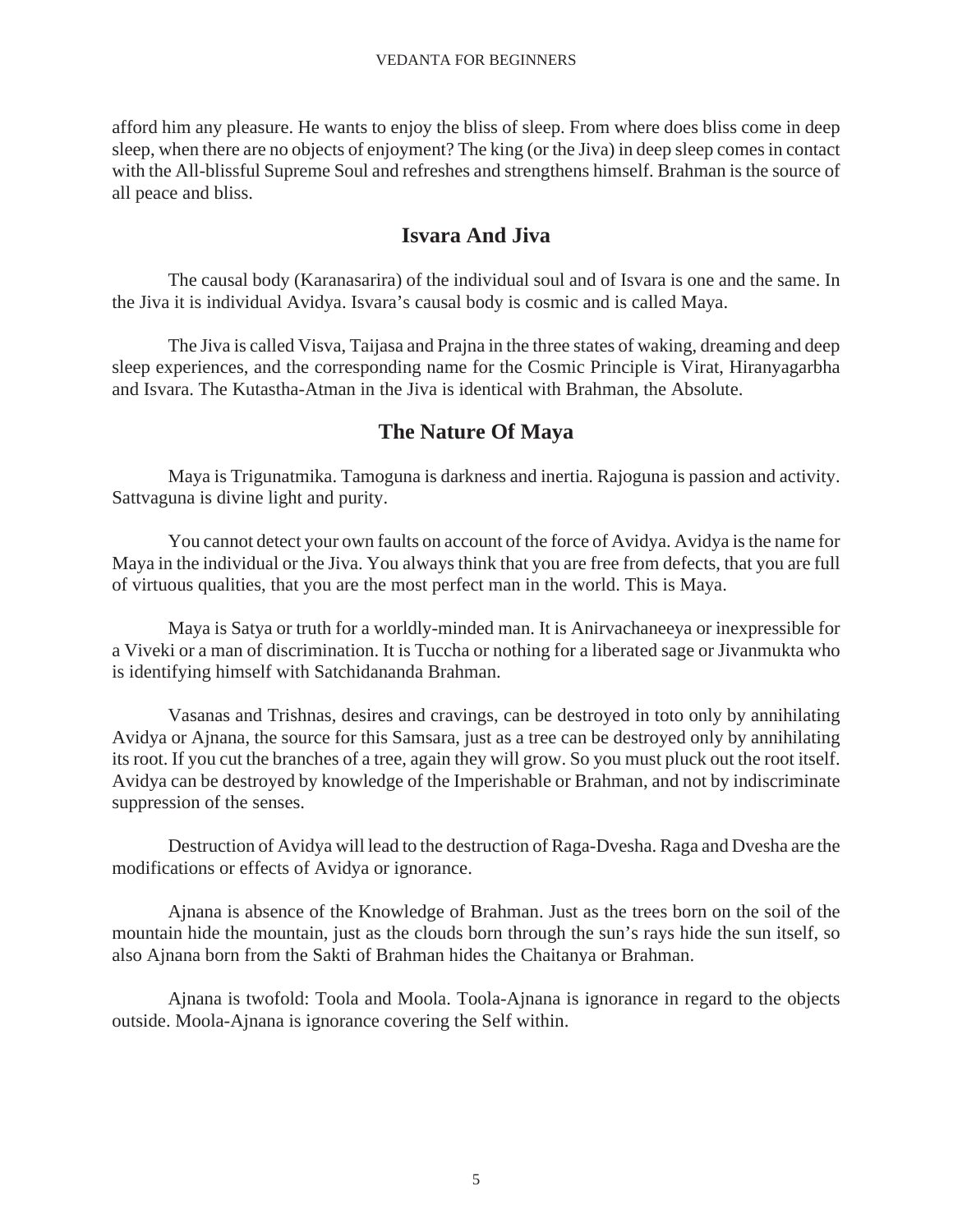#### **INTRODUCTION**

### **The Projection Of The World**

In summer the whole earth is parched. As soon as there is a shower the seeds sprout and plants come out. They were in an unmanifested state (Avyakta) before the rains. Even so the world which is in a manifested state had an unmanifested state and will become unmanifest again. It has come out of Maya, the causal body of Isvara, and will return to it in the end.

The earth, water, fire, air and ether are all productions of Maya. Water is more subtle and pervasive than earth. Fire is more subtle and pervasive than water. Air is more subtle and pervasive than fire. Akasa is more subtle and pervasive than air.

If you keep some jasmine flowers on your table, the aroma or fragrance spreads throughout the room. The fragrance is more pervasive than the flower. The flower is in one spot, but the fragrance pervades the atmosphere. The moisture of vapour is more pervasive than the earth. Sun's light is more pervasive than water. Akasa which is the mother-substance for the other four Tattvas is all-pervading. All the four elements are rooted in the all-pervading Akasa.

From Brahman or the Supreme Being sprang the five elements. Akasa was born first. Akasa is ether or space. It is Akasa or space that is the abode for the four other elements. It is the vessel or the container. There was Gati or motion in Akasa. That motion is Vayu or air. There was heat during motion of air. Fire was born from air. Fire cannot burn without air. Fire cooled and became water. Water solidified and became earth.

## **The Sheaths Of The Body**

Five sheaths are covering the individual soul. They are the Annamaya, Pranamaya, Manomaya, Vijnanamaya and Anandamaya Kosas. The Antahkarana or the internal organ takes four forms, viz., mind, intellect, ego and subconscious mind (Chitta).

Ahamkara or the ego has connection with the intellect (Buddhi). Their abode is the Vijnanamaya Kosa. Mind (Manas) has connection with the Chitta. Their abode is the Manomaya Kosa.

The light of Surya (sun) brightens the intellect. The heat of Surya gives heat to Prana and thus maintains the heat of the body.

Just as the mind is the dividing wall between the soul and the Prana, so also Prana (vital air, energy) is the boundary-wall between the mind and the body.

Above the mind is the Buddhi. The Buddhi or intellect is made up of Agni-Tattva (fire-principle). Below the mind is Prana which is also made up of fire. Between fire (intellect above) and fire (Prana below) is the mind (water). The presiding deity of the mind is moon (Chandra). Dry up this mind (water) through the fire of Vichara (intellect), or the fire of Prana (Pranayama), or both. You will attain eternal peace, everlasting bliss.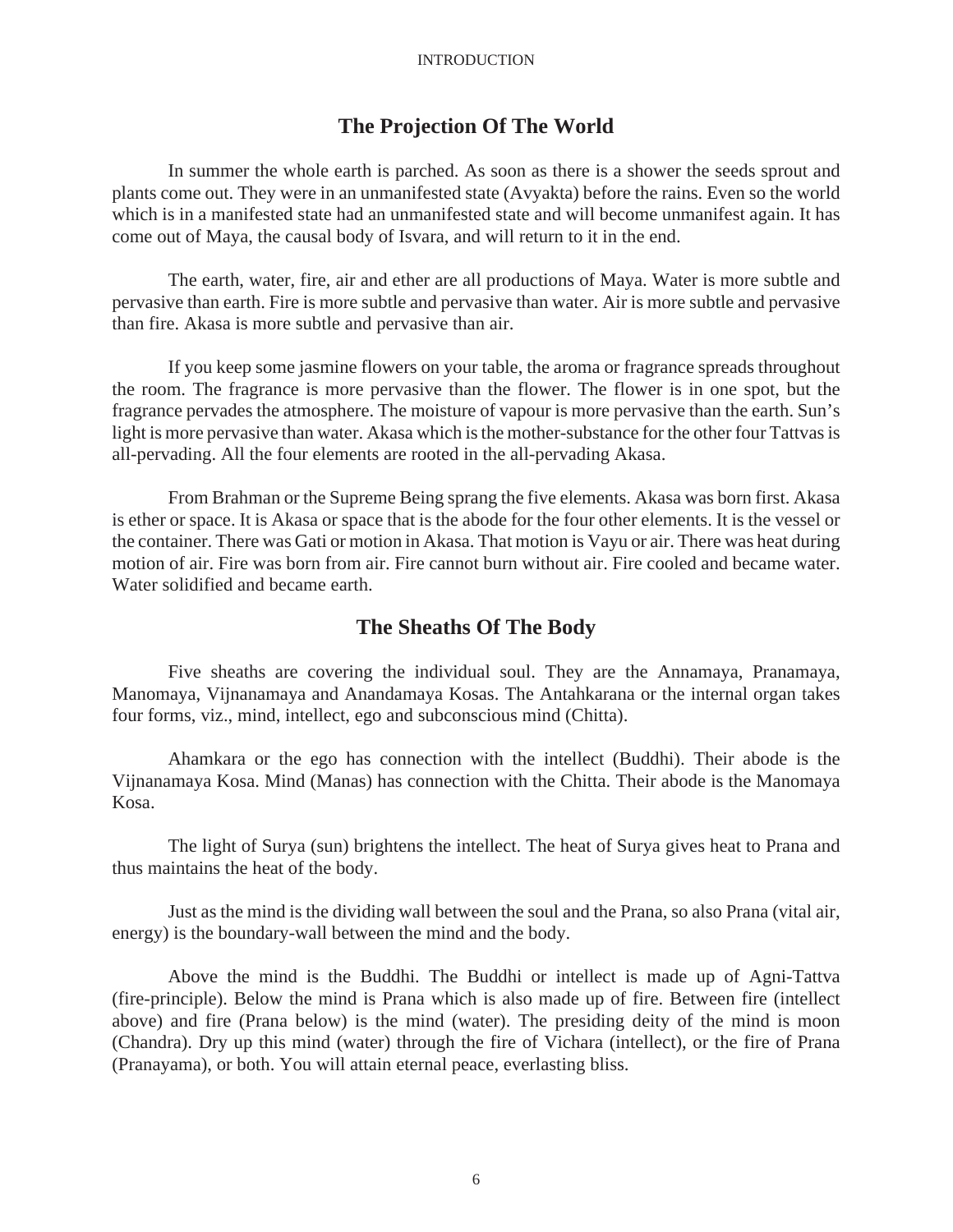#### VEDANTA FOR BEGINNERS

## **Samadhi**

Samadhi is the Turiya or the Fourth State which is Pure Consciousness or the Supreme Absolute where even a tinge of dual consciousness does not exist.

Raja Yogis practise Nirodha-Samadhi. Jnana Yogis or Vedantins practise Badha-Samadhi. In the practice of Nirodha-Samadhi the Raja Yogi stops all the Vrittis of the mind by concentrating on one form. In the practice of Badha-Samadhi the Jnana Yogi abandons all names and forms and takes up the one essence viz., Sat-Chit-Ananda Brahman that is the substratum for all these names and forms. There is Vyapakata in the Sadhana of a Jnana Yogi. He does Sadhana even while walking. Wherever he sees he tries to see the one underlying essence and rejects the names and forms. He is in Sahaja-Samadhi even while moving. But, a Raja Yogi sits and meditates. He is in need of a steady, definite pose. He cannot be in Samadhi while walking or moving.

In Vedanta, meditation is termed as Nididhyasana. Nididhyasana leads to Sakshatkara or Nirvikalpa Samadhi. One who has experienced Nirvikalpa Samadhi will not return to the state of embodiment once again.

## **Method Of Vedantic Sadhana**

Sravana, Manana and Nididhyasana are the three stages of Vedantic Sadhana.

Sravana is hearing of the Truth. The Abheda-Bodha-Vakya should be heard from the Brahmanishtha-Guru. Then Vedantic scriptures and treatises have to be carefully studied for the purpose of properly grasping the meaning of the great Mahavakyas.

Vedantic Granthas are of two kinds: the Pramana-granthas and the Prameya-granthas. One should always study standard works on Vedanta. A complete and exhaustive treatise on the subject has to be studied with the greatest care. Then only the full knowledge of Vedanta will dawn. Works like the Advaitasiddhi, Chitsukhi, Khandanakhandakhadya, Brahmasutras, etc., are Pramana-granthas, for they refute other theories and establish the Advaita-Tattva through logic and argumentation. Works like the Upanishads, the Bhagavadgita and the Yogavasishtha are Prameya-granthas, for they merely state the Absolute Truth with authority and do not indulge in reasoning for refuting or establishing anything. They are intuitional works, whereas the former are intellectual.

The mind should be pure and tranquil before starting Vedantic Sadhana. Keeping the Vasana in the mind is keeping a black cobra within and feeding it with milk. Your life is ever in danger. Kill these Vasanas through Vichara, Vairagya and meditation on the Atman.

The Sruti texts that deal with creation, such as "From the Atman sprang Akasa, from Akasa Vayu, from Vayu Agni," etc., are only intended for giving preliminary instructions to the neophytes or young aspirants; for they cannot grasp at once the Ajativada or the theory of non-evolution. When you read the passages which treat of creation, always remember that all this is only Adhyaropa or superimposition. Never forget this. Never think even for a second that the world is real. Only through Apavadayukti or refutation of superimposition can you establish the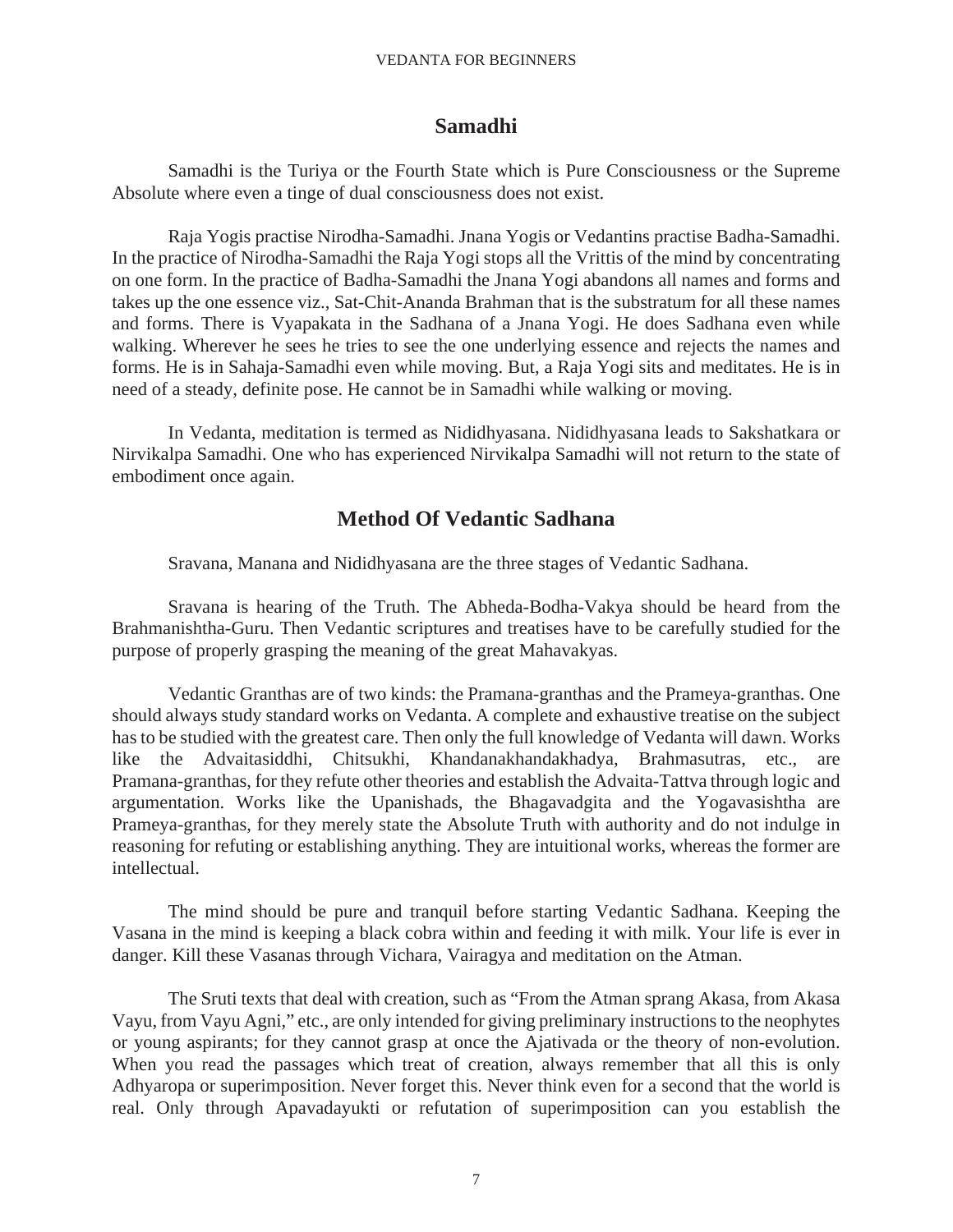Kevala-Advaita-Siddhanta. If the world is real, if duality is real, you cannot have experience of Advaitic Realisation.

If the impurity of egoism or Ahamkara-Mala is destroyed, the other two impurities, viz., Kama-Mala (impurity of desire) and Karma-Mala (impurity of actions) will be destroyed by themselves. How, then, can there be Prarabdha for a Jivanmukta or the liberated sage? He is one with the Supreme Absolute.

### **Obstacles In Vedantic Sadhana**

Ahamkara is the greatest obstacle to Self-realisation. "I know everything. My view or opinion alone is correct. What I do is right. That man does not know anything. Everybody should follow what I say. Everybody should obey me. I am free from any kind of fault. I am full of auspicious qualities. I am very intelligent. That man is very stupid. That man is wretched. That man has got many defects. I am wise. I am beautiful." Thus says the egoistic man. This is the nature of Rajasic Ahamkara. He hides his own faults. He exaggerates and advertises his own abilities and qualities. He belittles others. He condemns others. He superimposes faults on others which they have not got. He sees not good but evil in others. He superimposes on himself several good qualities which he does not possess. That man cannot practise Vedantic Sadhana. He is unfit for the path of Jnana.

Raga and Dvesha constitute the great Samsara of the Jiva. They have to be destroyed through the knowledge of the Supreme Brahman. Either through proper understanding and discrimination or through Pratipaksha Bhavana these currents should be destroyed. Liberation is attained by simplicity, by carefulness, by purity, by controlling the passions and by following the footprints of saints and sages.

Through Vedantic Sadhana the Brahmakara-Vritti is generated. The bamboo strikes against the other bamboos and fire is generated. The whole forest is burnt. There is a huge conflagration. Then the fire subsides by itself. Even so, the Brahmakara-Vritti that is generated in the Sattvika-Manas through meditation on Brahman or the significance of the 'Tat-Tvam-Asi' Mahavakya destroys Avidya or ignorance and its effects and leads to the attainment of Brahma-Jnana, and finally dies by itself when the Supreme Brahman is realised.

The paste of *strychnos potatorum* (Nirmala seeds) removes all dirt in the water and helps it to settle at the bottom of the vessel. Along with the dirt the paste also disappears. Even so, the Brahmakara-Vritti destroys all worldly (Vishayakara) Vrittis and finally perishes by itself after the dawn of the knowledge of the Imperishable.

## **The Nature Of The Jnani**

The Jnana Yogi practises neither Pratyahara nor Chittavritti-nirodha like the Raja Yogi. He tries to behold the One Undivided Essence of Satchidananda in all names and forms. He stands as a witness or Sakshi of all the Vrittis. All Vrittis gradually die by themselves. The Jnani's method is positive (Samyagdarshana), whereas a Raja Yogi's method is negative (Nirodha).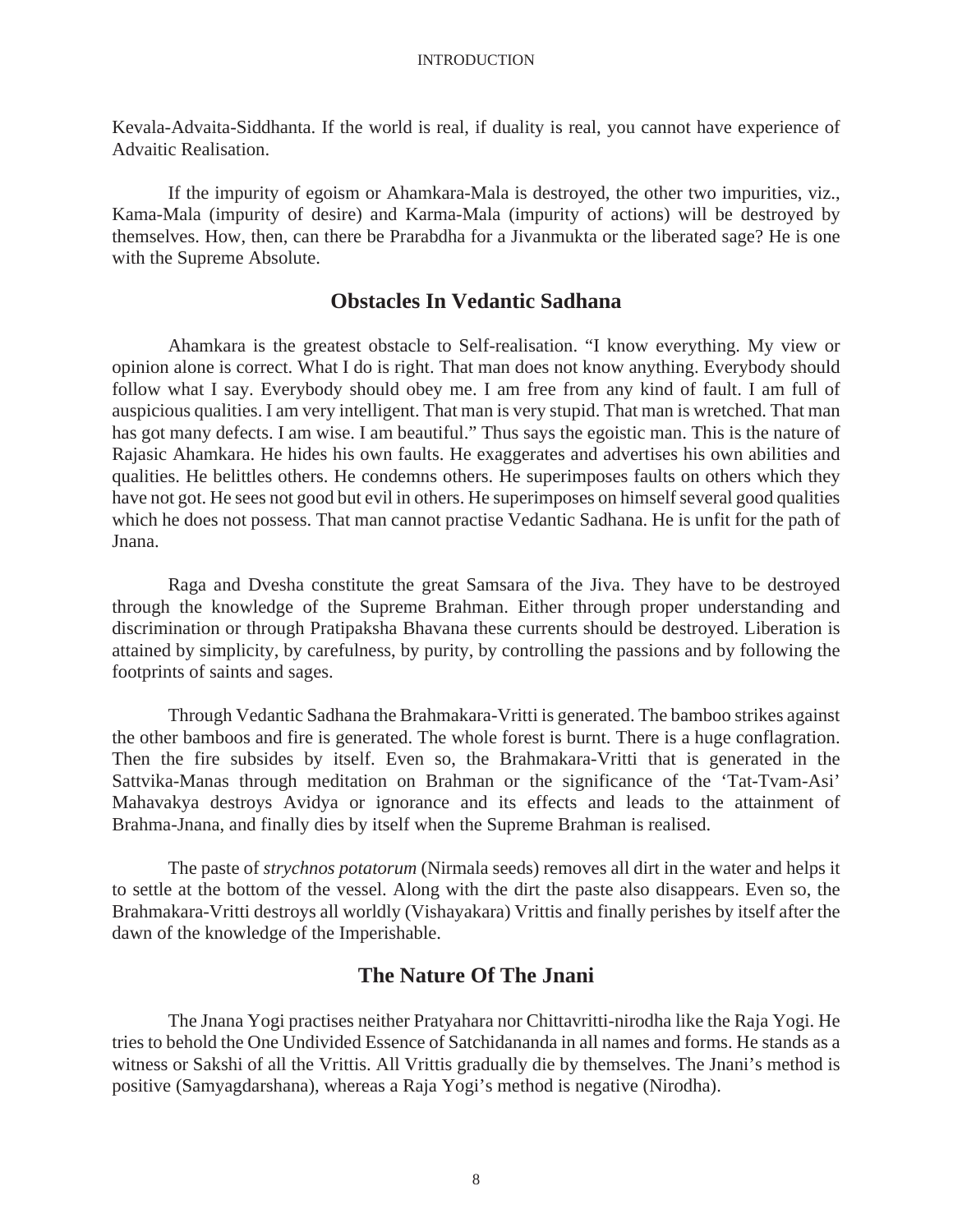There is no body from the Drishti or view of the sage. How can there be Prarabdha then, for a Jnani? The Jnani is one with the Absolute and hence no change takes place in his being. He is Santam, Sivam and Advaitam. He is a Jivanmukta. He is liberated in this very life itself. His body is like a burnt cloth or a sword that is changed into gold through the touch of the philosopher's stone. His ego is burnt by the fire of Supreme Wisdom.

## **Vedantic Assertions**

## प्रज्ञानं ब्रह्म

prajñānam brahma

Consciousness is Brahman.

## अहं ब्रह्मास्मि

aham brahmāsmi

Lam Brahman

## तत्त्वमसि

Tattvamasi

That thou art.

## अयमात्मा ब्रह्म

ayamātmā brahma

This Atman is Brahman.

## सर्व खल्विदं ब्रह्म

sarvam khalvidam brahma

All this, indeed, is Brahman.

Om Santi! Santi! Santi!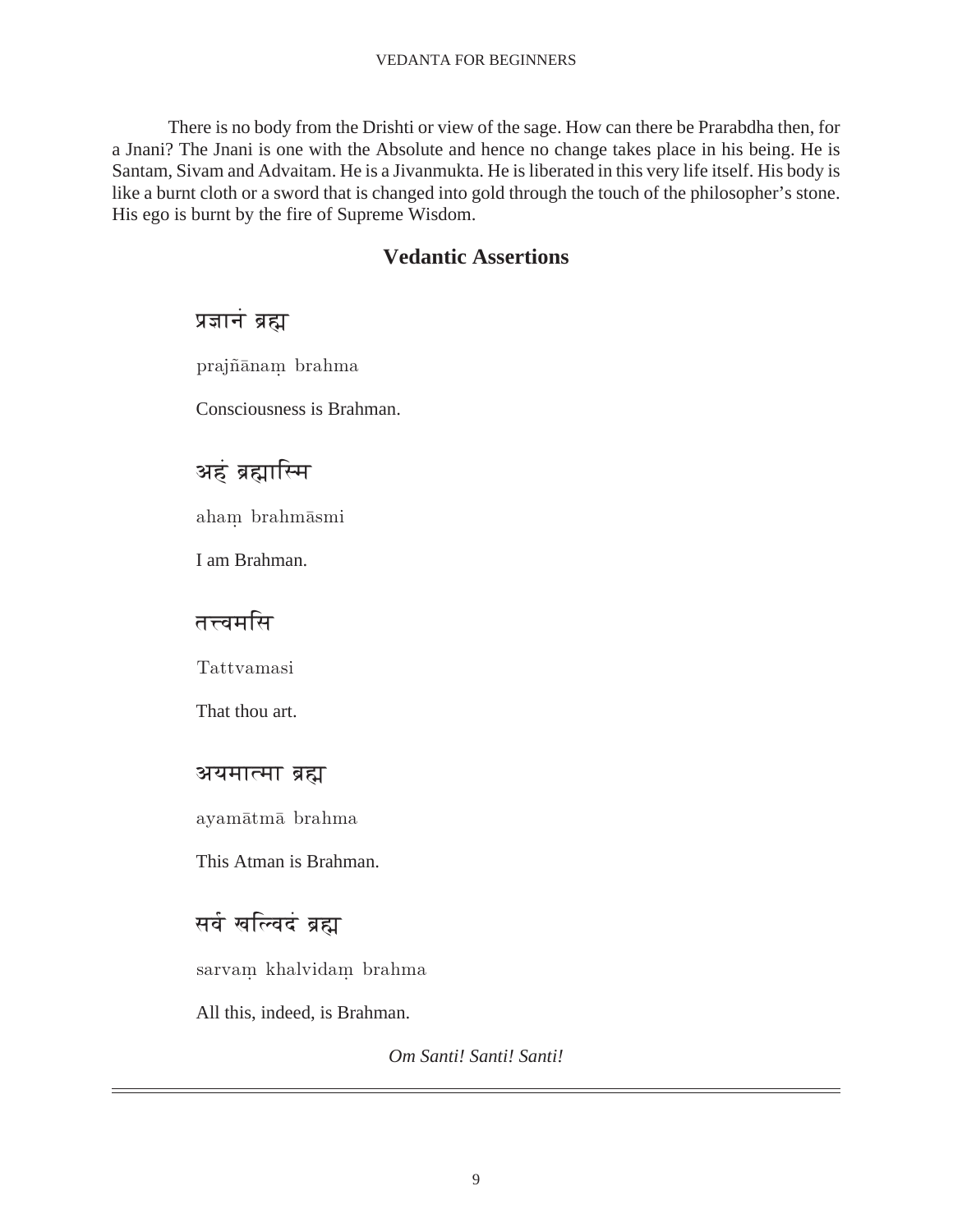## **PHILOSOPHY OF RAGA-DVESHA**

Raga and Dvesha (likes and dislikes) only constitute this Samsara or this world of phenomena. It can be totally destroyed by knowledge of Brahman.

Raga-Dvesha is a Vasana. It has four states. Raga-Dvesha, Vasanas, Samskaras and Gunas are intertwined. They co-exist. The seat of Raga-Dvesha is the mind and the senses. Destruction of one will lead to the destruction of others. But the destruction of the source, Avidya or Ajnana, the seed of Samsara, through Brahma-Jnana will destroy everything to the very root.

The cultivation of virtues like Maitri (friendship), Karuna, (mercy), Mudita (complacency) and Upeksha (indifference) can thin out or attenuate Raga-Dvesha. This is the Pratipaksha-Bhavana method or cultivation of the opposite positive qualities, of the Raja Yogins.

Destruction of Avidya will lead to the destruction of. Raga-Dvesha. Raga and Dvesha are the modifications or effects of Avidya or ignorance.

The fire of devotion also can burn in toto Raga-Dvesha.

The practice of Nishkama Karma Yoga or disinterested selfless service can thin out Raga-Dvesha to a very great extent.

Kill Raga (attachment) by the sword of Vairagya (non-attachment or dispassion or indifference to sensual objects) and Dvesha by developing cosmic love.

Raga-Dvesha assumes various forms. You like certain foods and dislike certain other foods. You like certain clothing and dislike certain other clothing. You like certain persons and dislike certain other persons. You like certain places and dislike certain other places. You like certain sounds and dislike certain other sounds. You like certain colours and dislike certain other colours. You like soft things and dislike hard things. You like praise, respect, honour, and dislike censure, disregard, dishonour. You like a religion, view, opinion and dislike other religions, views and opinions. You like comforts, pleasures, and dislike discomforts and pain. Thus there is no peace of mind for you as the mind is ever restless and agitated. The waves of Raga-Dvesha are ever disturbing the mind. One wave of Raga-Dvesha arises in the mind and subsides after some time. Again another wave rises, and so on. There is no balance of mind. There is no peace. He who has destroyed Raga-Dvesha will be ever happy, peaceful, joyful, strong and healthy. Only he who is free from Raga-Dvesha will have a long life. Raga-Dvesha is the real cause for all diseases (Adhi and Vyadhi).

Wherever there is pleasure, there is Raga; wherever there is pain, there is Dvesha. Man wants to remain in close contact with those objects which give him pleasure. He shuns those objects which give him pain.

Though the objects that give pain are far away from you, the memory of the objects will give you pain. It is only the removal of the currents of Dvesha that will give you happiness. It is the Vritti or thought-wave that gives pain but not the objects. Hence try to destroy the current of Dvesha by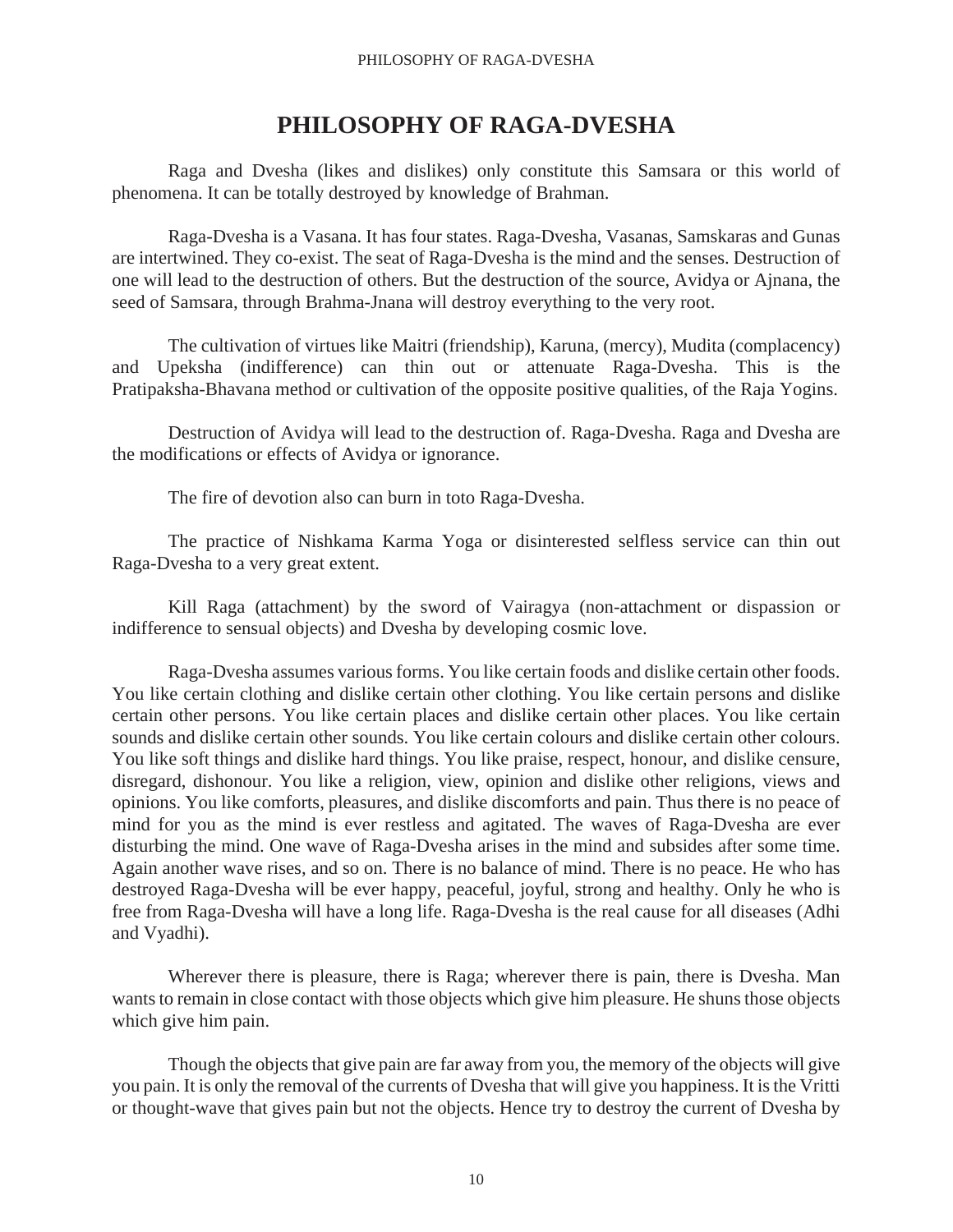developing cosmic love and Brahma-bhavana or Isvara-bhavana in all objects. Then the whole world will appear to you as the Lord in manifestation. The world or the worldly object is neither good nor bad, but it is your lower instinctive mind that makes it good or bad. Remember this point well, always. Do not find fault with the world or the objects. Find fault with your own mind.

Destruction of Raga-Dvesha means destruction of ignorance or mind and the idea of the world.

No meditation, no peace, no Samadhi is possible for a man who has not removed these two currents two foes of peace, knowledge and devotion. He who says "I enter into deep meditation. I have attained Self-realisation and Samadhi. I can also help you to enter into Samadhi" is a confirmed hypocrite. If you find in him Raga-Dvesha, attachment, hatred, prejudice, intolerance, anger, irritability, know him to be a Mithyachari. Shun his company. Remain at a respectable distance from him, because you also will catch the infection or contagion from him. Beware. Beware. Be cautious, friends!

## **ADHYAROPA OR SUPERIMPOSITION**

Adhyaropa is superimposition! This is one of the fundamental principles of Vedanta. You cannot proceed with the study of Vedanta without understanding Adhyaropa. In reality, this world was never created. This world is superimposed on Brahman. This world is imagined where there exists only Brahman. This is Adhyaropa. This superimposition is sublated through the Yukti called Apavada.

You want to meet your friend Sri Rampratap. When you go to his house, he is not there. Somebody tells you that he has gone to a particular shop in the bazaar. You wait at his door and in a short time you see someone coming, who looks like Rampratap. From a distance you determine in your mind that the person coming is none but Rampratap. But after some time when he actually comes near you, you find that he is not Rampratap but Krishnagopal. You have superimposed Rampratap on Krishnagopal. This is Adhyaropa.

Even in case the person coming is Rampratap himself really, you think, sometimes, that the person coming is somebody else, but when he comes nearer, he happens to be Rampratap himself. This is another kind of negative superimposition. The instance in the previous case was one of positive superimposition. In each of these cases, there has been a mistaken notion that one thing is another. This is called Adhyaropa or superimposition.

Adhyaropa is the result of ignorance of the real object. Generally people mistake a rope for a snake, a post for a man, the mother-of-pearl for silver, the mirage for water, etc. In hazy light of dusk you mistake a rope to be a snake. You are terribly afraid of it. But a friend of yours who comes with a light assures you that it is only a rope. Now you look at the supposed snake once again and find it to be unmoving and that it is really a rope and not snake. Now the Adhyaropa vanishes. In this instance there was no snake at all. It was only the rope that appeared as a snake. The snake was not there in the past, is not in the present and will not be there in the future (three periods of time), i.e.,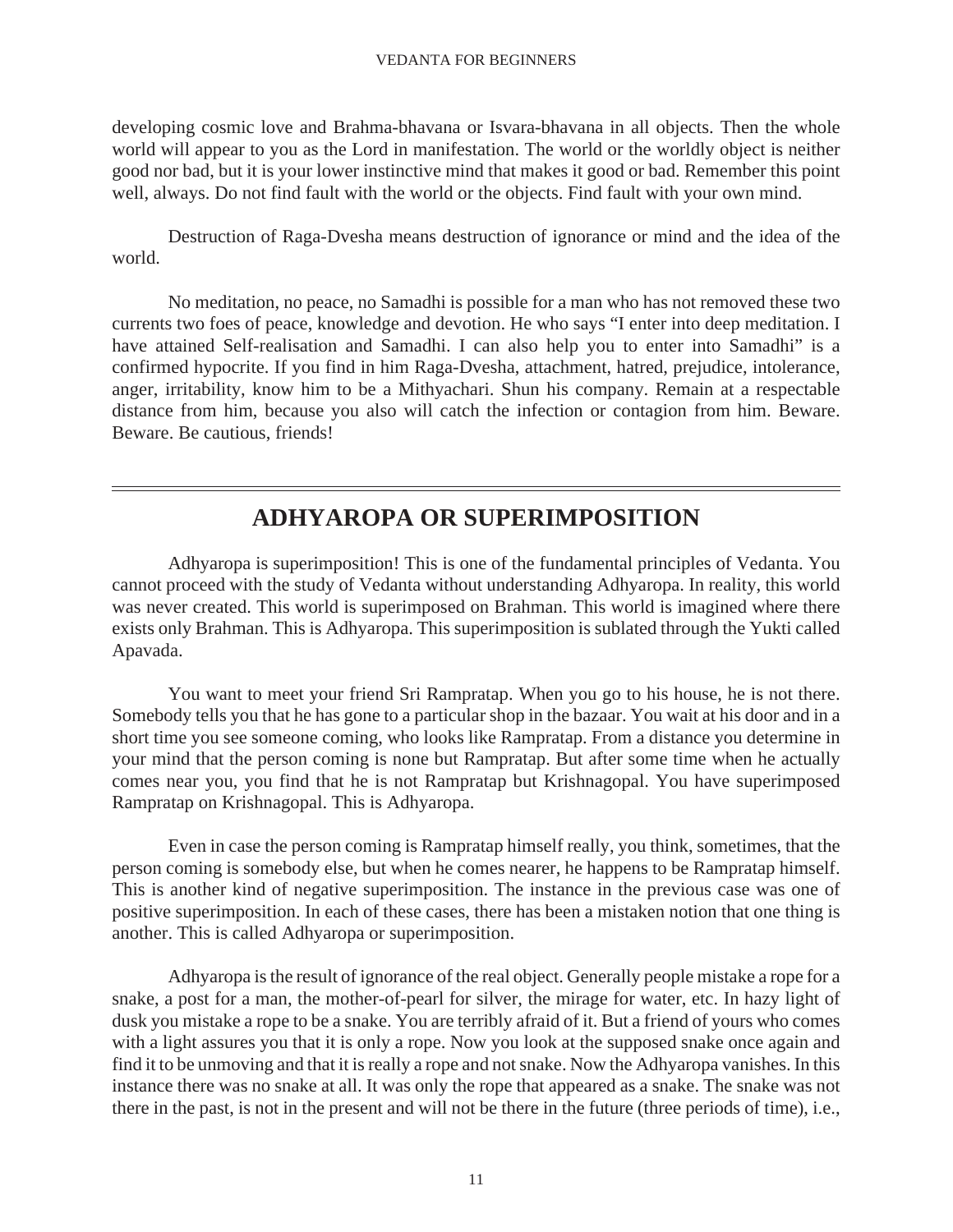#### ADHYAROPA OR SUPERIMPOSITION

neither before you saw the snake, nor when you were actually seeing the snake, nor, again after your friend came with the light and assured you that it was only a rope, was there really a snake. Why was it that you saw the snake when there was only a rope? This is beyond your capacity to understand. You will simply say, it appeared to me to be a snake. So also everything that you see in this world in the form of diverse objects is only Brahman. It was Brahman only in the past and it will remain so even in the future. To a Jnani there is no world at all. This world appears to be so only to an Ajnani. Till the dawn of knowledge everyone is under the spell of ignorance only. One sees diverse objects. He feels pleasure and pain. He undergoes sufferings and tribulations. He is subject to likes and dislikes. The five organs of knowledge and the five organs of action, all work, and you cognise diverse objects, hills, mountains, rivers, men, animals, and everything else. But when, through the grace of the preceptor and through Sadhana performed untiringly until purification, through hearing, reflection and meditation, you cognise the reality, then, no more the world appears to be real. You see Brahman alone everywhere. Then you cannot hate anyone. You cannot dislike anyone, because you See your own Self or Brahman in all. Can you ever dislike yourself? You may dislike any thing second to yourself, but you cannot dislike yourself. When you see everything else also to be your Self, then whom can you hate? You will become an embodiment of pure cosmic love.

You are in search of a rope. You find one. But in the dark you mistake it to be a snake. You run away from it. You search all other places in the house and fail to find a rope. Your brother brings a light and shows you the rope which you mistook for a snake. You now see the rope. Just as you found the rope in the snake itself, even so, you will see Brahman in the objects of the world themselves. You cannot run away to the mountain-caves in search of Brahman. You have to practise seeing the Lord or Brahman in each and every object around you. When you are able to cognise the Reality underlying the objects, you will no more be deluded.

The highly exalted Brahmanishtha-Guru for whom there is no world comes down from his exalted state to teach the disciple. He is even then fully conscious of his identity with Brahman. He is fully aware that he is himself Brahman, and the disciple too. But out of compassion and love he sheds his grace on the fit disciple by imparting to him the knowledge of Brahman.

It is Adhyaropa that is to be well understood. If you can thoroughly grasp this principle, you can easily understand Vedanta. If you can dwell upon the simple truth that the whole world is merely superimposed on Brahman, if you can meditate on the idea, "This body is a house made of five elements just as a house is made of brick, cement, wood and iron; the Self within me is the Self in every other being; the flickering mind is the cause for all misery and unhappiness," you will ever rest in joy, peace and eternal bliss.

May you ever dwell upon this truth and remain happy amidst all changing circumstances, joys and sorrows of the busy worldly life! May you root yourself in Brahman, the Substratum for this body, mind and soul, Jiva and Jagat, Maya and Isvara, cause and effect!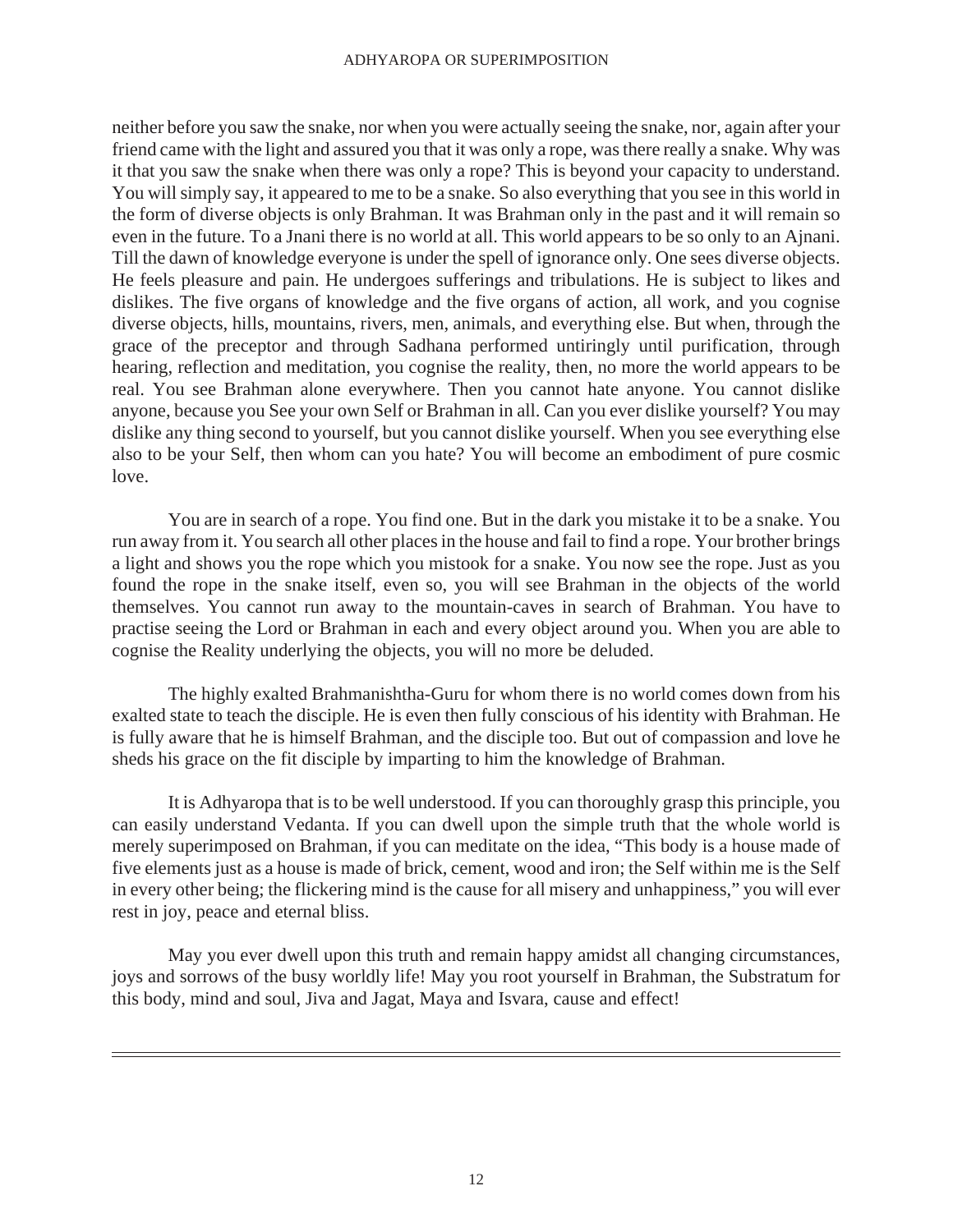#### VEDANTA FOR BEGINNERS

## **'I' IS THE SOUL AND NOT THE BODY**

A sense is not soul, because you can apprehend an object through any other sense, e.g., "Previously I saw a tree and now I touch it;"—such an expression will be meaningless if 'I' is not different from the eye which cannot touch, and from the skin which cannot see. The 'I' or the Soul is distinct from the senses.

There is a fixed relation between the senses and their objects, e.g., between the eye and colour, the ear and sound, and so on. It is the eye and not the ear that can apprehend colour, and it is the ear and not the eye that can apprehend sound. If a sense were the Soul, it (the Soul) could apprehend only one object, but the 'I' can apprehend many objects; the 'I' can see colour, hear sound, and so on. Therefore, the 'I' or the Soul which confers unity on the various kinds of apprehension is different from the senses, each of which can apprehend only one object.

If we do not admit a permanent Soul beyond our frail body, we shall be confronted with many absurdities such as loss of merited action *(Kritahani)* and gain of unmerited action *(Akritabhyagama).* A man who has committed a certain sin may not suffer its results in this life, and unless there is a Soul continuing in the next life, he will not suffer them at all. This is loss of merited action. Again, we often find a man suffering the results of actions which he never did in this life. This would be a gain of unmerited action, unless we believe that his Soul did exist previous to this life and that he did the action in his previous life.

A thing seen previously by the left eye is recognised now by the right eye. This would have been impossible if the Soul were identical with the left eye alone or the right eye alone, on the principle that the seat of recognition must be the same as the seat of perception. Hence we must admit that there is a Soul which is distinct from the left and right eyes and which is the common seat of perception and recognition.

The Soul is distinct from the senses, because there is an excitement of one sense through the operation of another sense. When you see a mango fruit or lime pickle, there is salivation in our mouth. The sense of taste is excited. There is an excitement of the sense of taste on account of the operation of the sense of sight. This would be impossible unless there is a Soul distinct from the senses and uniting the senses. The Soul sees the fruit or the pickle and remembers its properties. The remembrance of the properties of the object excites the sense of taste.

You can remember only that object which you have seen. You remember the smell of an object by seeing its colour. This would be impossible if remembrance is a quality of a sense, e.g., the eye, which has never smelt the object. Therefore, remembrance must be admitted to be a quality of a distinct entity called the Soul which is the common seat of perception of colour and smell. The Soul is the absolute Seer and is Consciousness in nature, whereas all other things,—objects, body, senses, Pranas, mind, intellect, etc., are the seen and are inert in nature. The Soul is the Imperishable Reality, while everything else is perishable and false.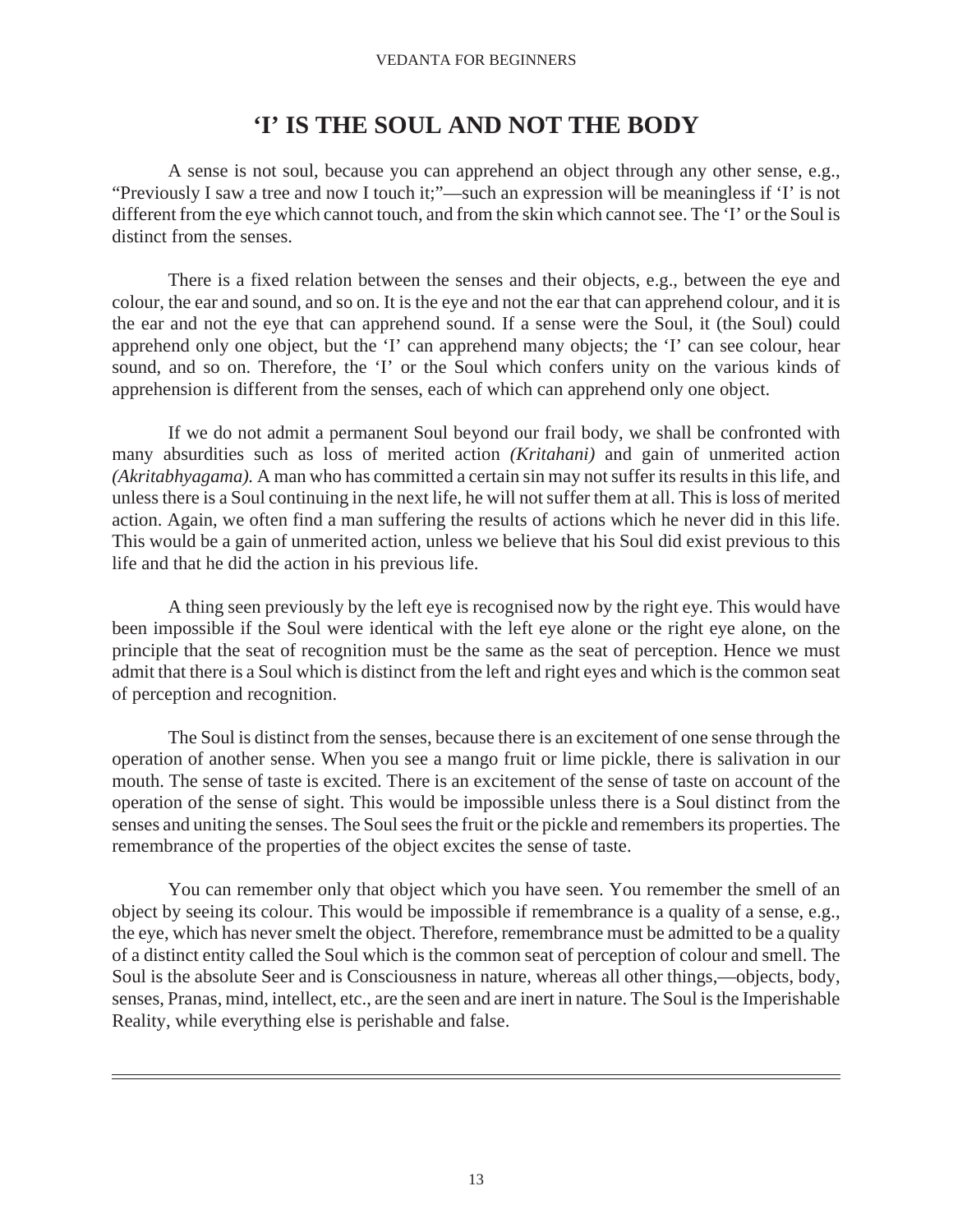## **ILLUSTRATIONS IN VEDANTA**

#### *(Nyayas)*

The Vedanta Philosophy is best taught through practical illustrations of daily life, because its abstract truths cannot be understood by the finite intellect very easily. The main purport of Vedanta is that Brahman alone is real and the whole world of appearance is unreal, and that the Jiva is nothing but Brahman Itself. This abstruse theory cannot be comprehended by ordinary men of small understanding, who are immersed in the life of relativity and ignorance. They are taught this sublime Truth by means of illustrations suitable to them, so that they may fix their minds on the Reality through various angles of vision.

#### *Section I*

#### **1. Rajjusarpa-Nyaya**

In the twilight a man treads upon a rope, and mistaking it for a poisonous snake, jumps in hurry, and cries out in fear. His heart throbs quickly. But when a light is brought by a friend of his, he finds that it is not a snake but only a rope, and then all his fears vanish. This is to illustrate the unreality of the world and its superimposition on the supreme Brahman. Brahman is the Reality and the world is only a superimposition on Brahman just as the snake is a superimposition on the rope.

#### **2. Mrigatrishna-Nyaya**

In the desert a traveller sees at noon a mirage where water, meadows, trees and mansions are seen. He believes the sight to be a true one and pursues the spot. The nearer he thinks he is to the spot the further it retreats from him. He leaves his way out far and wanders in the desert. Then he realises that he has done a mistake in straying away from his path in search of this false appearance of water. He once again does not get deceived by this kind of mirage. This is given, in Vedanta, to illustrate the falsity of the universe which appears to give pleasure, with objects for indulgence, to the wanderer, the Jiva. When the Jiva realises through Jnana or Knowledge of the Self, that this world is unreal and that he had done a mistake in turning away from the true path leading to his original State of Perfection or Svarupa, he stops from running after the false mirage of this life of sensual pleasure on earth. The world is only an appearance, just like a mirage which is only an appearance of sun's rays.

## **3. Shuktirajata-Nyaya**

This is similar to 'Akashanilima-Nyaya' or 'Stambha-Nara-Nyaya' (Man in the post). These are also similar to Rajjusarpa-Nyaya. These illustrate the superimposition of the unreal on the real. The mother-of-pearl is mistaken for pure silver, the attributeless sky appears blue, the post is mistaken for a man at night. The knowledge of the Supreme Brahman, the Reality, comes after proper understanding, through discrimination, patience, endurance, renunciation and meditation. The world is an appearance of Brahman, just as the man in the post is only an appearance of the post, and the silver in nacre an appearance of nacre.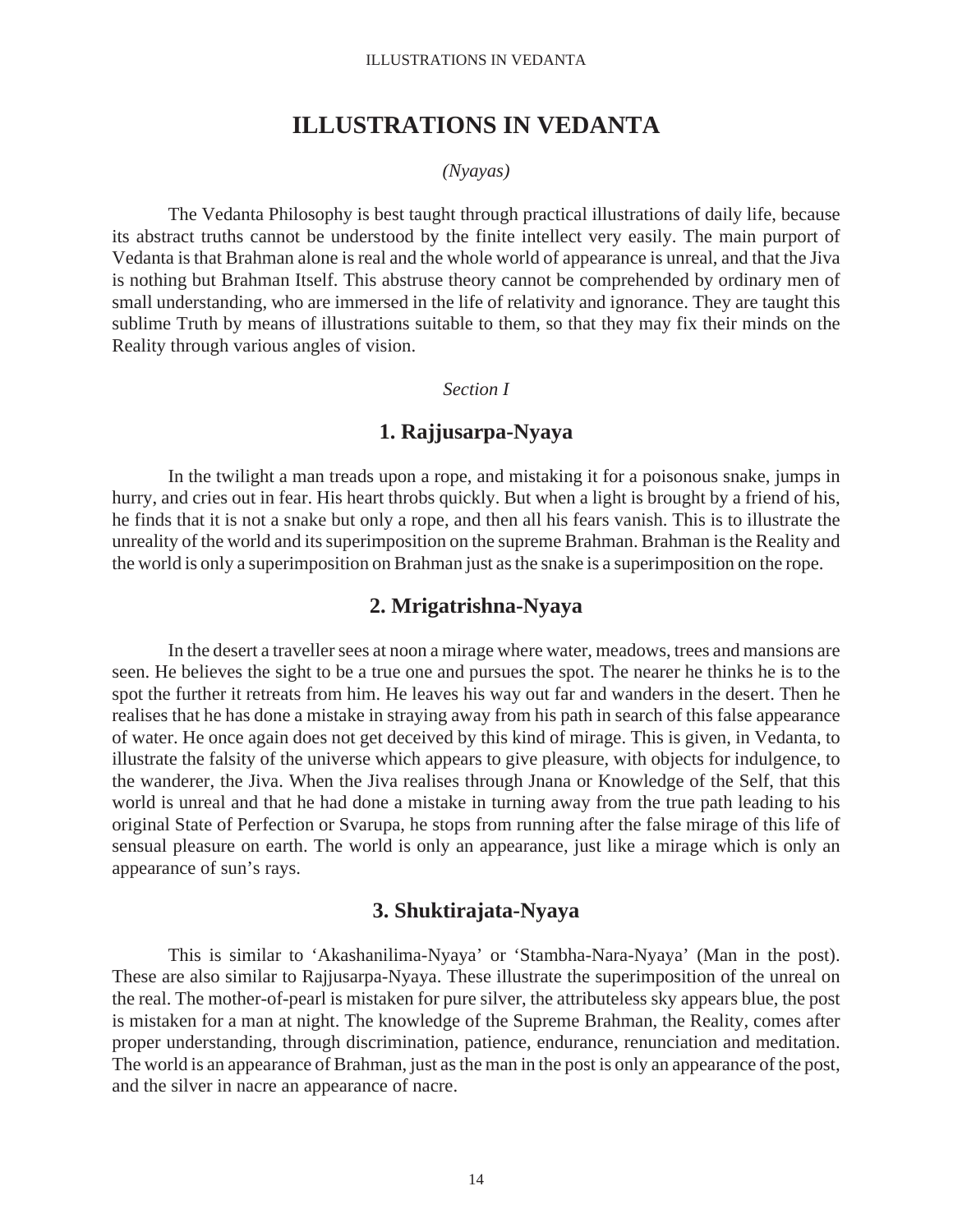## **4. Kanakakundala-Nyaya**

This is similar to Mrittika-Ghata-Nyaya and the analogy of iron and implements. All the ornaments are made of one type of gold, but they are of diverse forms. They are all gold only in reality. There are various kinds of jars, pots and vessels, big and small, round and narrow, and of all forms, but all of them are but mud in reality. Various kinds of implements and tools are manufactured, with various forms and uses, but all of them are iron only in reality. The names of those various formations and their forms are false, since they are, in reality, only the original source, the gold, mud or iron. This is to illustrate that the various names and forms of this world and its contents are simply false, for all are in essence Brahman only. Brahman alone is appearing in many names and forms.

## **5. Samudrataranga-Nyaya**

There are countless waves rolling in the vast ocean. Each wave is distinguished from the other and each wave can be perceived separately, one by one. But all are water only, and are not separate from the great ocean. All are one only in reality. The difference is only apparent. This illustrates that all the innumerable Jivas that appear in this universe, though apparently they are perceived to be separate from one another, are in reality that one Ocean of Satchidananda and are all identical with it. There is no difference or diversity.

#### **6. Sphatikavarna-Nyaya**

This is the analogy of colour in crystals. The Sphatika or the brilliant crystal is pure in itself and has no particular colour of its own. But when a coloured object is brought near it, it reflects the same colour and itself appears to be of that colour,—blue, red or whatever it be. In the same manner, Brahman or the Atman is colourless, taintless and attributeless, but only the Upadhis or the limiting adjuncts make it appear as different and of various qualities, names and forms.

## **7. Padmapatra-Nyaya**

This is the analogy of the lotus-leaf and water. Rain water often falls on a lotus-leaf but the water drips down and the leaf does not get stained by or attached to the water on it. In the same manner, this Atman or Brahman is untainted, though there are countless worlds rolling in it, and countless bodies are seen to be put on by it.

### **8. Vatagandha-Nyaya**

The wind carries whatever scent is exposed to it and spreads it everywhere. But the air is pure and is not defiled by bad scent or ornamented by a good scent therein. This is similar to the illustration of the lotus-leaf and water to show the unattached state of the Atman or the Brahman, though it puts on various names, forms and actions in the appearance of phenomena.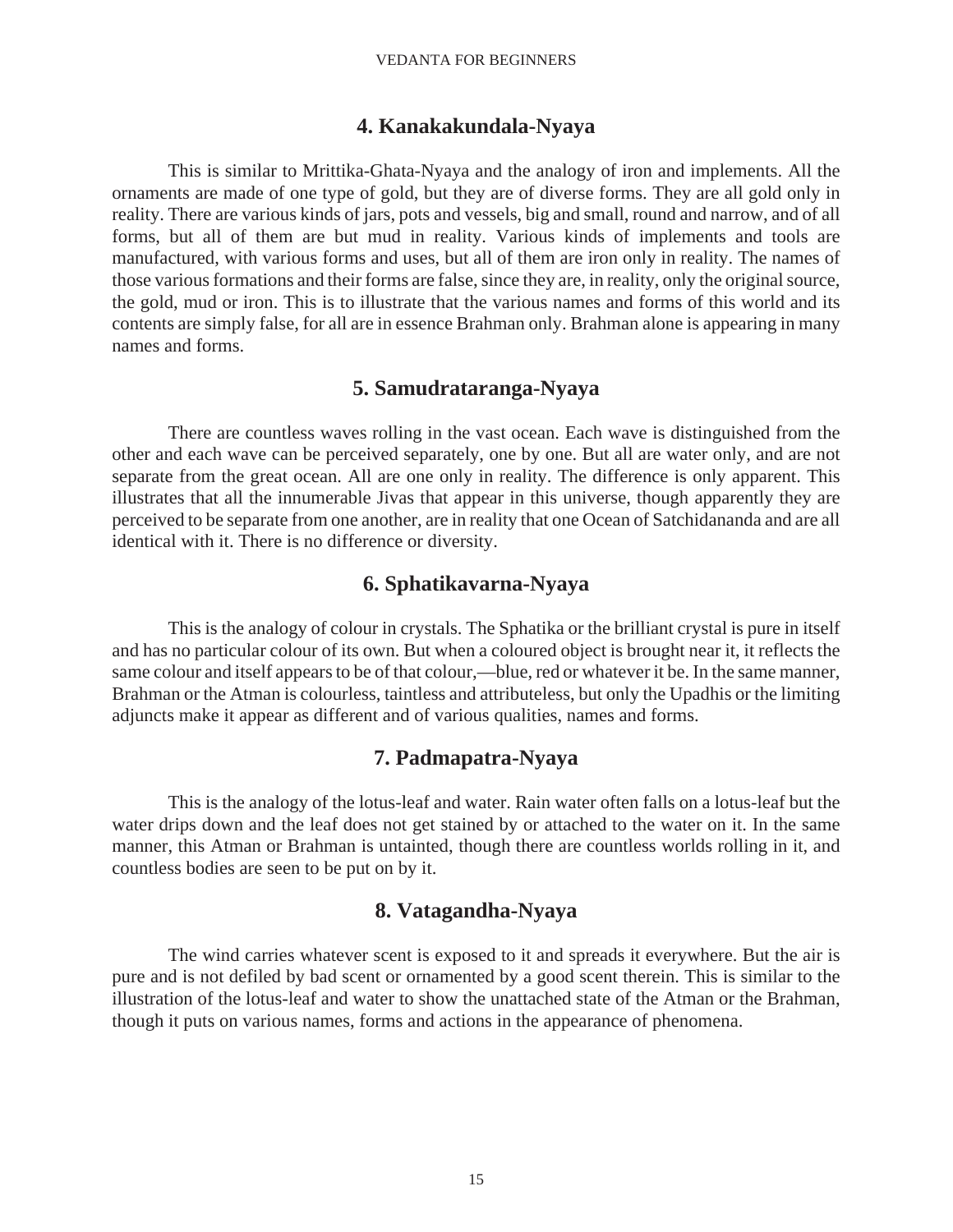#### **9. Oornanabhi-Nyaya**

The spider brings forth the thread from its mouth to weave its web and withdraws it again into its mouth. But the thread is nothing but the body of itself and is one with it. Even so this world is projected forth by Brahman and then again withdrawn by Brahman. But the world is nothing but the Being of Brahman only appearing. This shows that all is Brahman alone in reality.

#### **10. Surya-Bimba-Nyaya**

There is only one sun illumining all the worlds. But there are perceived as many different reflections of the sun, as there are ponds, tanks, rivers, mirrors, etc. The sun is reflected in all waters, but there is only one real Sun. So also there is only one Supreme Existence-Absolute, the infinite Brahman, but that One Reality is reflected through the Upadhis of Maya and Avidya as various worlds and Jivas. This is false, for it is only the appearance of reflections. The Truth is only One.

## **11. Ghatakasa-Nyaya**

This is the analogy of ether in a pot. There is the great Ether or the Mahakasa pervading the whole universe and there is the same ether inside a jar also. But the ether in a jar can be differentiated from the great ether on account of the ether being enclosed and contained by the jar. But the ether is in no way affected even in the least by the partitions made by the walls of the jar. When the jar is broken the ether in the jar becomes one with the great ether, having undergone no change at any time. Even so, the Atman in the individual is partitioned by the mind and the body, but, in reality, it is one with the great Paramatman, the Supreme Soul. When the body is broken and the mind is destroyed the Atman becomes one with the Supreme Brahman, having undergone no change due to the appearance of the mind and the body, the products of Avidya or Upadhi or ignorance.

#### **12. Bhramara-Kita-Nyaya**

The Bhramara or the wasp is said to sting the insects or the Kitas which it brings to its hive and through stinging them and poisoning them makes them feel its presence alone everywhere, at all times. The insects, so to say, meditate on the presence of the wasp, at all times, and in turn become wasps themselves thereby. This is to show that by meditating on the formula *'Aham Brahma Asmi'* or 'I am Brahman' the Jiva becomes Brahman itself in the end.

#### **13. Dagdhapata-Nyaya**

This is the analogy of the burnt cloth. If a cloth is burnt you will see, even afterwards, that there is the same form of the cloth appearing. But when touched with the hand even slightly, it is reduced to ashes. Even so is the body of the Jnani or the Jivanmukta. He does possess a body, but it is like the burnt cloth. It only appears, but it has no reality. It is burnt by the fire of Wisdom and there is no ego to sustain it. The Jnani is untouched by worldly taints and leaving that appearance of a body he attains Sadyo-Mukti or Kaivalya-Mukti.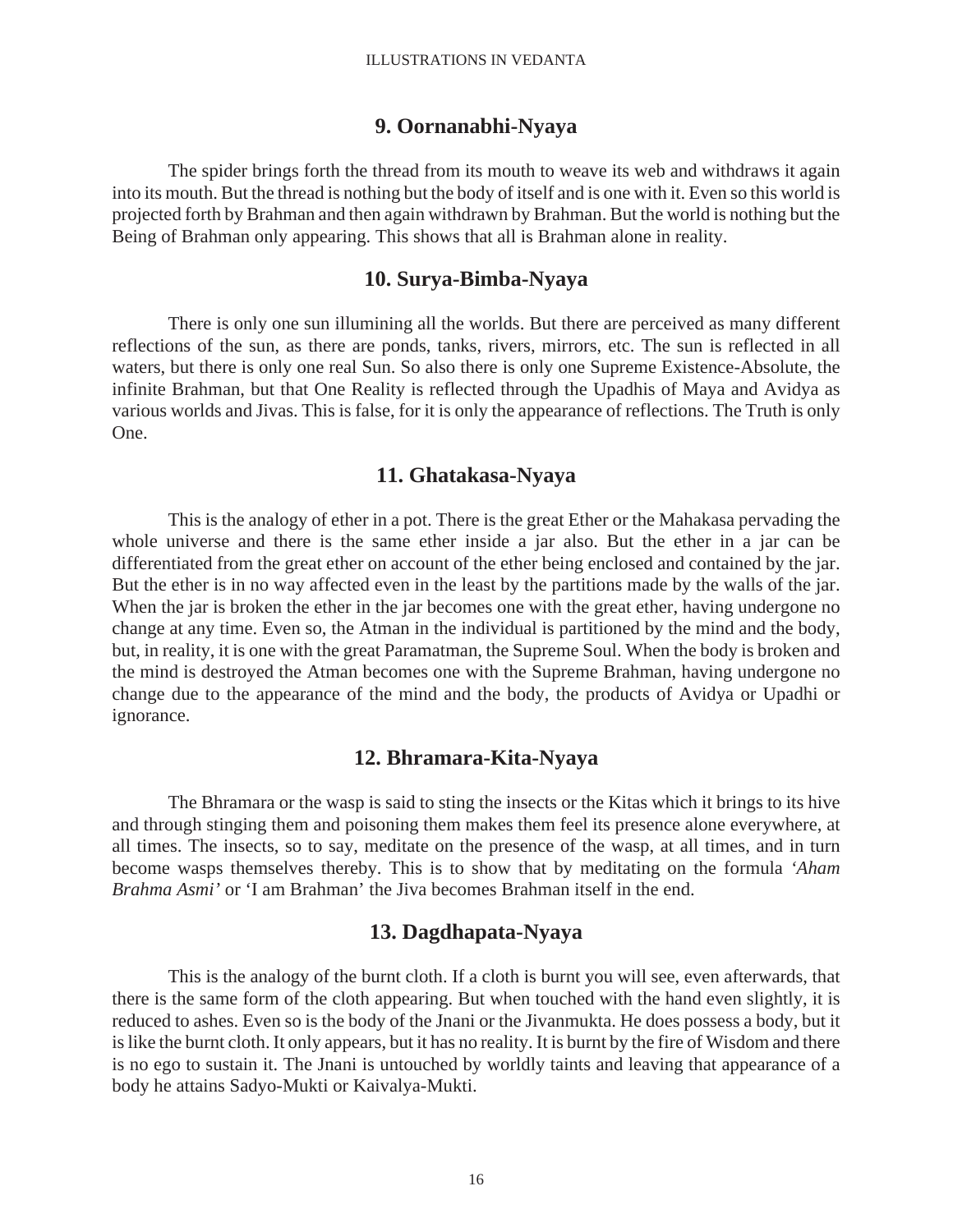## **14. Arundhati-Nyaya**

To show to a person the star Arundhati in the sky, one points out at first to a big star above and says that that big star is Arundhati. The person is first led to a big star that is clearly seen and is said that that is the Arundhati. Then after rejecting that star the real star is shown. Even so, the aspirant is at first shown a physical method of approaching the Reality through service and formal worship of forms, but afterwards he is led gradually to the Supreme Truth which is formless and impersonal.

## **15. Bija-Vriksha-Nyaya**

The seed is the cause of the tree and the tree is the cause of the seed. It cannot be said which is the cause of which. This is to illustrate that every question and statement has got a counter-question and counter-statement, that every *this* is also every *that,* that the whole world is bound in relativity, and that the Ultimate Truth is Silence, which Dakshinamurti followed.

### **16. Markata-Kishora-Nyaya**

The child of a monkey catches hold of the mother's breast and never leaves it even in times of extreme danger. It does not rely upon the mother for its safety, but struggles for itself. This is to illustrate the nature of the aspirant on the path of Jnana-Sadhana, who does not rely upon any external help or grace for his salvation, but struggles for himself and attains Wisdom of the Self.

## **17. Ashma-Loshta-Nyaya**

This is the analogy of stone and mud. Mud is very hard when compared to cotton but it is very soft when compared to stone. This is to show that a thing may be bad as compared with better things, but is good when compared with inferior things, and vice versa. This is used to illustrate that there is no quality in things by themselves, that there is no plurality in life, and that difference is caused only through imagination.

#### **18. Kakadanta-Nyaya**

This is akin to Vandhya-putra-Nyaya, Gaganaaravinda-Nyaya, Gandharvanagara-Nyaya or Shashavishna-Nyaya. It is useless to search for the teeth of a crow, for it has no teeth. Similar is the case with the son of a barren woman, a lotus grown in the sky, a city in the clouds, and the horns of a hare. This is to show that it is meaningless to question about the contradictions and mysteries of existence like "Why did the Perfect God create an imperfect world?" etc., for there is no real change and there is no creation at all in reality, and that these questions arise so long as the Sun of Wisdom has not arisen.

## **19. Dandapoopa-Nyaya**

When many cakes are tied to a stick and one says, "the stick has been pulled down and is not to be found", it naturally follows that the cakes also are missing. This is to illustrate that all doubts are cleared and desires pacified when it is known that Existence is Eternal, Infinite and Changeless,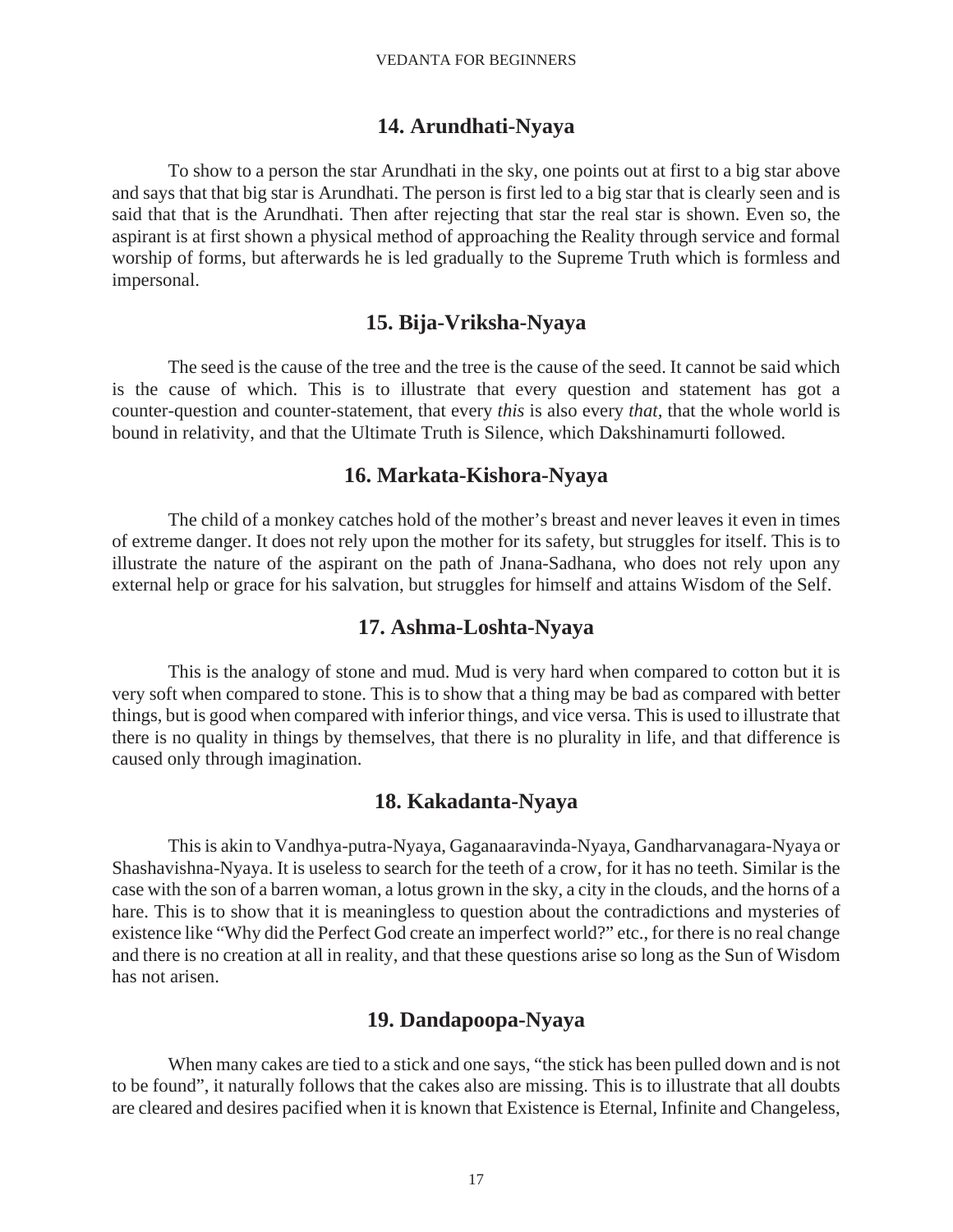Undivided, Intelligence and Bliss! For, doubts and desires arise only when there is change or evolution.

### **20. Kshaurikaputra-Nyaya**

A king asked a barber to bring the most beautiful boy in his kingdom. The barber searched in the whole country but could not find a really beautiful one. He felt very sorry and came to his house in distress. But finding his own son in his house, who was actually an embodiment of ugliness, he thought that his son was the most beautiful in the world and brought him to the king. This is to illustrate that whatever is dear to one and whatever is one much attached to, is found to be the best and the most precious and that men have love only for the world, as they are strongly attached to it. Everyone is shut up within his own limited individual experience.

### **21. Visha-Krimi-Nyaya**

Worms revelling in poisonous substances are not affected by that poison and are happy there. This is to denote that, though a thing is worthless and low to one, it may be very good to another and may be the very thing that the other wants and craves for, and also vice versa. It illustrates that creatures of the world are happy in it, for they know not anything higher.

## **22. Kakataliya-Nyaya**

A crow came and sat on a palmyra tree, and just at that time, a fruit of that tree fell on its head and killed it. The falling of the fruit had really no connection with the crow's sitting on the tree. The coincidence of the two events was merely accidental. This illustration is used to describe anything which is purely accidental and has no reason behind. It is said in the Yogavasishtha that the appearance of a common world to many Jivas, each of whom has really an independent world of itself, is only accidental (Kakataliya) and has no reason or any other meaning for it whatsoever.

#### *Section II*

#### **1. Butter In Milk**

Butter or ghee exists in milk. But where is it? It cannot be perceived. But it is present everywhere in milk, in each and every drop of milk. There is no particle of milk where butter or ghee is not present. In the same manner Brahman is present everywhere; and there is no speck of space where Brahman is not. But Brahman cannot be perceived and It seems to be nowhere. It is the very essence of cream of existence, but It is nowhere to the eyes of a worldly-minded man. This illustrates the omnipresence of Brahman.

## **2. Fire In Wood**

Fire is present in all parts of wood, just like butter in milk. It is only one fire that is existent in all woods, but it becomes various in name, form and action when it manifests into visible fire. Even so Brahman which is the Reality in all things appears as many in name, form and action when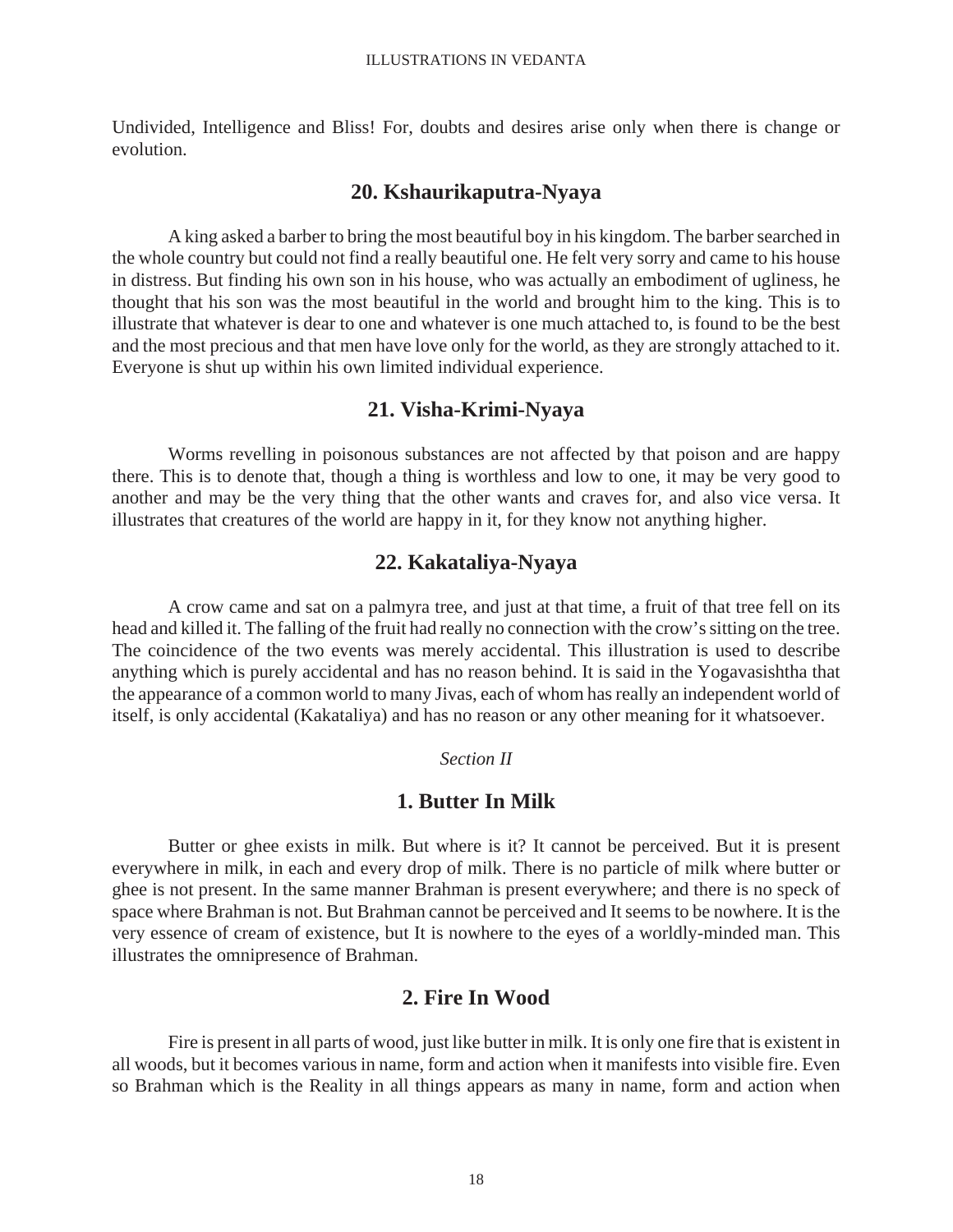manifest in various Jivas and countless worlds. But the Truth is only One; it only appears to be many.

### **3. Smoke And Fire**

Smoke emanates from fire. The dense smoke covers the bright fire and the fire cannot be seen. But the smoke comes only from the fire and is only a part of the burning fire. It is one with fire. Similarly Maya projects itself forth in the being of Brahman and clouds the appearance of Brahman so that Brahman is not perceived and there is variety in existence. But Maya is one with Brahman and is Brahman only appearing, the Effulgent, Consciousness-Bliss.

## **4. Thread And Necklace**

The necklace contains many beads of various forms, but there is one single thread that connects them all and keeps them in unity. The thread is their very support and being. Even so in the diverse Jivas and worlds that exist there is one common Life-Principle, the Supreme Brahman, as it is called, that unifies the entirety of Existence, and is the very support and being of all that is.

## **5. Wearer And Apparel**

The old and used clothes are thrown away and new clothes are put on by man. In the Bhagavadgita this is given to illustrate that the Jiva throws off an old and used-up body and assumes a new one, and that the Jiva therefore does never die in reality.

#### **6. The Chameleon**

The chameleon is an animal which changes its colour at any time according to the colour of the surface it moves on. A person who has seen the chameleon when it is assuming the colour red says that the chameleon is red. But the other one who has seen it only when it is assuming the colour green says that the chameleon is green. But a person who has watched the chameleon all along, carefully, under the tree, knows all its colours, and does not have any more doubts. This is to illustrate that people who have only a partial understanding of the Nature of God quarrel among themselves that this is right and this is wrong, God is like this, God is like that, etc. But a Brahma-Jnani who has calmly watched the nature of the whole existence knows its true nature and does not have any more doubts regarding the nature of the Absolute.

## **7. Salt And Water**

A particle of salt dropped in a large vessel of water dissolves itself in the water and is no more perceivable to the eye. But any part of that water, if tasted, is felt to be saltish. In the same manner the Jiva, on attaining Wisdom, dissolves itself in the ocean of Existence-Knowledge-Bliss and becomes one with the All. All is felt to be the Supreme Bliss. It is everywhere the same.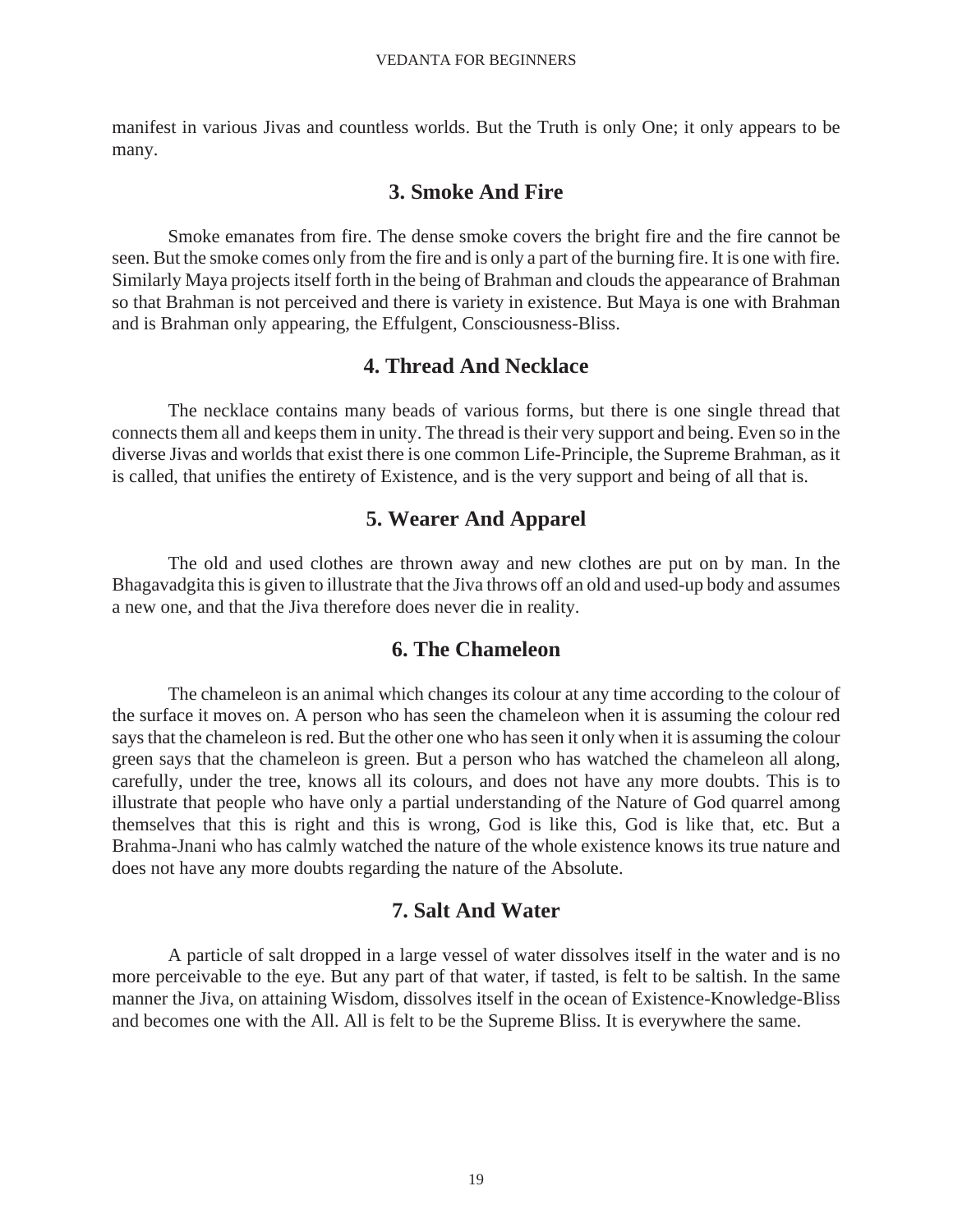## **8. Two Thorns**

If a thorn gets stuck to the leg, it is carefully removed with the help of another thorn. But after the work is over, both the thorns are thrown away and one becomes happy. Even so, the evil qualities and ignorance born of Avidya should be removed by virtuous qualities and knowledge and after attaining Peace, one has to discard them both and transcend all differences.

## **9. Sword And Philosopher's Stone**

At the very touch of a philosopher's stone the sharp iron sword is turned into gold and afterwards it does not cut, even if it has the appearance of a sword. Even so, the ego of the Siddha-Jnani or the Jivanmukta, though it has the appearance of individuality and presents a physical body, cannot bind the Siddha again to rebirth, for it is transformed into Suddha-Sattva by the touch of the Supreme Wisdom of the Absolute.

## **10. Chandelier And Electricity**

In a chandelier various bulbs of different colour are seen and there is a grand diversity in their forms. But the basis of the entire light is the one power of electricity charged from the dynamo, which is the common force of all bulbs, and which has no colours of varieties. Even so, there are various worlds and creatures of multifarious names and forms, but all are having their basis or support in the one Power, the Supreme Brahman which is Indivisible and Attributeless, Nameless and Formless.

## **11. The Two Birds**

Two birds live in the same tree as comrades. But one of them eats the sweet fruit of the tree and gets bound in delusion. But the other bird does not eat anything and remains an eternal witness. This analogy occurs in the Rigveda and the Mundaka Upanishad. This is to illustrate that the Jiva and the Paramatman are both in the same body, but the Jiva enjoys through contact the pleasures and pains of Samsara and gets bound, whereas the Paramatman or the Supreme Soul, the Kutastha, remains as a Sakshi or a witness and exists ever In Absoluteness.

## **12. Man And The Necklace**

A person wears round his neck a gold necklace and in excitement and confusion searches for that necklace here and there. He walks and runs this side and that side but nowhere does he find the necklace, though it is around his own neck. Similarly, the individual or the Jiva searches for Perfection and Bliss outside, everywhere, forgetting the fact that the Immortal Seat or Brahman is its very being itself and that it is identical with that Brahman.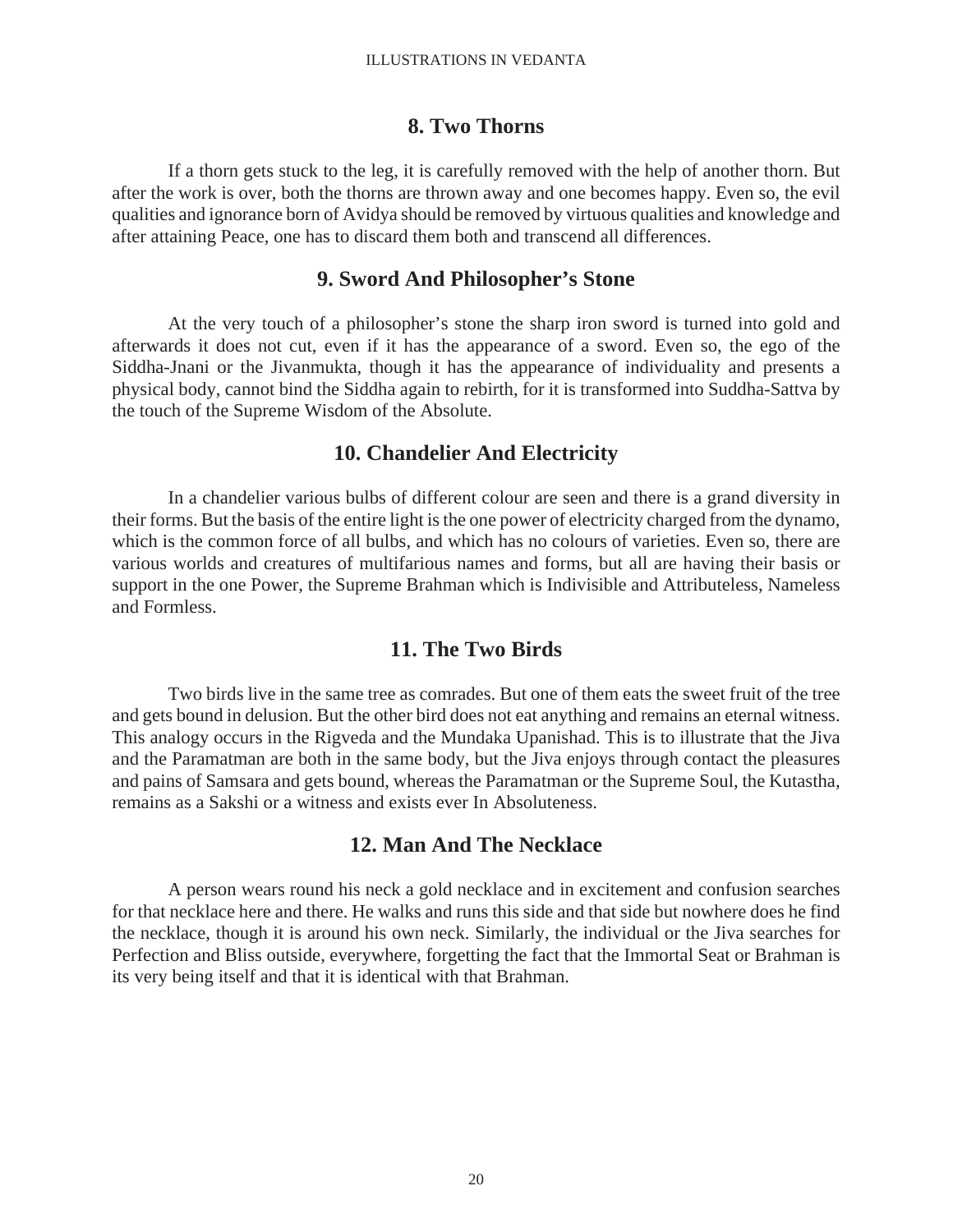#### **13. Silk-Worm And The Cocoon**

The silk-worm projects forth a certain thread from its mouth and then binds itself within a cocoon. Similarly, the Jiva binds itself through ignorance and attachment, and suffers from the bondage of embodied life through births and deaths.

Om Shanti! Shanti! Shanti!

## **SIVA-VIDYA**

#### *Khanda I*

## **Nature Of Brahman**

Om! Brahman or Siva or the Impersonal Absolute is the Source and Substratum for the world of phenomena. He is the Source of the Vedas. From Him this world proceeds. In Him it lives. In Him it gets dissolved. He is Eternal, Self-existent, Self-luminous and Self-contained. He is all-Full. He is beyond Time, Space and Causation. He is birthless, deathless and decayless.

#### *Khanda II*

### **Contradictions Reconciled**

He moves and moves not. He moves in His manifested or Saguna aspect. He moves not in His transcendental aspect. He is smaller than the smallest and greater than the greatest. He is smaller than the smallest because He is the Soul of even the ant, the mustard and the atom, and He is extremely subtle. He is greater than the greatest because He is the Soul of this entire universe and extends beyond this universe, also and He is Infinite. He is nearer than the nearest and farther than the farthest. He is nearer to the thirsty aspirants, but He is farther to those who are worldly-minded. He is nearer than the nearest because He is the Inner Soul of everything. He is farther than the farthest because He is Infinite. He is beyond the reach of the mind and the senses (Avangmanogochara). He cannot be reached by people of gross mind and outgoing senses. But He can be attained by that aspirant who is endowed with a subtle, sharp, one-pointed intellect (Manasaivaanudrashtavyam), and who is equipped with four means, and the grace and the instructions of a Brahma-Srotri, Brahma-Nishtha Guru, in Tat-Tvam-Asi Mahavakya.

#### *Khanda III*

### **Vision Of A Sage And Of A Worldly Man**

Brahman is the only Reality. He is the only living Truth. The Liberated Sage or Jivanmukta beholds Brahman only everywhere. There is no world for him in the three periods of time. But the ignorant man sees only the five elements and the forms. The world of names and forms only is real for him. He denies Brahman altogether.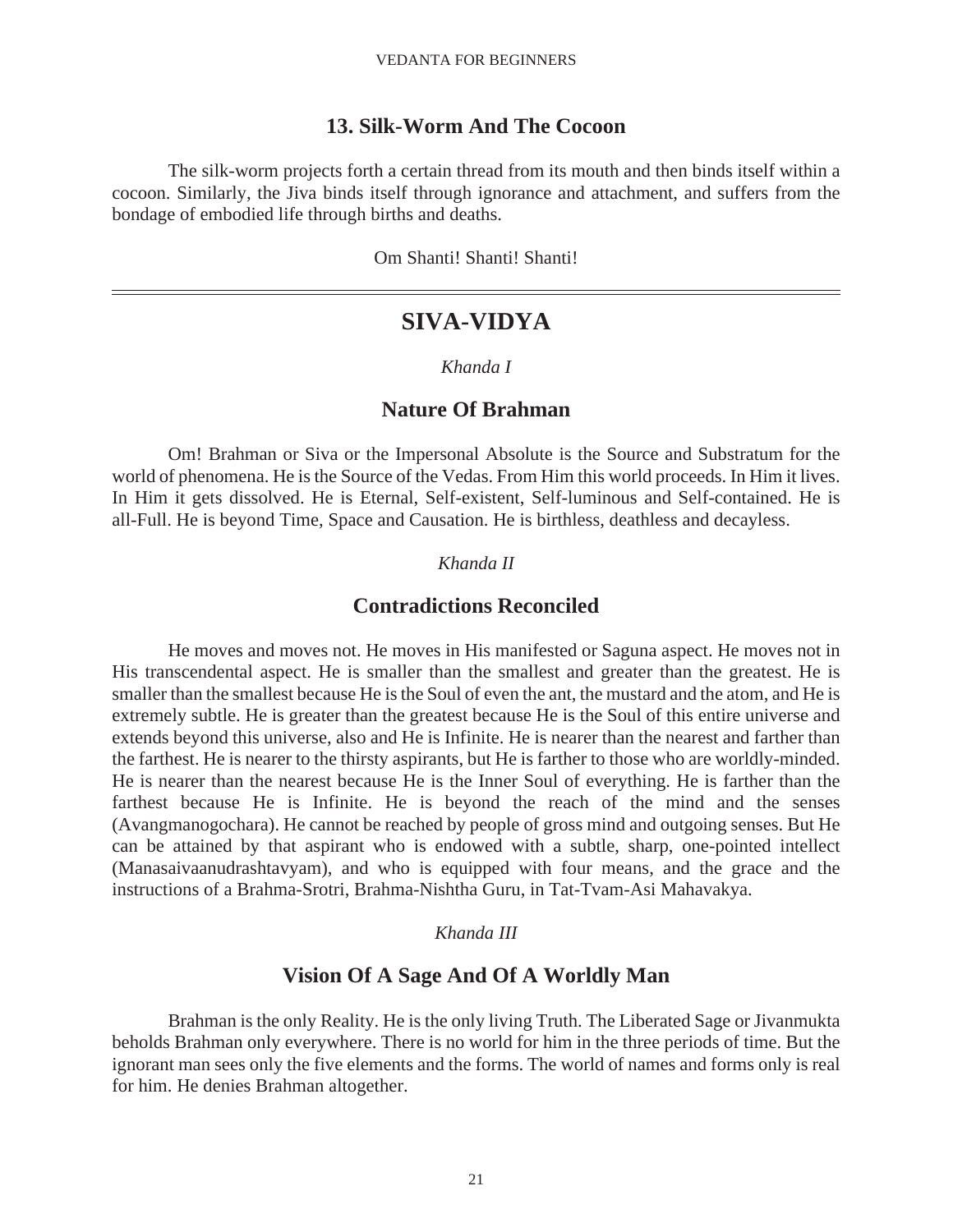#### SIVA-VIDYA

#### *Khanda IV*

### **Superimposition (Adhyasa)**

The man who moves in a desert in the noon sees the mirage at some distance and mistakes it for water. He runs there to drink water but is disappointed. The rays of the sun fall on the bed of sand and generate the mirage. The mirage appears as a sheet of water and deludes man. Even so the worldly man beholds the five elements and their combination, i.e., names and forms, on account of Avidya. Avidya hides the real and makes the unreal appear as real.

In the twilight a man mistakes a rope for a snake, gets frightened and cries. When a friend brings a light his fear vanishes. He sees a rope only. Even so a worldly man mistakes the impure, perishable body for the Pure, Imperishable Atman and suffers in diverse ways on account of this erroneous notion or superimposition (Adhyasa) caused by Avidya. When the Avidya is destroyed through Brahma-Jnana or Knowledge of the Eternal through initiation into the significance of "Tat-Tvam-Asi" Mahavakya by the Preceptor or Brahma-Vidya Guru, he becomes identical with the Supreme Soul. The world of names and forms vanishes in tote. He sees Brahman only. All his fears terminate.

#### *Khanda V*

#### **Happiness Is In The Atman Only**

The feeling of pleasure is an internal feeling. There is no pleasure in physical objects, though they excite pleasure in man. Sensual pleasure is only a reflection of the Bliss of the Atman. When a desire is gratified the mind moves towards the Atman and rests in the Atman for a very short time, and the man experiences pleasure. Atman or Brahman only is the embodiment of Bliss (Ananda Svarupa). Atman is full of Bliss (Anandamaya). Atman is a Mass of Bliss (Ananda-Ghana).

#### *Khanda VI*

### **Brahman Is Both Material And Efficient Cause**

Brahman is both the material and the efficient cause of this universe (Abhinna-Nimitta-Upadana-Karana). He is the fictitious material cause (Vivarta-Upadana). He somehow appears as this universe through Maya, without Himself being affected in the least, by names and forms. This is a mystery. This is indescribable.

#### *Khanda VII*

## **Brahman Is Unattached**

Just as the crystal is not affected by the coloured objects, though it reflects them, just as the sun is not affected by the defects of the eye and other objects, just as ether is not affected, by reason of its subtlety, so, seated everywhere in the body, this Atman is not affected.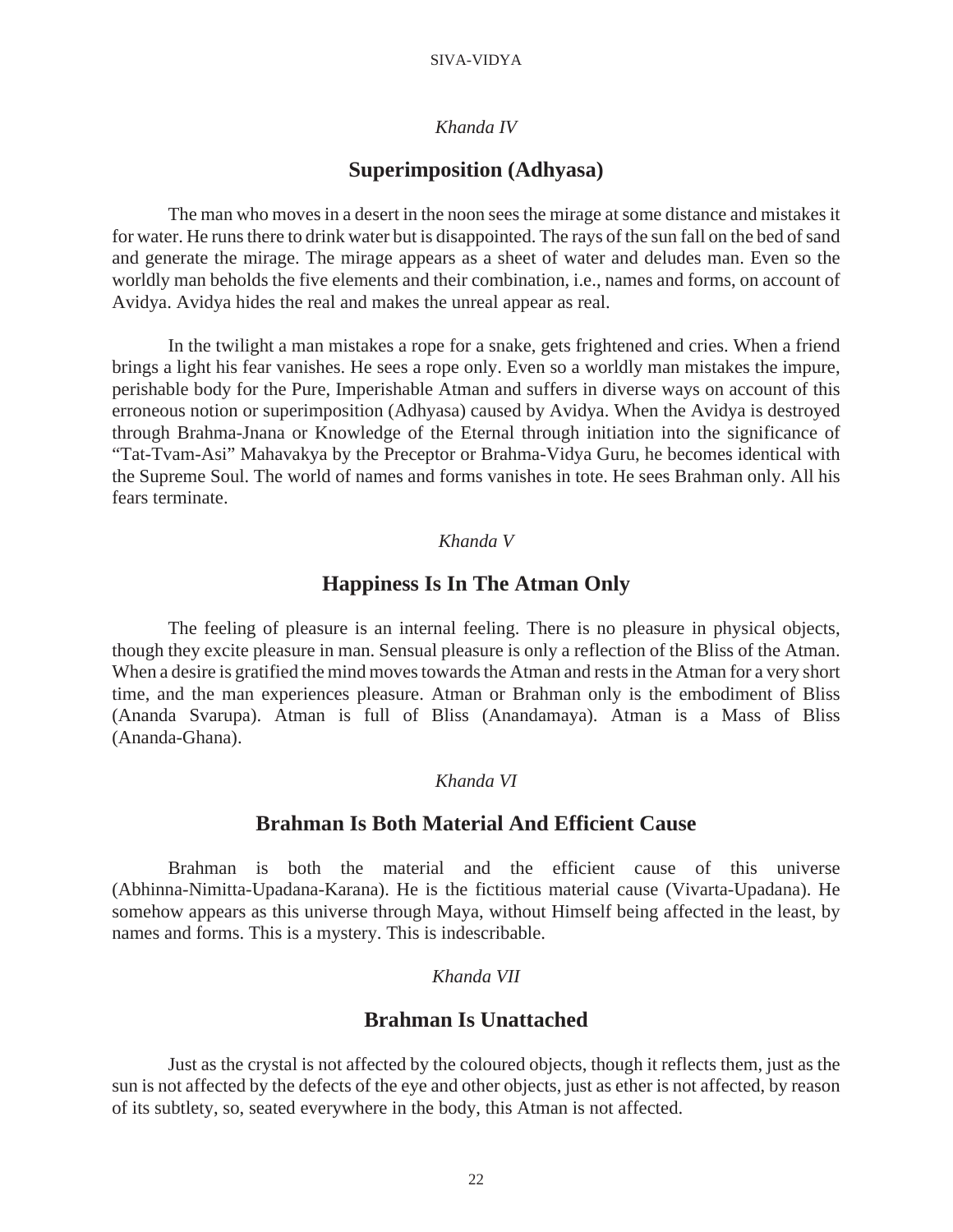### *Khanda VIII*

## **Qualifications Of An Aspirant**

He who is equipped with the four means, who has purified his heart through selfless service (Nishkama Karma Yoga); service of Guru, Japa, Kirtan and Upasana, who is calm, dispassionate, reflective, discriminative, fearless, straightforward, humble, large-hearted, compassionate, generous, truthful, pure and who is free from pride, egoism, arrogance, will realise this Mysterious, Indescribable, Unthinkable Brahman or the Imperishable.

## *Khanda IX*

## **Kaivalya**

Kaivalya-Mukti or final emancipation can be attained through knowledge of Brahman. Krama-Mukti is attained through Bhakti.

Mukti is not a thing to be achieved or attained. It is already there. You will have to know that you are free, by removing the veil of ignorance.

#### *Khanda X*

## **Method Of Meditation**

| I am All-blissful Siva                                             | OM! |
|--------------------------------------------------------------------|-----|
| I am Immortal Brahman                                              | OM! |
| I am Existence-Knowledge-Bliss Absolute (Satchidananda Svarupoham) | OM! |
| I am Infinite (Ananta)                                             | OM! |
| I am Eternal (Nitya)                                               | OM! |
| I am ever pure (Suddha)                                            | OM! |
| I am perfect (Siddha)                                              | OM! |
| I am ever free (Mukta)                                             | OM! |
| I am unattached (Asanga)                                           | OM! |
| I am witness (Sakshi)                                              | OM! |
| I am non-doer (Akarta)                                             | OM! |
| I am non-enjoyer (Abhokta)                                         | OM! |
| I am not this body                                                 | OM! |
| I am not this Prana                                                | OM! |
| Satchidananda-Svarupoham                                           | OM! |

This is the Quintessence of Kevala-Advaita Vedanta or Absolute Monism.

Thus ends the glorious Siva Vidya! OM!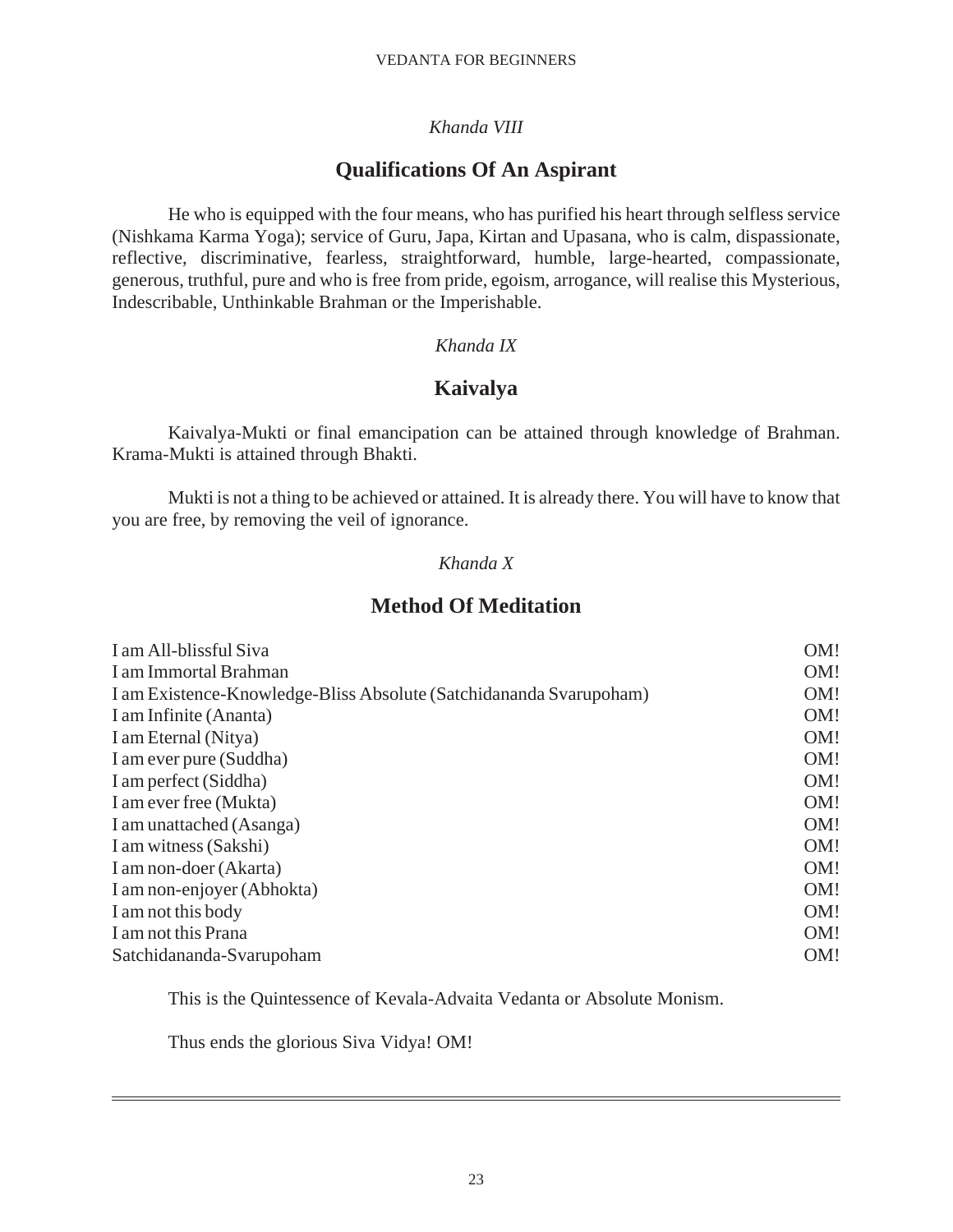## **PSEUDO-VEDANTIC STUDENT**

A young aspirant says: "I have taste for Vedanta only. I do not like either Bhakti or Karma Yoga. They are far inferior to Vedanta. Only Vedanta elevates me. Only Vedanta inspires me and raises me to the magnanimous heights of Divine Splendour and Glory."

This foolish Vedantic student is like the greedy typhoid patient with ulcers in his bowels, who wants to eat and says, "I have taste for sweetmeats. I want to eat them now." What will be the result if he eats Rasagullas and Laddus at this stage? The bowels will rupture and he will die of bleeding from the bowels or intestinal haemorrhage immediately.

He is also like the patient who selects himself a medicine from the almirah, Liquor Arsenicalis or Tr. of Opium, and says, "I like this medicine only. I want to taste this now." What will happen if he tastes this medicine without consulting the doctor? He will die of arsenical or opium poisoning. He does not know the dose of the medicine. Instead of taking a few drops he may take them in a large quantity and give up his vital breath at once. It is the doctor alone who can select the right medicine for the patient.

Everybody cannot want to become a Commissioner or District Collector or Governor without possessing the necessary qualifications. Can anyone become an M.A., Ph.D., without undergoing the course for Matriculation, F.A. and B.A.?

It is the Guru alone who can select the right type of Yoga for the aspirant and right kind of books for him. He knows the degree of evolution of the student and he alone can chalk out the right path for the aspirant. He will ask him to study first Atma-Bodha, Tattva-Bodha, Atma-Anatma-Viveka. But the raw self-willed student goes to the library and at once takes up the highly advanced books, Yoga-Vasishtha and Brahma-Sutras, for his study! He becomes a pseudo-Vedantin or lip-Vedantin within six months and enters into discussions with elderly aspirants.

A little knowledge is a dangerous thing. After studying Yoga-Vasishtha and the Karikas on Mandukya Upanishad for six months, he says: "There is no world in the three periods of time. Aham Brahma Asmi—Sivoham—Sivah Kevaloham." He is puffed up with empty pride, vanity and hollowness, and walks in the streets with his head erect. He will never make any prostration to elderly Sannyasis and Sadhus, but chant the formula very often, "Sivoham, Sivoham."

Such aspirants are formidable Asuras on this earth. They are a great burden on this earth. They pollute the atmosphere and create dissensions and quarrels everywhere, by entering into heated debates with sincere devotees and Karma Yogis. They cannot prosper in the spiritual path.

Vedanta in the hands of raw and unregenerate persons who lack purity and devotion and who have not removed the impurity of their hearts through untiring selfless service with Atma-Bhava and Kirtan and prayer, is perilous. It is like a sharp razor in the hands of a child. Instead of expanding their hearts the Vedantic study will thicken and fatten their egoism. They fall into the deep abyss of ignorance. There is no hope, for them, of being lifted up, as their heart is filled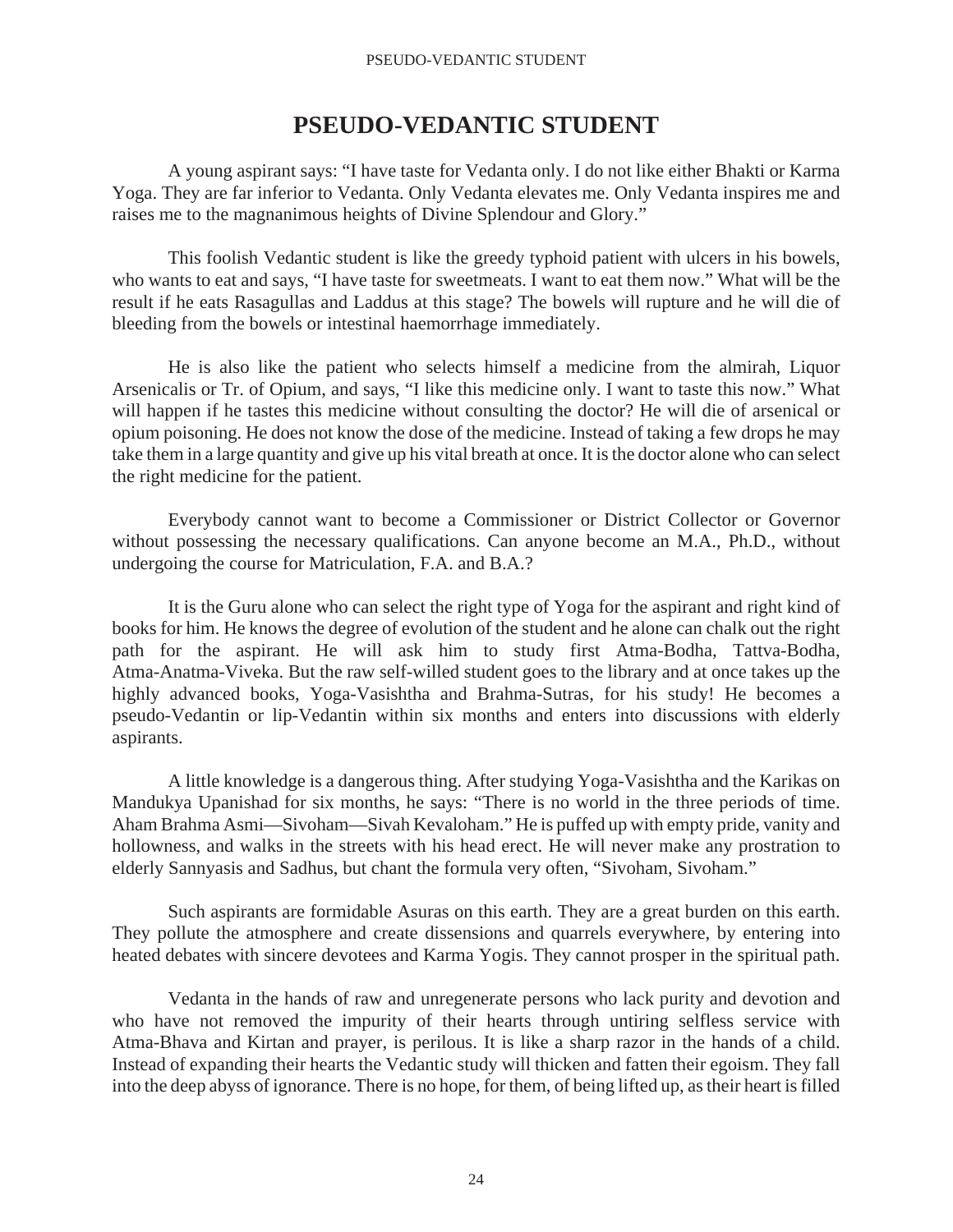with foolish, Tamasic, obstinacy, false Vedantic pride and self-superiority and false Tushti (satisfaction).

May this land be free from such impotent, pseudo lip-Vedantins! May this world abound with real Vedantins like Dattatreva, Yajnavalkya and Sankara!

## SIVA-JNANAMRITA UPANISHAD

ॐ भद्रं कर्णेभिः शृणुयाम देवाः भदं पश्येमाक्षभिर्यजत्राः । स्थिरैरंगैस्तुष्टूवांसस्तनृभिः व्यशेम देवहितं यदायुः ॥ ॐ शान्तिः शान्तिः शान्तिः

OM bhadram karnebhih śrnuyāma devāh bhadram paśyemāksabhiryajatrāh | sthirairamgaistustuvāmsastanūbhih vyaśema devahitam yadāyuh || OM santih santih santih

Om! O gods! may we, with our ears, hear what is auspicious! O ye, fit to be worshipped! May we, with our eyes, see what is auspicious! May we enjoy the life allotted to us by the gods, offering our praise with our bodies strong of limbs!

Om Peace Peace Peace!

## Mantra 1

# यदेतत्रामरूपात्मकं जगत तदाभासमात्रम । न तद ब्रह्मणः पुरस्तात प्रतितिष्ठति । रज्जुसर्पन्यायेन ब्रह्मणि जगतोऽध्यासःदेहाधयायसञ्च ॥१॥

vadetatrāmarūpātmakam jagat tadābhāsamātram | na tad brahmanah purastāt pratitisthati | rajjusarpanyāyena brahmani jagato.adhyāsahdehādhayāyasas | 1 |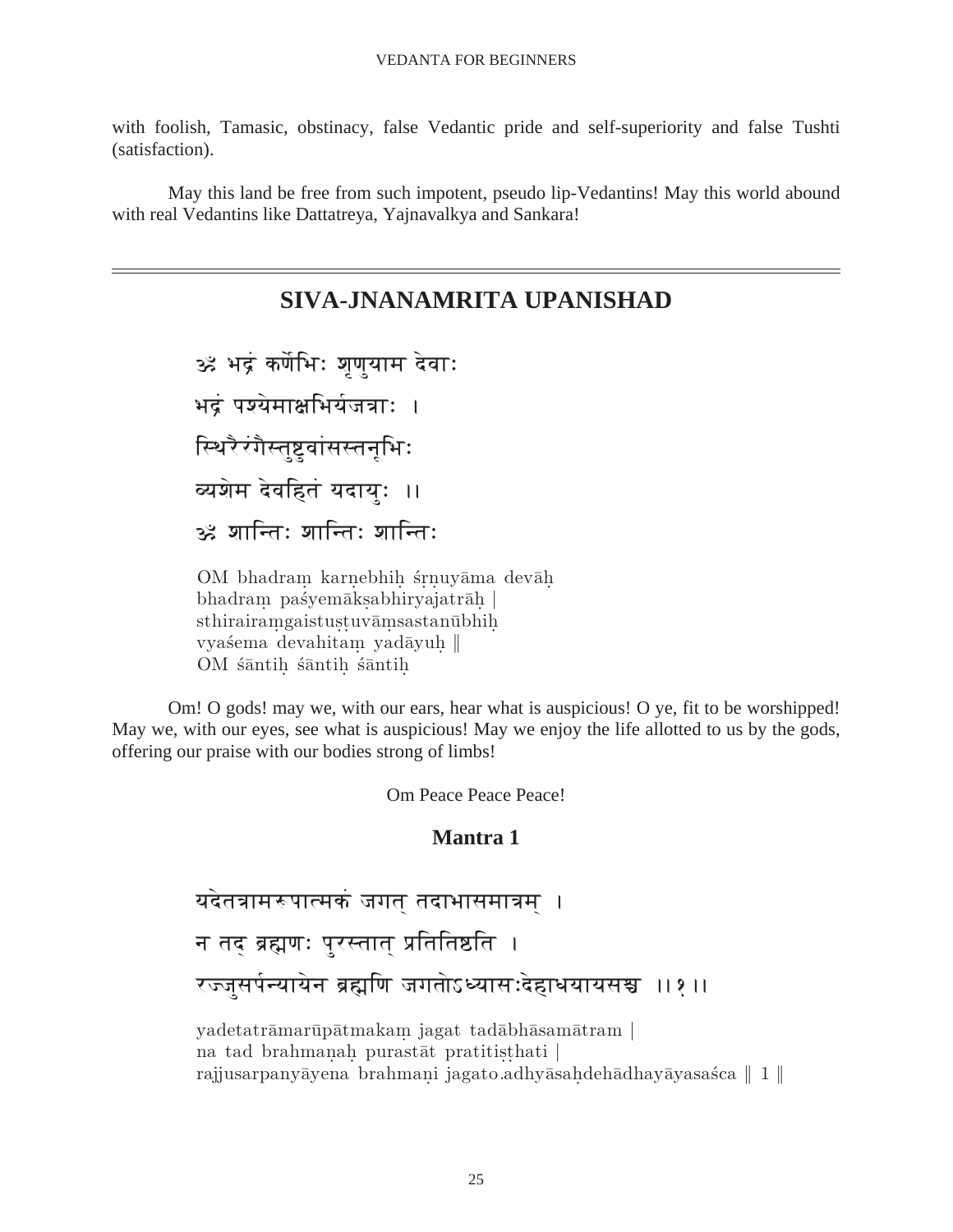1. This world of names and forms is a mere appearance. It has no independent existence apart from Brahman. Just as a snake is superimposed on the rope, this world and body are superimposed on Brahman.

# यथा रज्जुज्ञानात् सर्पभ्रन्तिर्निवर्तते सह तन्मूलेन भयेन तथा ब्रह्मज्ञानान्निवर्ततेऽविद्या सहैव जनिमरणभयेन ।। २ ।।

yathā rajjujñānāt sarpabhrantirnivartate saha tanmūlena bhayena tathā brahmajñānānnivartate.avidyā sahaiva janimaranabhayena || 2 ||

2. Just as knowledge of a rope removes the illusion of a snake in the rope and the consequent fear, so also the knowledge of the Self (Brahman) removes Avidya or ignorance and the fear of birth and death.

# तद ब्रह्म तत सच्चिदानन्दस्वरूपं स्वयंज्योतिर्नित्यं अनाद्यन्तं निर्विकारं अमृतं अभयं निरंजनम ।।३।।

tad brahma tat saccidānandasvarūpam svavamjyotirnitvam anādvantam nirvikāram amrtam abhayam niramjanam  $\parallel 3 \parallel$ 

3. Brahman is Sat-Chit-Ananda Svarupa. It is self-luminous (Svayam-Jyoti). It is eternal (Nityam), beginningless (Anadi), endless (Ananta), changeless (Nirvikara), deathless (Amritam), fearless (Abhayam) and spotless (Niranjana).

# निर्गुणं निराकारं निर्विशेषं अखण्डं निरुपाधिकं एकमेवाद्वितीयं स्वतन्त्रं नित्यमुक्तं परिपूर्णम ॥४॥

nirgunam nirākāram nirvišesam akhandam nirupādhikam ekamevādvitīyam svatantram nityamuktam paripūrnam  $\parallel 4 \parallel$ 

4. Brahman is attributeless (Nirguna), formless, (Nirakara), without special characteristics (Nirvisesha), without parts (Akhanda), without any limiting adjunct (Nirupadhika), one without a second (Ekam eva Advitiyam), independent (Svatantra), ever free (Nitya-mukta) and all-full (Paripurna).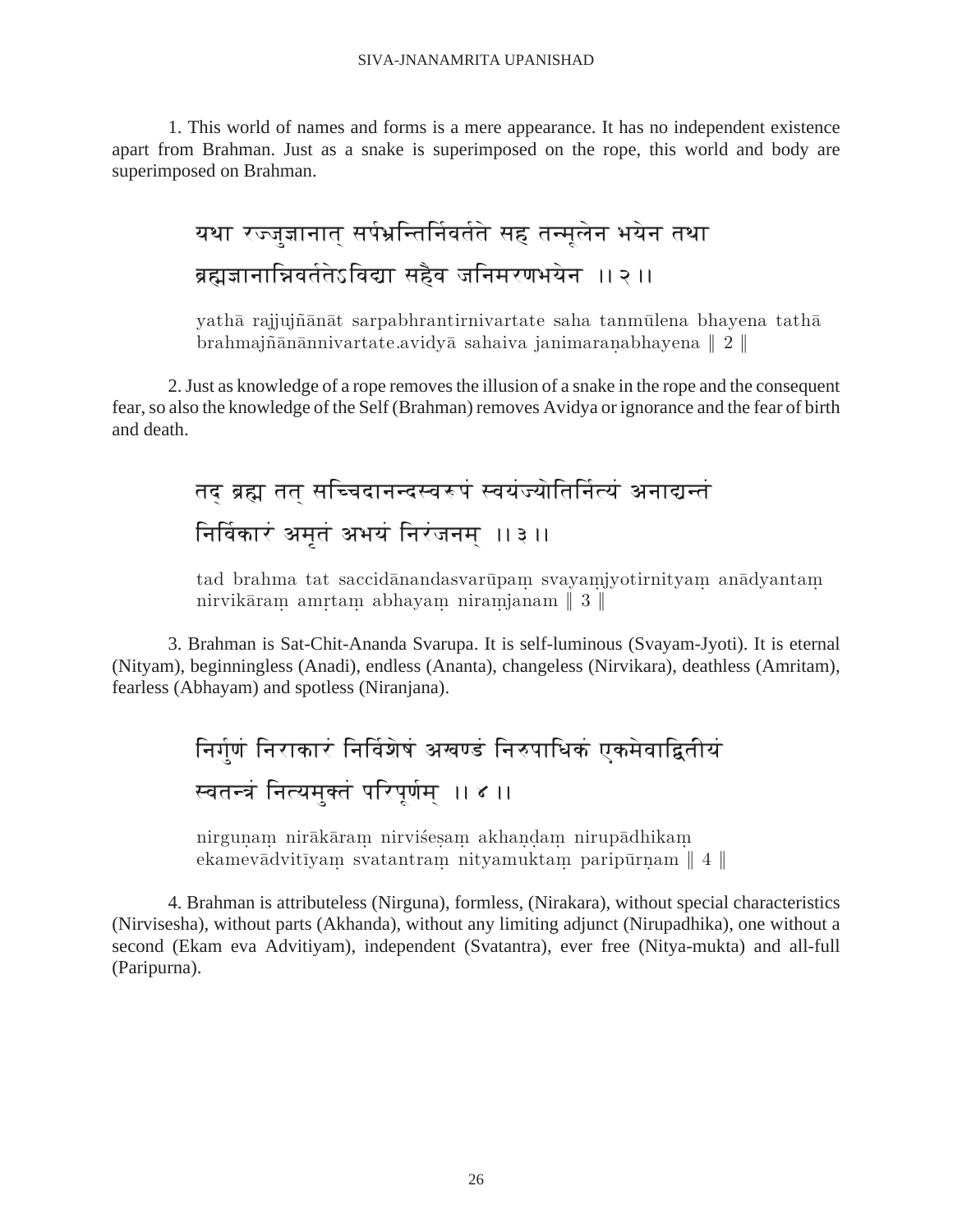# शरीरत्रयव्यतिरिक्तं, पञ्चकोशेभ्यः पथक, अवस्थात्रयसाक्षिभतं, त्रिगणातीतं, द्वन्द्वनिर्मक्तम । सच्चिदानन्दात्मकं, सर्वत्रसारभृतं, अन्तःकरणस्य योनिः तथः प्राणेन्द्रियशरीराणां अस्य च जगतः ॥४॥

śarīratravavvatiriktam, pañcakośebhyah prthak, avasthātrayasāksibhūtam, trigunātītam, dvandvanirmuktam | saccidānandātmakam, sarvatrasārabhūtam, antahkaranasya yonih tathah pranendriyasariranam asya ca jagatah  $\parallel 5 \parallel$ 

5. Brahman is distinct from the three bodies and five sheaths (Koshas). He is the silent witness of the three states. He transcends the three Gunas and the pairs of opposites. He is an embodiment of Sat-Chit-Ananda. He is the essence or Swarupa. He is the source or womb for the mind, Prana, Indriyas, body and this world.

```
ओमित्येष प्रणवो ब्रह्मणः प्रतीकः । कीर्यवच्चैतस्योच्चारणं
ओंकारादेष प्रपञ्चः संवृत्तः । ओंकारे प्रतितिष्ठति । ओंकारे च
प्रलीयते महाप्रलये ।ओंकारे प्रतितिष्ठति ।ओंकारे च प्रलीयते
महाप्रलये । ओंकारश्चतुर्णा वेदानां सारभृतः ॥ ६ ॥
```
omityesa pranavo brahmanah pratīkah vīryavaccaitasyoccāranam omkārādesa prapañcah samvrttah | omkāre pratitisthati | omkāre ca pralīyate mahāpralaye | omkāre pratitisthati | omkāre ca pralīyate mahāpralaye | omkāraścaturnām vedānām sārabhūtah || 6 ||

6. Om or the Pranava is the symbol (Pratika) of Brahman. It is the word of power. From Om this world is projected; in Om it exists and in Om it is involved during cosmic Pralaya. Om is the essence of the four Vedas.

# योऽसौ प्रयतमानः साधनचतृष्टयसंपन्नः निरस्तचित्तदोषः स्थिरीकृतचित्तवृत्तिः सात्त्विकगुणविशिष्टः स एव ज्ञानयोगमर्हति ।। ७ ।।

yo.asau prayatamānah sādhanacatustayasampannah nirastacittadosah sthirīkrtacittavrttih sāttvikagunavististah sa eva jñānayogamarhati || 7 ||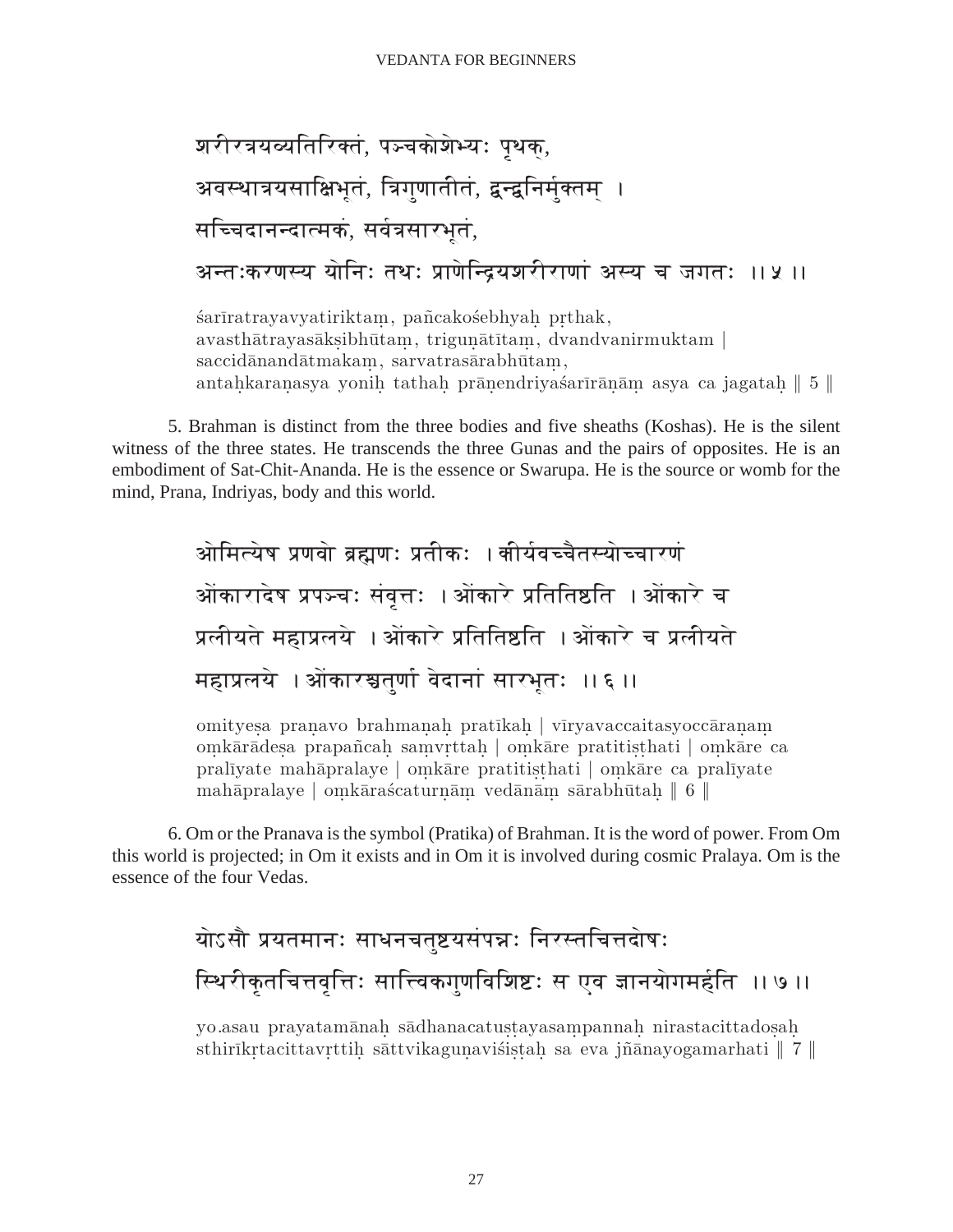7. That aspirant who is endowed with the four means, who has removed impurities and tossing of the mind, who is equipped with Sattvic virtues is only fit for the path of Jnana Yoga.

> जाग्रतया प्रयत्नसाधितेन दीर्धेणाविच्छिन्नेन ध्यानेन यथाक्रमं भमिकाः समारोहेत**। अप्राप्य च भूमानं नाभियोगाद्विरमेत्** । शविकल्पसमाधिमात्रेण सन्तोषाभासमुपलभ्य न साधनमपहस्तयेत ।। ८ ।।

jāgratavā pravatnasādhitena dīrdhenāvicchinnena dhyānena yathākramam bhūmikāh samārohet | aprāpya ca bhūmānam nābhiyogādviramet | savikalpasamādhimātrena santosābhāsamupalabhya na sādhanamapahastavet  $\parallel 8 \parallel$ 

8. By careful, diligent, protracted and unceasing practice of meditation gradually ascend the steps (Bhumikas). Do not relax the efforts till you attain the Bhuma (Highest). Do not stop the Sadhana when you get some false contentment from the Savikalpa Samadhi.

```
सानुभवं सार्थानुसंधानं च प्रणवमाम्रेडयन् ।
अध्यात्ममार्गे तरति सर्वनन्तरायान् । ह्रस्वः प्रणवः
सर्वपापनोदनः । दीर्थो मुक्तिप्रदः । प्लृतोऽखिलमिद्धिहेतु ।। ९ ।।
```
sānubhavam sārthānusamdhānam ca pranavamāmredayan | adhyātmamārge tarati sarvanantarāyān | hrasvah pranavah sarvapāpanodanah | dīrdho muktipradah | pluto.akhilamiddhihetu  $\parallel 9 \parallel$ 

9. Repetition of Om with meaning and Bhava will remove all obstacles in the spiritual path. The Hrasva (short) Pranava destroys all sins. The Dirgha (long) Pranava gives Mukti, the Pluta gives all Siddhis.

> 'थत्त्वमसि'-महावाक्यस्य लक्ष्यार्थनुसन्धानमात्मबोधस्यातित्वरितः पन्थाः ॥१०॥

'tattvamasi'-mahāvākyasya laksyärthanusandhänamätmabodhasyätitvaritah panthäh  $\parallel$  10  $\parallel$ 

10. Meditation on Lakshyartha (indicative meaning) of Tat Tvam Asi (That Thou Art) Mahavakya (great sentence) is the direct means for attaining Self-realisation.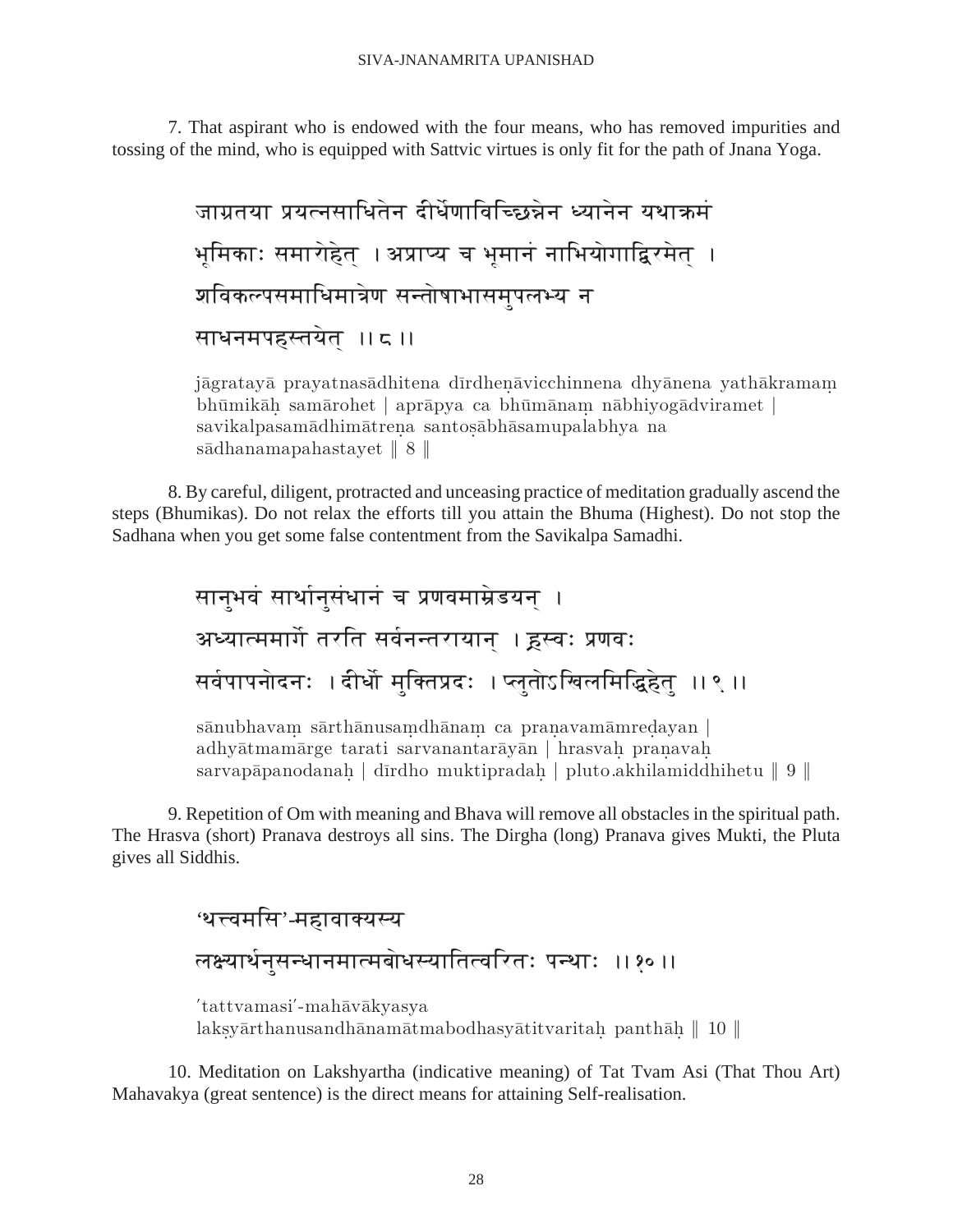# साधनचतुष्टयसंपन्नो मुमुक्षुः श्रोत्रियाद ब्रह्मनिष्ठत अधीत्य <u>श्रतीः षडलिगप्रतिपत्त्या ब्रह्मविचारं कत्वा ध्यानसमाधी</u> अनप्रविशेत ।। ११ ।।

sādhanacatustayasampanno mumuksuh śrotriyād brahmanisthat adhītya śrutīh sadligapratipattyā brahmavicāram krtvā dhyānasamādhī anupraviset  $\parallel$  11  $\parallel$ 

11. That aspirant who is endowed with the four means, should hear the Srutis from a Brahma-srotri—Brahmanishtha and enquire into the nature of Brahman through the help of Shad Lingas and then reflect and meditate.

> साधनचतृष्टयसंपन्नस्य साधकस्य मुमक्षोः शात्त्विकभावप्रभवा ब्रह्माकारवृत्तिः अज्ञानावरणं विभिद्य स्वयमपि नश्यति ।। १२ ।।

sädhanacatustayasampannasya sädhakasya mumaksoh sāttvikabhāvaprabhavā brahmākāravrttih ajñānāvaranam vibhidya svayamapi naśyati || 12 ||

12. The Brahmakara Vritti that arises from the Sattvic mind of the aspirant who is equipped with the four means destroys the veil of ignorance and dies by itself.

# मनञ्चापि जडम ।सत्त्वगुणकार्यभूतम ।ब्रह्मणो मृत्नभूतात स्वप्रकाशमादत्ते । तदेतत सादि च सान्तं च ॥ १३ ॥

manaścāpi jadam | sattvagunakāryabhūtam | brahmano mūlabhūtāt svaprakāśamādatte | tadetat sādi ca sāntam ca || 13 ||

13. Mind also is Jada. It is an effect (Karya) of Sattva Guna. It borrows its light from its source, Brahman. It has a beginning and an end.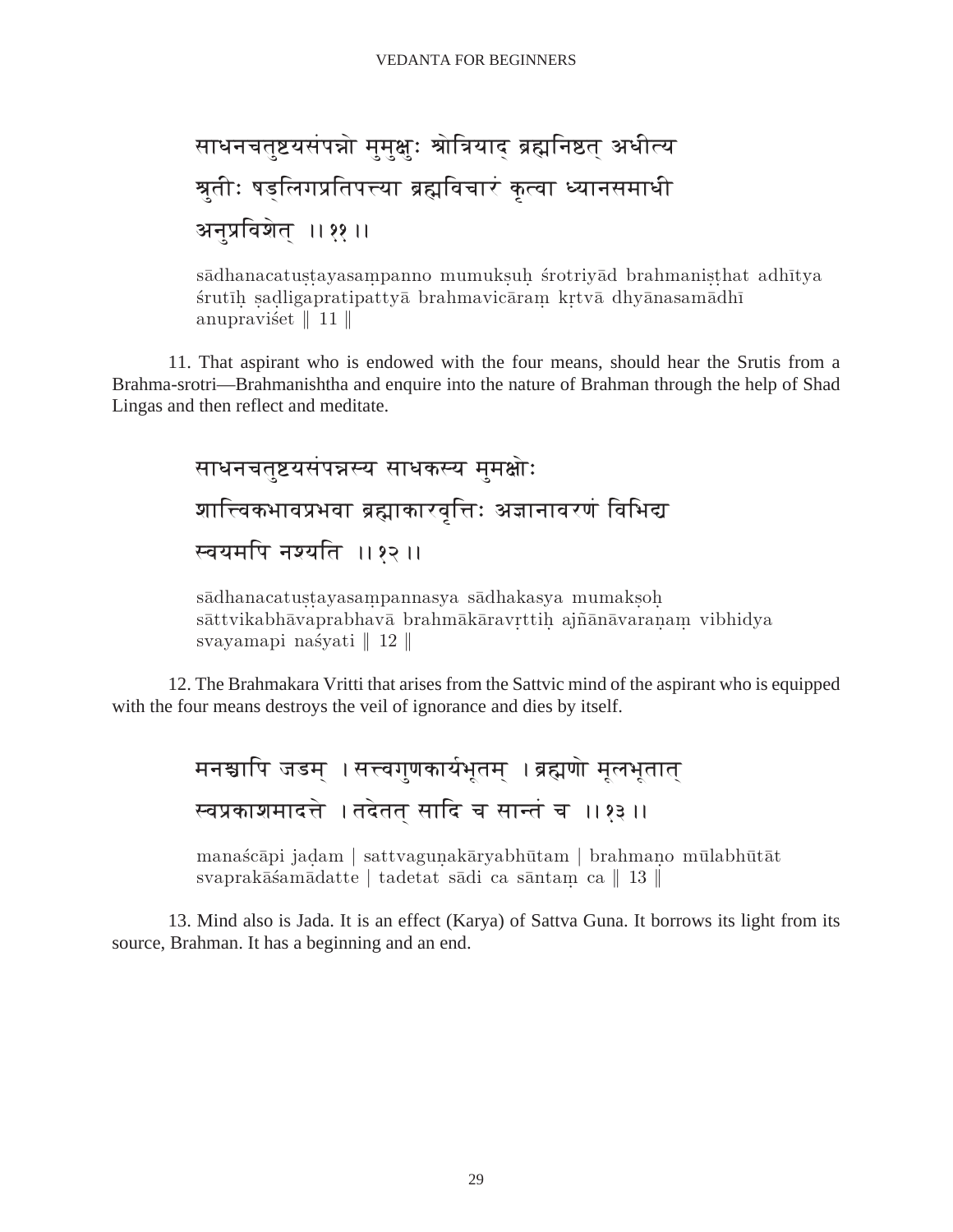# तिस्रो भावनाः. निद्रा. चित्तविक्षेपो. विषयासक्तिः. चित्तावसादो.

## मनोराज्यं, व्याधिरित्यादयो नित्यमात्मसाक्षात्कारस्यान्तरायाः ॥१४॥

tisro bhāvanāh, nidrā, cittaviksepo, visavāsaktih, cittāvasādo, manorājyam, vyādhirityādayo nityamātmasāksātkārasyāntarāyāh || 14 ||

14. The three Bhavanas, sleep, tossing of mind, mind running towards objects, depression, building castles in the air, diseases, etc., are the chief obstacles in the attainment of Self-realisation.

# साक्षात्कृतपरिपूर्णस्वरुपो ज्ञानी सर्वप्राणिजातमात्मनि, सर्वस्मिन्नपि प्राणिजाते चात्मानं पश्यति । तस्मै ब्रह्मणोऽन्यत् किमपि न विद्यते । स निःशंकं लोके संचरति ।। १५ ।।

sāksātkrtaparipūrnasvarupo jñānī sarvaprānijātamātmani, sarvasminnapi prānijāte cātmānam pasyati | tasmai brahmano. anyat kimapi na vidyate | sa nihśamkam loke samcarati || 15 ||

15. The Jnani who has full Self-realisation sees all beings in the Self and the Self in all beings. There is nothing other than Brahman for him. He moves about fearlessly in the world.

> स्वसंकल्पमहिम्ना ज्ञानी सर्वमिच्छाविधेयमधिगछति । यदनुसंदध्यात तस्य तदेवाविर्भवति । स महामहिम्नामाकरः ।। १६ ।।

svasamkalpamahimnā jūānī sarvamicchāvidheyamadhigachati | vadanusamdadhyāt tasva tadevā virbhavati | sa mahāmahimnāmākarah || 16 ||

16. A Jnani gets anything he likes through the power of his Sat-Sankalpa (perfect will). A Jnani wills and everything comes into being. A Jnani has tremendous powers.

# जानाधिगमे कर्मणां प्रविलयः ।ज्ञानिनः प्रारब्धकर्मापि न विद्यते ॥ १७॥

jñānādhigame karmanām pravilayah | jñāninah prārabdhakarmāpi na vidyate  $\parallel$  17  $\parallel$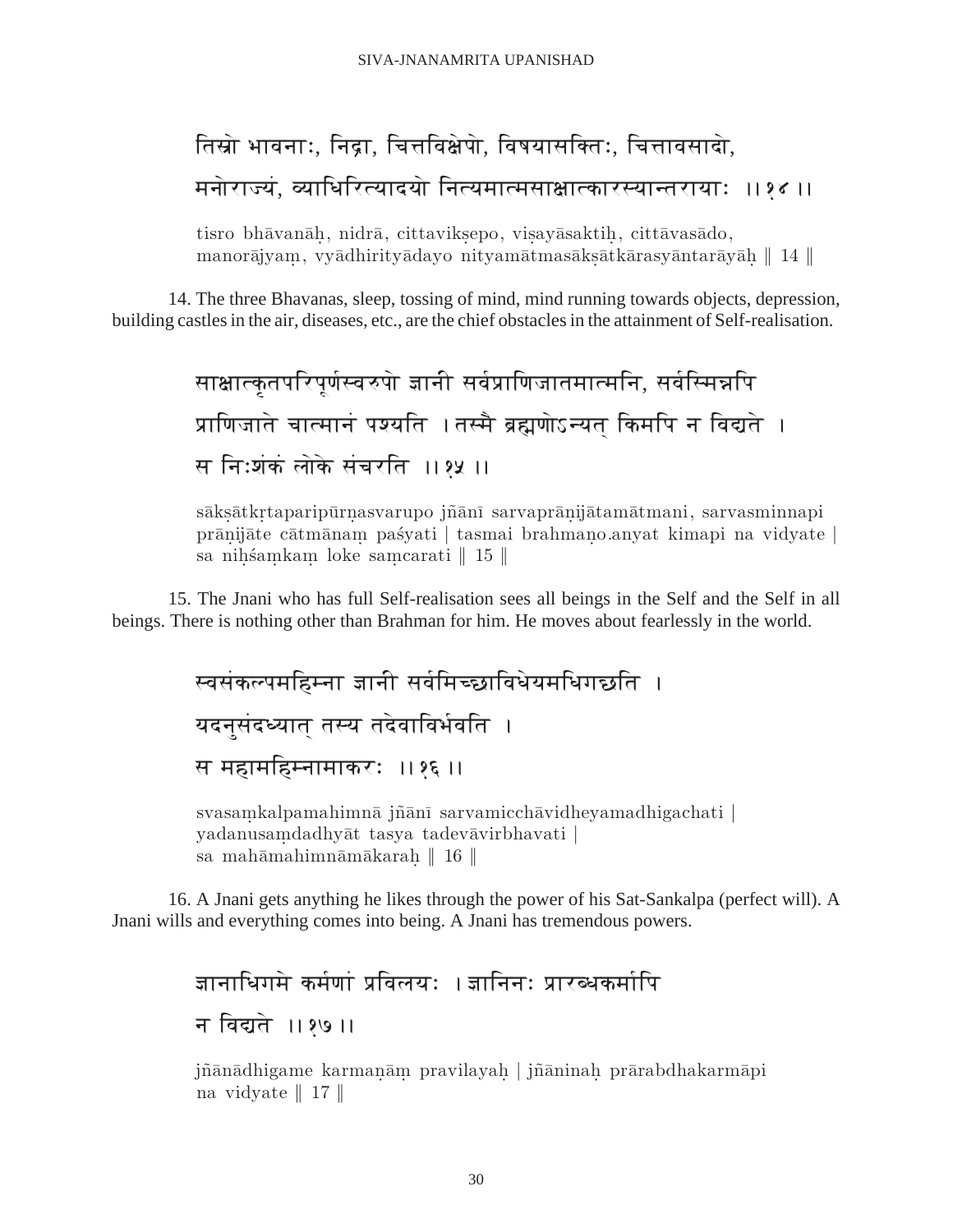17. When one gets Jnana, all Karmas are destroyed. There is no Prarabdha (fructifying) Karma for a Jnani

## जिवत एव ज्ञानिनः तृरीयातीतदशायां विदेहमुक्तिर्भवति ।। १८ ।।

jivata eva jñāninah turīyātītadas ayam videhamuktirbhavati || 18 ||

18. Videha Mukti comes when a Jnani is living. A Jnani gets disembodied salvation (Videha Mukti) when he enters the state of Turiyatita, the Absolute.

# त्रैकालिकं ज्ञानं सर्वतो निर्भयता. सर्वथा निष्कामता. कथंचिदपि पीडानधिगमः, समतादृष्टिःद्वन्द्वेषु समता, अत्यानन्दशोकाद्यगोचरता, इत्यादीनि लिगानि जीवन्मुक्तस्य ।।१९ ।।

traikālikam jūānam sarvato nirbhayatā, sarvathā niskāmatā, kathamcidapi pīdānadhigamah, samatādrstihdvandvesu samatā, atyānandasokādyagocaratā, ityādīni ligāni jīvanmuktasya || 19 ||

19. The chief marks (Lingas) of a Jivanmukta are knowledge of the past, present and future, absolute fearlessness, absolute desireless, absolute painlessness, equal vision, balanced mind, freedom from exhilaration and depression, etc.

> न जन्ममृत्यू न बन्धमोक्षै न साधनसमाधी न ध्यातृध्येयौ न मुमुक्षुमुक्तै इत्येतदेव पारमार्थिकं तत्त्वम् ।। २० ।।

na janmamrtyū na bandhamoksai na sādhanasamādhī na dhyātrdhyeyau na mumuksumuktai ityetadeva pāramārthikam tattvam || 20 ||

20. There is neither birth nor death, neither bondage nor freedom, neither Sadhana nor Samadhi, neither meditator nor meditated, neither seeker after liberation nor liberated—this is the ultimate truth.

Om Shanti! Om Shanti! Om Shanti!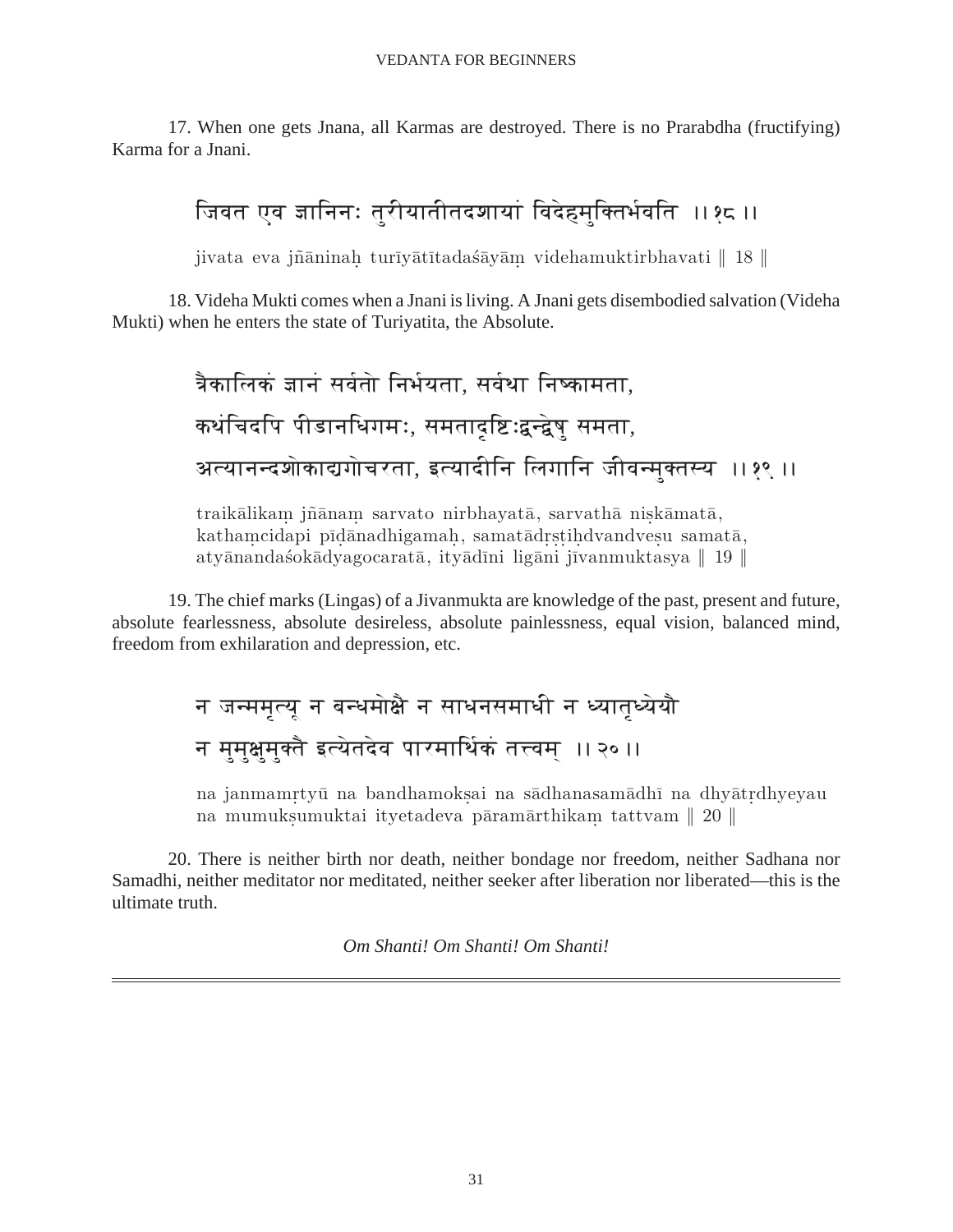#### BASES OF VEDANTA

## **BASES OF VEDANTA**

#### **Introduction**

The purpose of life is the realisation of one's own essential nature. It is to know that you are the pure ever-free Atman. The Vedanta expounds the great truth that Atman alone is real, the phenomenal world is unreal. You are Atman, but you forget your real Svarupa due to identification with the body. This is called Deha-Adhyasa. This is the greatest obstacle to Self-Knowledge or Atma-Jnana. To get over this delusion of identification with body the Vedantic Seers have made a detailed analysis of the different bodies, gross and subtle, and systematically proved that the Jiva is not the body but is identical with the Paramatman. The study of the three bodies, the five sheaths and the three states of waking, dream and deep sleep, helps man to understand that he is different from all these diverse modifications and that he is the unchanging, constant, witness of all these. This helps him to feel that he transcends the three states, the three bodies and the Panchakoshas.

Constant remembrance of this and meditation on this knowledge will lead him to the realisation of his Atma-svarupa. Therefore, the study of the Panchakoshas is a valuable aid in the process of disassociating yourself from the bodies and the sheaths. It enables you to rise above body-consciousness, to feel that you are the Atman and thus remain quite unaffected and unattached amidst all distractions and tribulations of life.

## **I. The Three Bodies**

#### **Their Enumeration**

(The individual experiencer is a consciousness-centre enveloped by several layers of matter existing as the factors causing objective awareness in it. The analysis of these layers or bodies is necessary to ascertain the nature of the true Self.)

Hari Om. Om Sat-Guru-Paramatmane Namah.

*Disciple:* How many bodies are there in an individual (Jiva)?

*Guru:* There are three bodies in every individual (Jiva).

*Disciple:* Please name them.

*Guru:* The physical body or the gross body (Sthula Sarira), the astral body or the subtle body (Sukshma Sarira or Lingadeha) and the causal body or the seed body (Karanasarira) are the three bodies.

*Disciple:* Please illustrate them.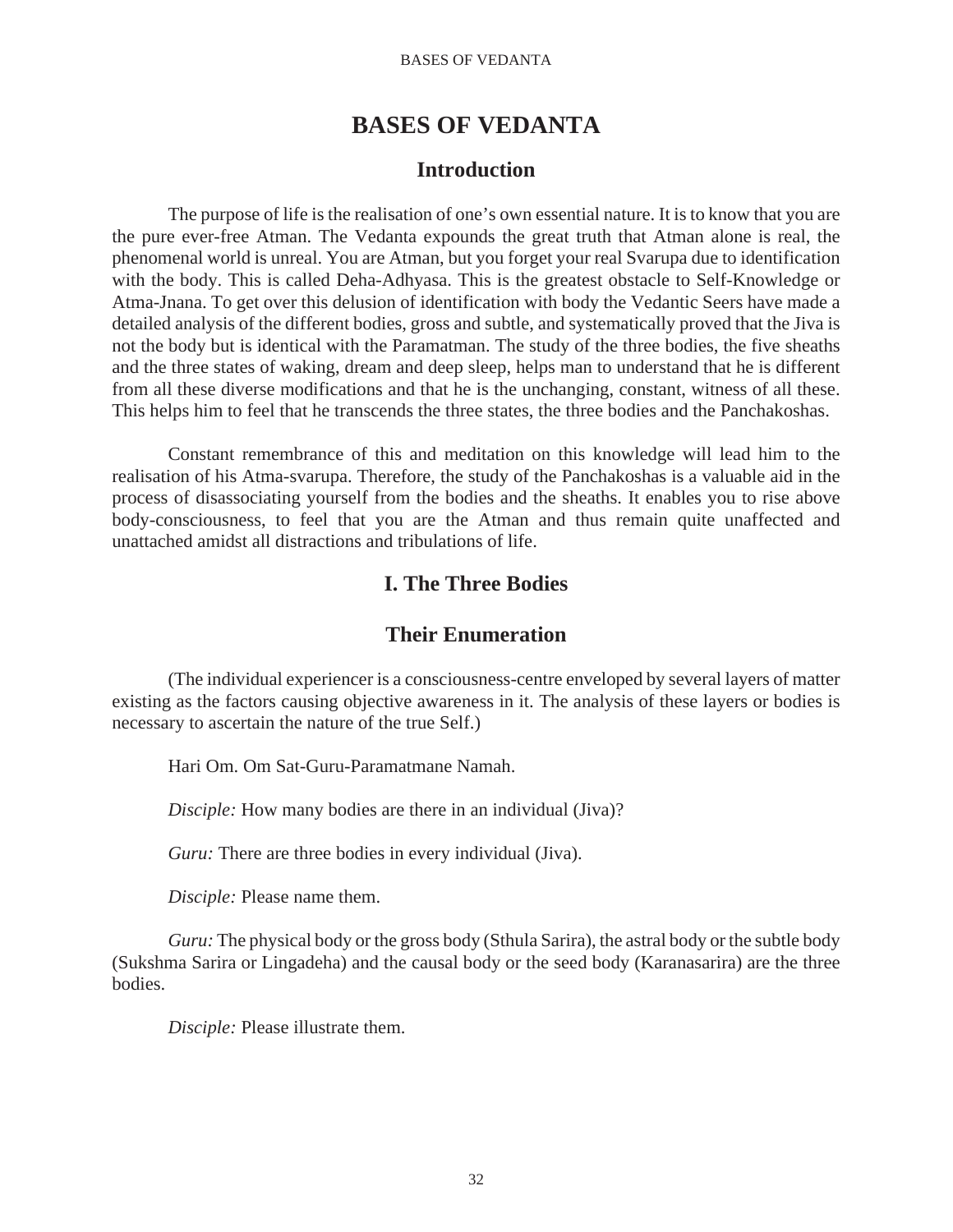*Guru:* The shell of a tamarind corresponds to the physical body. The pulp represents the subtle body. The seed corresponds to the causal body. Ice represents the physical body. H<sub>2</sub>O represents the subtle body. The Tanmatras or root-elements correspond to the causal body.

## **The Gross Body**

*Disciple:* What are the components of the physical body?

*Guru:* The physical body is composed of five elements, viz., earth (Prithvi), water (Apah), fire (Tejas), air (Vayu) and space (Akasa).

*Disciple:* What are the seven primary essences (Sapta-Dhatus) of the physical body?

*Guru:* Chyle (Rasa), blood (Asra), flesh (Mamsa), fat (Medas), bone (Asthi), marrow (Majja) and semen (Sukla), are the seven primary essences of the physical body.

*Disciple:* What are the Shad-bhava-vikaras (six modifications of the body)?

*Guru:* Asti (existence), Jayate (birth), Vardhate (growth), Viparinamate (change), Apaksheeyate (decay), Vinashyate (death), are the six modifications or changes of the body.

*Disciple:* What are the links with which the body is connected?

*Guru:* The body (Deha), action (Karma), love and hate (Raga-dvesha), egoism (Ahamkara), non-discrimination (Aviveka) and ignorance (Ajnana) are the seven links of the chain of Samsara (world-experience). From Ajnana (ignorance), Aviveka is born. Aviveka is non-discrimination between the real and the unreal. From Aviveka is born Ahamkara or egoism; from egoism is born Raga-dvesha (like and dislike); from Raga-dvesha Karma (action) arises; from Karma the body or the Deha is produced. If you want to free yourself from the pain of birth and death, destroy ignorance (Ajnana), the root cause of this Samsara (world-experience), through the attainment of the Knowledge of Brahman or the Absolute. When ignorance is removed, all the other links will be broken by themselves. This physical body of yours is the result of your past actions and is the seat of your enjoyment of pleasure and pain.

*Disciple:* Why is the body called Sarira or Deha?

*Guru:* Because the body decays (Sheeryate) on account of old age, it is called Sarira. Because it is cremated or burnt (Dahyate) it is called Deha.

## **The Subtle Body**

*Disciple:* What is the composition of the subtle body?

*Guru:* The subtle body is composed of nineteen principles (Tattvas), viz., five Jnana Indriyas or organs of knowledge, five Karma Indriyas or organs of action, five Pranas or vital airs,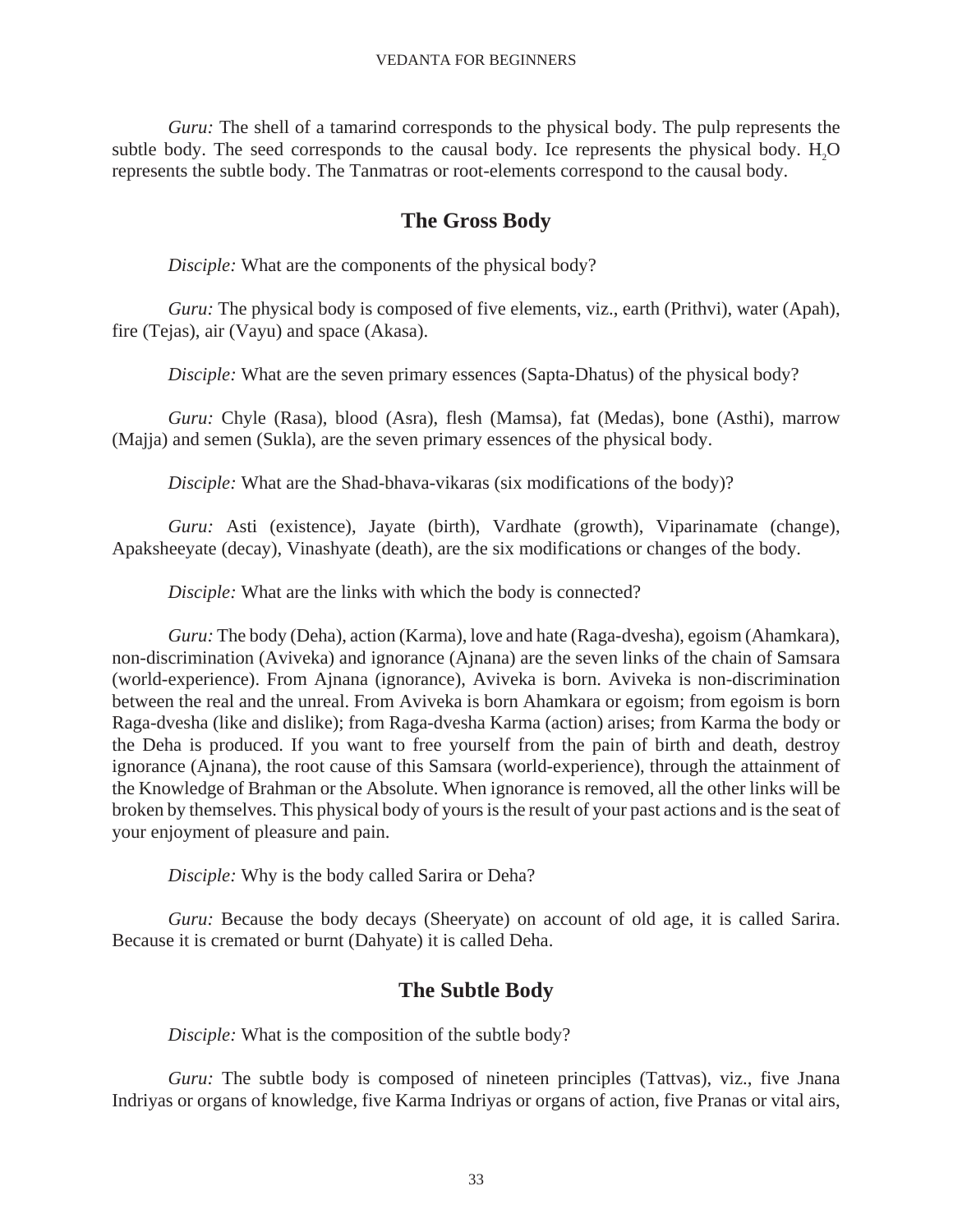Manas or mind, Buddhi or intellect, Chitta or the subconscious and Ahamkara or the ego. It is a means of enjoying pleasure and pain.

*Disciple:* When will this subtle body get dissolved?

*Guru:* It gets dissolved in Videha Mukti or disembodied Liberation.

## **The Causal Body**

*Disciple:* What is the causal body (Karana Sarira)?

*Guru:* The beginningless ignorance that is indescribable is called the causal body. It is the cause of the gross and the subtle bodies.

*Disciple:* How can I transcend the three bodies?

*Guru:* Identify yourself with the All-pervading, Eternal Atman. Stand as a witness (Sakshi) of all experiences. Know that the Atman is always like a king—distinct from the body, organs, vital breaths, mind, intellect, ego and Prakriti—the Witness of their attributes.

## **II. The Five Sheaths**

*Disciple:* What is meant by a Kosha?

*Guru:* Kosha means a sheath.

*Disciple:* Kindly illustrate these sheaths.

*Guru:* Just as a pillow-cover is a covering or a sheath for the pillow, just as a scabbard is a sheath for the sword or the dagger, so also this body, Pranas, mind, intellect and the causal body are sheaths that cover the Atman or the Soul.

There is the *singlet* close to the body; over this there is the shirt; over the shirt there is the waist-coat; over the waist-coat there is the coat; over the coat there is the overcoat. Even so, the Atman is enveloped by these five sheaths.

*Disciple:* How many sheaths are there in the body?

*Guru:* There are five sheaths.

*Disciple:* Please name them.

*Guru:* Annamaya Kosha, Pranamaya Kosha, Manomaya Kosha, Vijnanamaya Kosha and Anandamaya Kosha are the five Koshas or sheaths.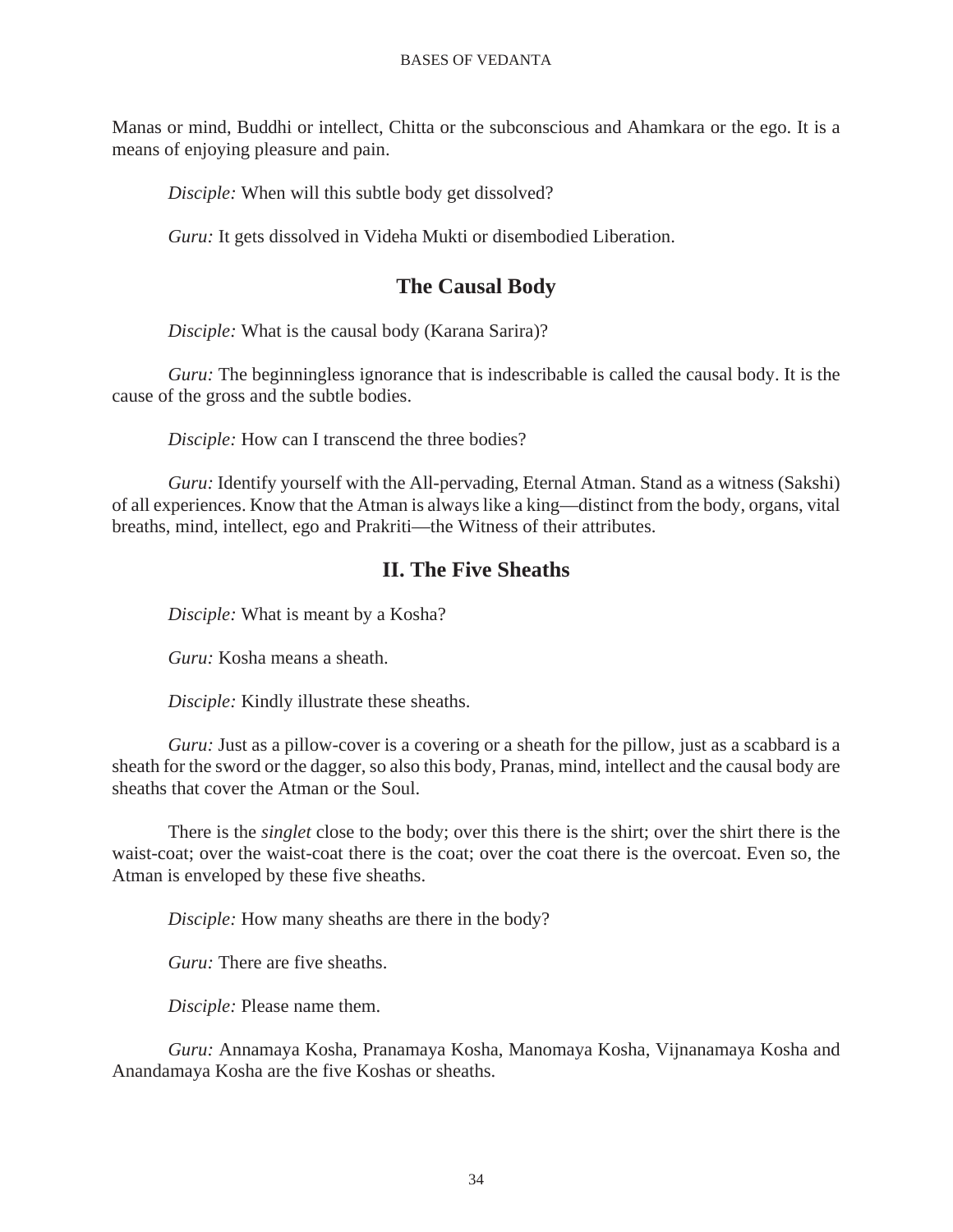*Disciple:* What is Annamaya Kosha?

*Guru:* Annamaya Kosha is food-sheath. It is the gross body made up of the five gross elements.

*Disciple:* Why is it called Annamaya Kosha?

*Guru:* It is called Annamaya Kosha, because it lives on account of food, it is made up of the essence of food, and, finally, it returns to food (earth or matter).

*Disciple:* What is Pranamaya Kosha?

*Guru:* Pranamaya Kosha is the vital sheath.

*Disciple:* What is the Pranamaya Kosha made of?

Guru: It is made up of the Pranas or the vital airs and the five Karmendriyas or organs of action.

*Disciple:* How many Pranas are there?

*Guru:* There are ten Pranas five Mukhya or chief Pranas, viz., Prana, Apana, Vyana, Udana and Samana, and five Upapranas or sub-Pranas viz., Naga, Kurma, Krikara, Devadatta and Dhananjaya.

*Disciple:* What is the function of Prana?

*Guru:* Ucchvasa and Nihshvasa (inhalation and exhalation) are the functions of the Prana.

*Disciple:* What is the function of Apana?

*Guru:* Excretion of faeces and urine is the function of the Apana.

*Disciple:* What is the function of Vyana?

*Guru:* Circulation of blood is the function of Vyana. *Disciple:* What is the function of Udana?

*Guru:* Udana helps deglutition or swallowing of food. It takes the Jiva to rest in Brahman during deep sleep. It separates the astral body from the physical body at the time of death.

*Disciple:* What is the function of Samana?

*Guru:* Digestion of food is the function of Samana. *Disciple:* What is the function of Naga?

*Guru:* Belching and hiccough or eructation and vomiting are the functions of Naga.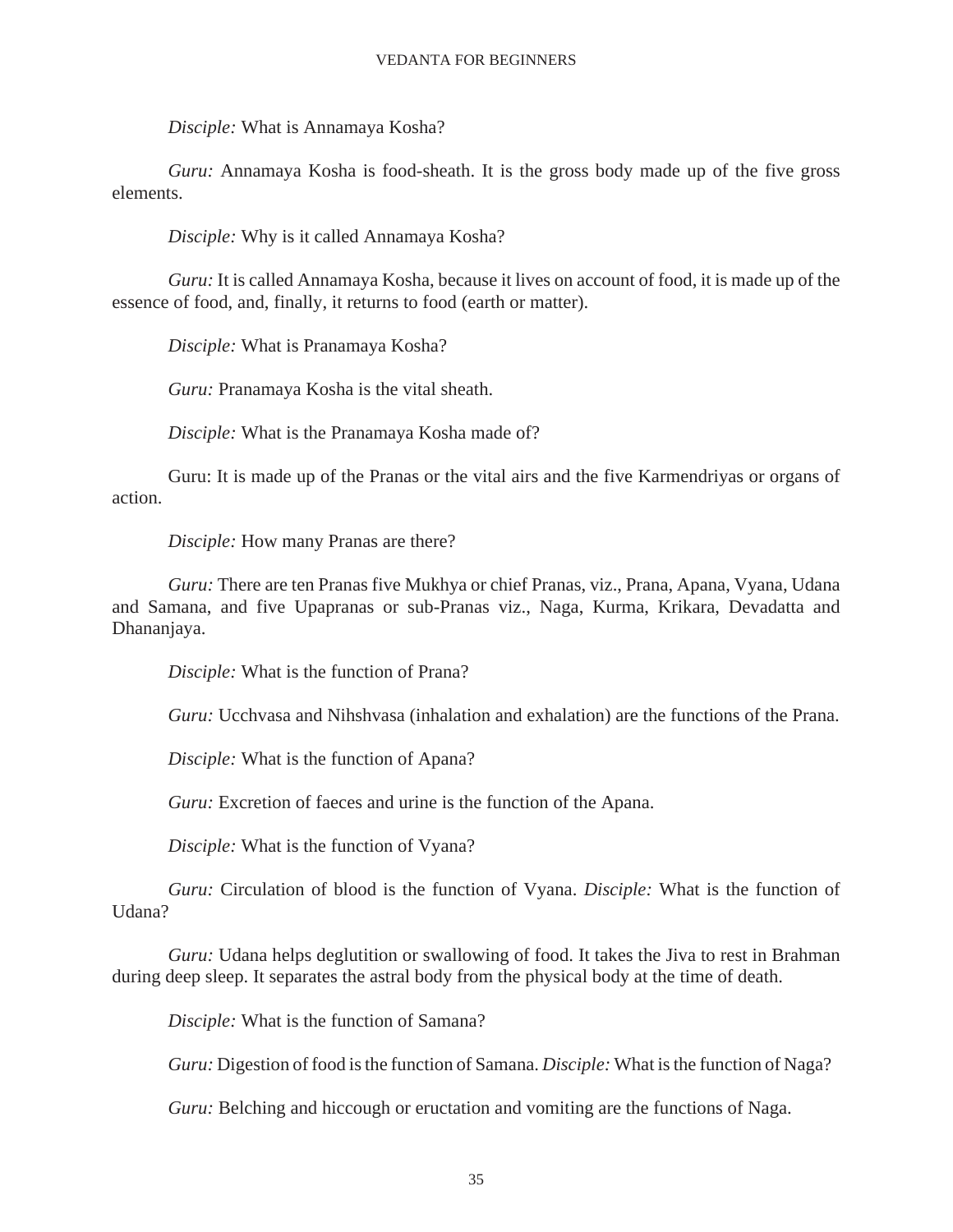*Disciple:* What is the function of Kurma?

*Guru:* Closing and opening of eyelids are the functions of Kurma.

*Disciple:* What is the function of Krikara?

*Guru:* Causing of hunger is the function of Krikara. *Disciple:* What is the function of Devadatta?

*Guru:* Yawning is the function of Devadatta.

*Disciple:* What is the function of Dhananjaya?

*Guru:* Nourishing the body, decomposition of the body after death and ejection of the child out of the womb in women are the functions of Dhananjaya.

*Disciple:* What are the two divisions in Prana?

*Guru:* Gross Prana and subtle Prana are the two divisions in Prana.

*Disciple:* What are the functions of these Pranas?

*Guru:* The gross Prana does the functions of breathing, digestion, excretion, circulation, etc. The subtle Prana generates thought.

*Disciple:* What is Manomaya Kosha?

*Guru:* Manomaya Kosha is the mind-sheath.

*Disciple:* What does the mind-sheath consist of?

*Guru:* The mind-sheath consists of the mind (Manas), the subconscious (Chitta) and the five Jnanendriyas or the sense-organs of knowledge.

*Disciple:* What is Vijnanamaya Kosha?

*Guru:* It is the intellectual sheath.

*Disciple:* What does the intellectual sheath consist of?

*Guru:* It consists of the intellectual and the ego working with the help of the five Jnanendriyas or the sense-organs of knowledge.

*Disciple:* What is Anandamaya Kosha?

*Guru:* It is the bliss-sheath.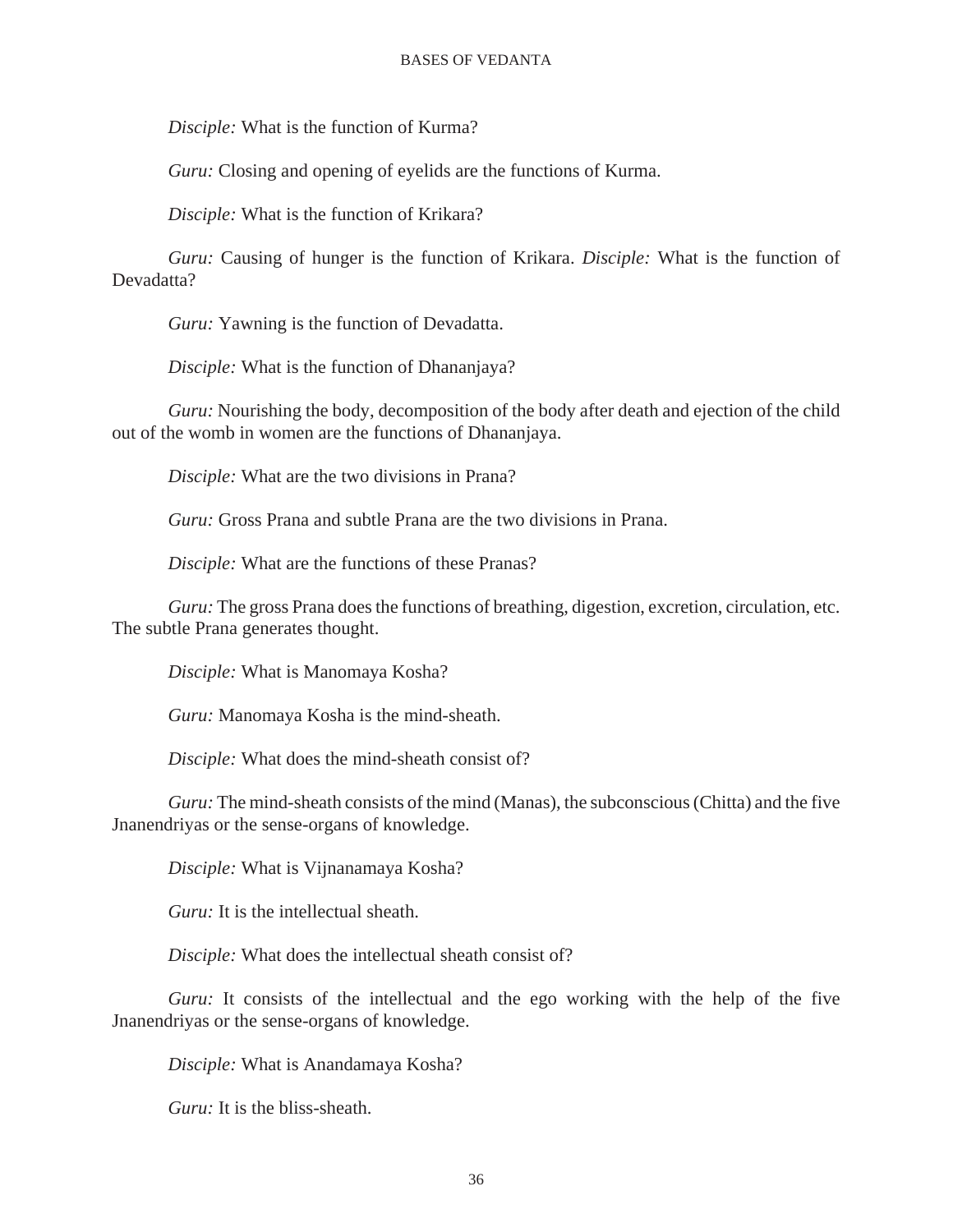*Disciple:* Why is it called Anandamaya Kosha?

*Guru:* Because through it the Jiva or the individual soul experiences bliss during deep sleep and at the time of experiencing the effect of a Sattvic deed.

*Disciple:* What does the bliss-sheath consist of?

*Guru:* It is a modification of Prakriti and consists of the Vrittis called Priya, Moda and Pramoda.

*Disciple:* How many Koshas are in the physical body?

*Guru:* One Kosha—Annamaya Kosha.

*Disciple:* How many Koshas are in the Linga-shareera or subtle body (Astral body)?

*Guru:* Three sheaths, viz., Pranamaya, Manomaya, Vijnanamaya.

*Disciple:* How many sheaths are in the causal body or Karana Sarira?

*Guru:* One sheath, viz., Anandamaya Kosha.

*Disciple:* How many sheaths operate during the waking state?

*Guru:* The five sheaths function during the waking state.

*Disciple:* How many sheaths function during the dream state?

*Guru:* Pranamaya, Manomaya, Vijnanamaya and Anandamaya Kosha function during dreaming state. Vijnanamaya and Anandamaya Kosha function partially.

*Disciple:* How many sheaths function during deep sleep?

*Guru:* Only one, viz., Anandamaya Kosha.

## **III. Gunas**

*Disciple:* What Guna is found in the physical body?

*Guru:* Tamoguna.

*Disciple:* What Guna is found in the Pranamaya Kosha?

*Guru:* Rajoguna.

*Disciple:* What is the Guna found in the Manomaya Kosha?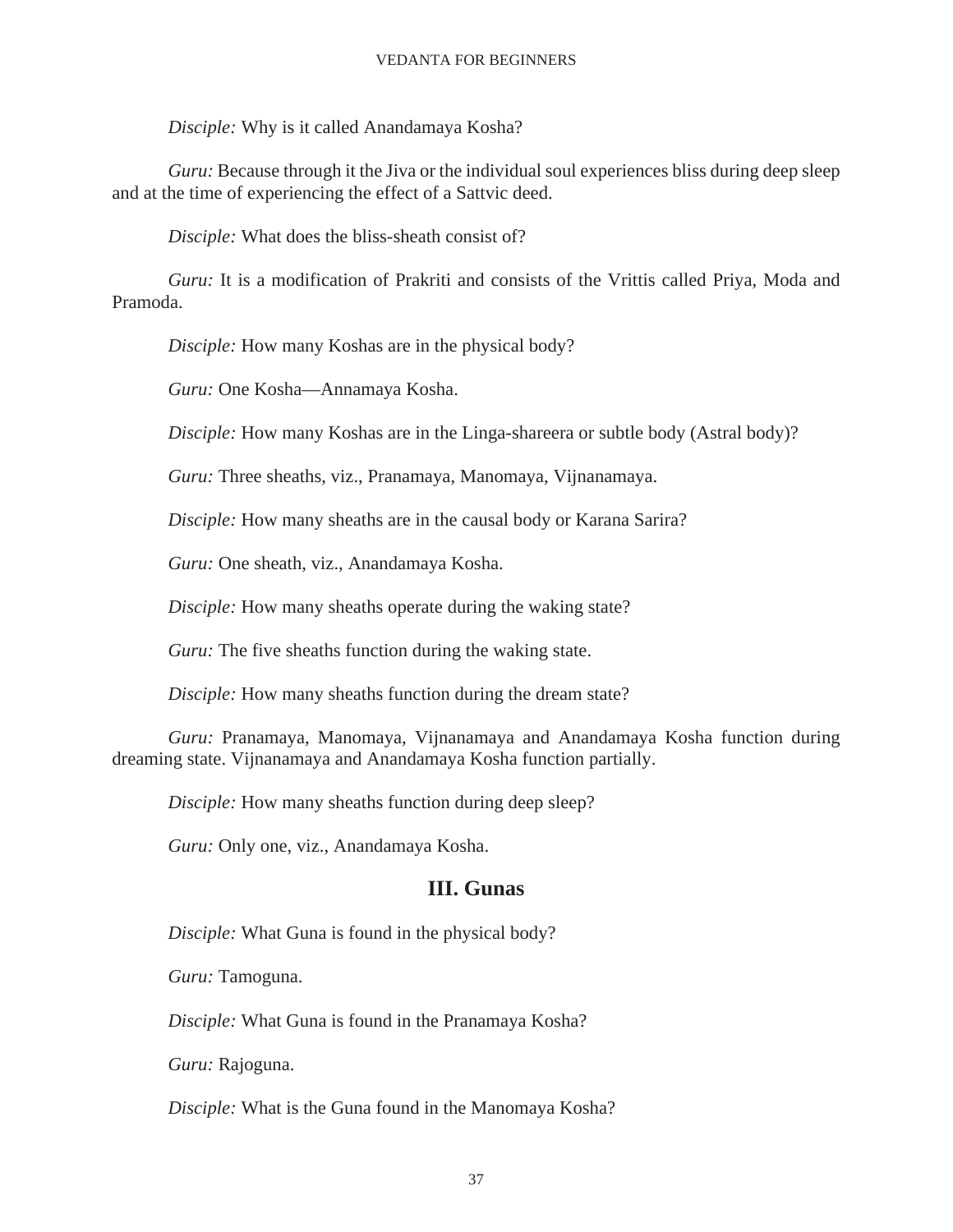#### BASES OF VEDANTA

*Guru:* Sattva mixed with Tamas.

*Disciple:* What is the Guna found in the Vijnanamaya Kosha?

*Guru:* Sattva mixed with Rajas.

*Disciple:* What is the Guna found in the Anandamaya Kosha?

*Guru:* Sattva, technically called the Malina-Sattva (mixed with Rajas and Tamas) in contrast with Suddha-Sattva of which Maya is the embodiment.

*Disciple:* Where are the Karmendriyas located?

*Guru:* In the Pranamaya Kosha.

*Disciple:* Where are the Jnanendriyas located?

*Guru:* In the Manomaya Kosha.

*Disciple:* Where does Jnanasakti rest?

*Guru:* In the Vijnanamaya Kosha.

*Disciple:* Where does Iccha Sakti rest?

*Guru:* In the Manomaya Kosha (mind).

*Disciple:* Where does Kriya Sakti rest?

*Guru:* In the Pranamaya Kosha.

*Disciple:* Please illustrate the function of Jnana Sakti, Iccha Sakti and Kriya Sakti.

*Guru:* You get knowledge of milk through intellect. You come to know that milk nourishes the body. This is the work of the Jnana Sakti of the Vijnanamaya Kosha. Then a desire arises in the mind to possess milk. This is the work of the Iccha Sakti or the Manomaya Kosha. Then you exert to obtain milk. This is the work of the Kriya Sakti of the Pranamaya Kosha.

*Disciple:* What are the attributes of the Anandamaya Kosha?

*Guru:* Priya, Moda, Pramoda.

*Disciple:* What is Priya?

*Guru:* The joy you experience when you look at an object you like.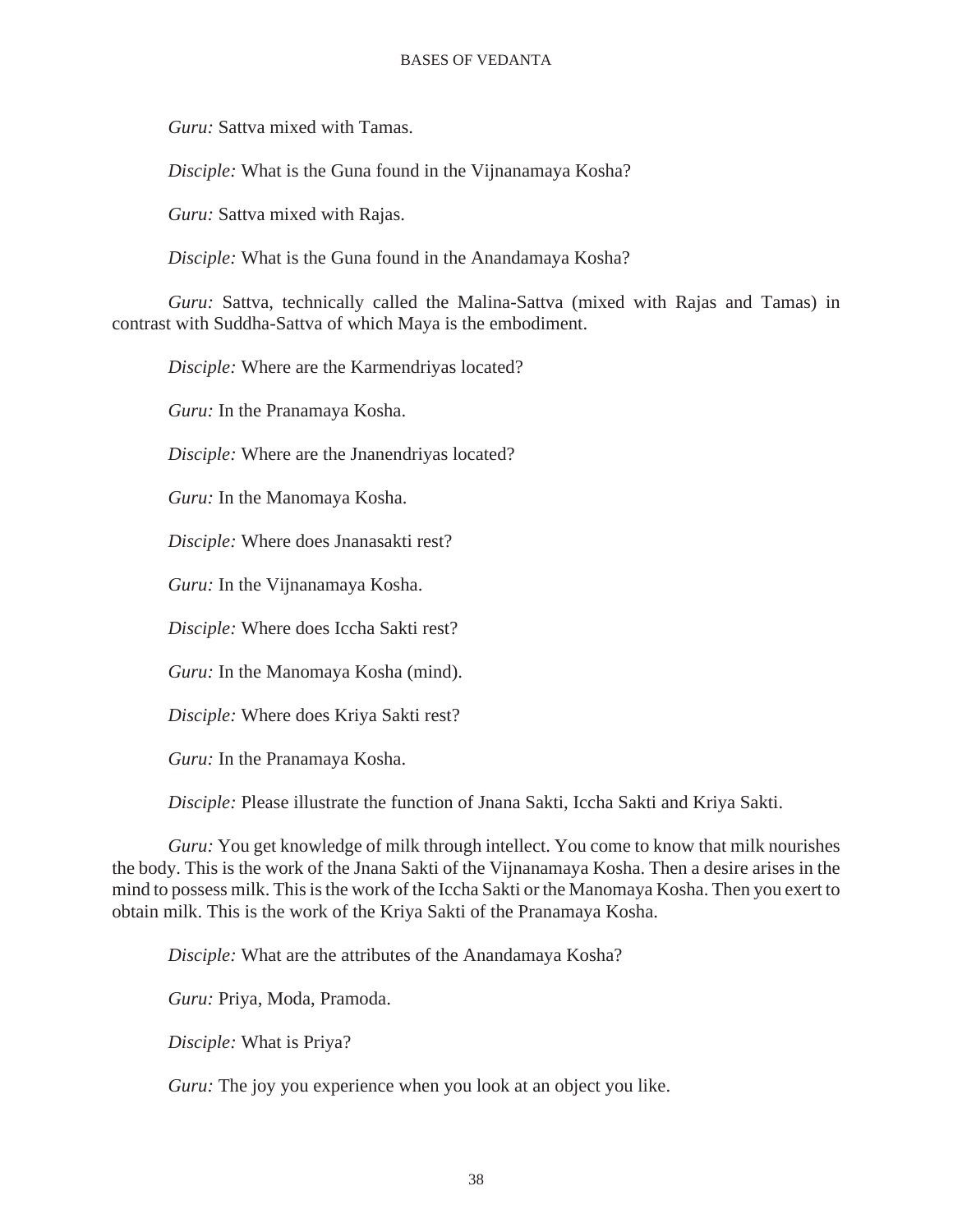*Disciple:* What is Moda?

*Guru:* The great joy you feel when you possess the object you like.

*Disciple:* What is Pramoda?

*Guru:* The greatest joy you experience after enjoyment of the object you like.

*Disciple:* What are the Vikaras (modifications) of the Annamaya Kosha?

*Guru:* Existence, birth, growth, change, decay and death.

*Disciple:* What are the Dharmas of the Pranamaya Kosha?

*Guru:* Hunger and thirst, heat and cold.

*Disciple:* What are the Vikaras of the Manomaya Kosha?

*Guru:* Sankalpa-Vikalpa (thinking and doubting), anger, lust, Harsha (exhilaration), Soka (depression) and Moha (delusion), etc. There are sixteen modifications of the Manomaya Kosha.

*Disciple:* What are the functions of the Vijnanamaya Kosha?

*Guru:* Discrimination and decision or determination (Viveka and Adhyavasaya or Nischaya), Kartritva and Bhoktritva (agency and enjoyership).

*Disciple:* What is the Dharma of the Anandamaya Kosha?

*Guru:* Experience of happiness.

*Disciple:* Please give the order of subtlety of the Koshas.

*Guru:* The Pranamaya Kosha is subtler than and pervades the Annamaya Kosha. The Manomaya Kosha is subtler than and pervades the Pranamaya and Annamaya Koshas. The Vijnanamaya Kosha is subtler than and pervades the Manomaya, the Pranamaya and the Annamaya Koshas. The Anandamaya Kosha is subtler than all the other four Koshas and pervades all of them.

## **IV. Adhyaropa Apavada**

*Disciple:* What is the relation between the Kosha and the Atman?

*Guru:* Anyonya-Adhyasa.

*Disciple:* What is Anyonya-Adhyasa?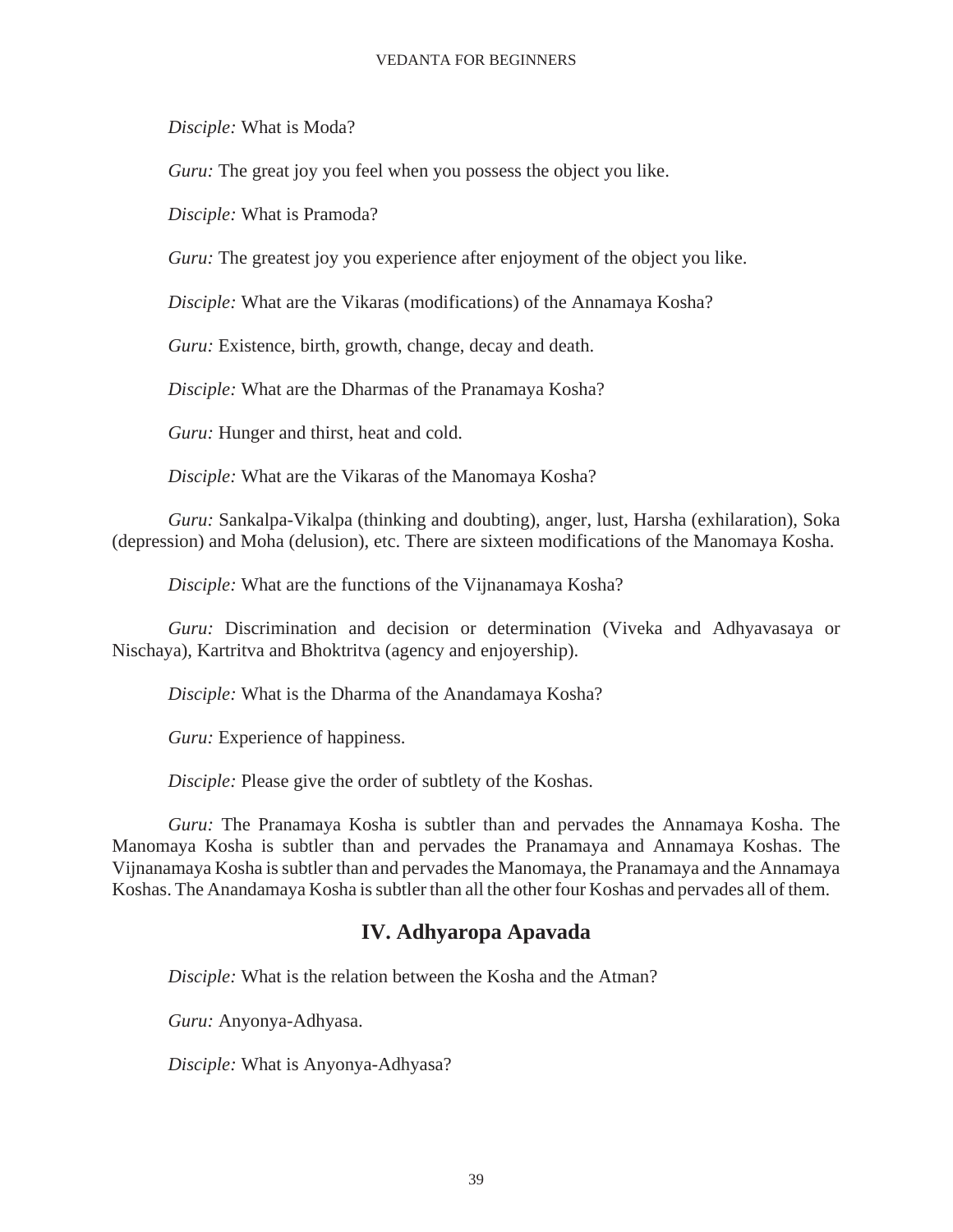#### BASES OF VEDANTA

*Guru:* Anyonya-Adhyasa is mutual superimposition. The attributes of the five sheaths are superimposed on the Atman. The attributes of the sheaths, e.g., change pain, etc., are falsely attributed to the pure soul or the Atman. The attributes of the Pure Atman such as Existence, Knowledge, Bliss, Purity, Consciousness are transferred to the five sheaths.

*Disciple:* What is Adhyaropa?

*Guru:* Adhyaropa is superimposition. Just as the snake is superimposed on the rope, the five Koshas are superimposed on the Atman.

*Disciple:* What is Apavadayukti?

*Guru:* It is sublation or negation of the five sheaths through "neti-neti" doctrine.

*Disciple:* What are the Shad Urmis?

*Guru:* Birth and death (for the physical body), hunger and thirst (for the Pranamaya Kosha), grief and delusion (Soka and Moha) for the Manomaya Kosha.

*Disciple:* Why are they called Urmis?

*Guru:* Just as there are waves in the ocean, these Shad Urmis are the waves in the ocean of this Samsara.

*Disciple:* How to develop the Vijnanamaya Kosha?

*Guru:* Through Viveka (discrimination), Vichara (enquiry), meditation on Atman, Japa of Omkara, etc.

*Disciple:* What will be the use of this purified and developed Vijnanamaya Kosha?

*Guru:* It will serve as a fortress to prevent coming in of sensual Samskaras from without and prevent the Samskaras of the Anandamaya Kosha or Karana Sarira from coming outside, it will help you to enter into profound meditation and Atma Vichara.

## **V. Avidya**

*Disciple:* What is the cause of superimposition or Adhyasa?

*Guru:* Avidya or ignorance.

*Disciple:* What is the Adhara or Adhishthana for Avidya?

*Guru:* Brahman.

*Disciple:* How can Avidya remain in pure Brahman.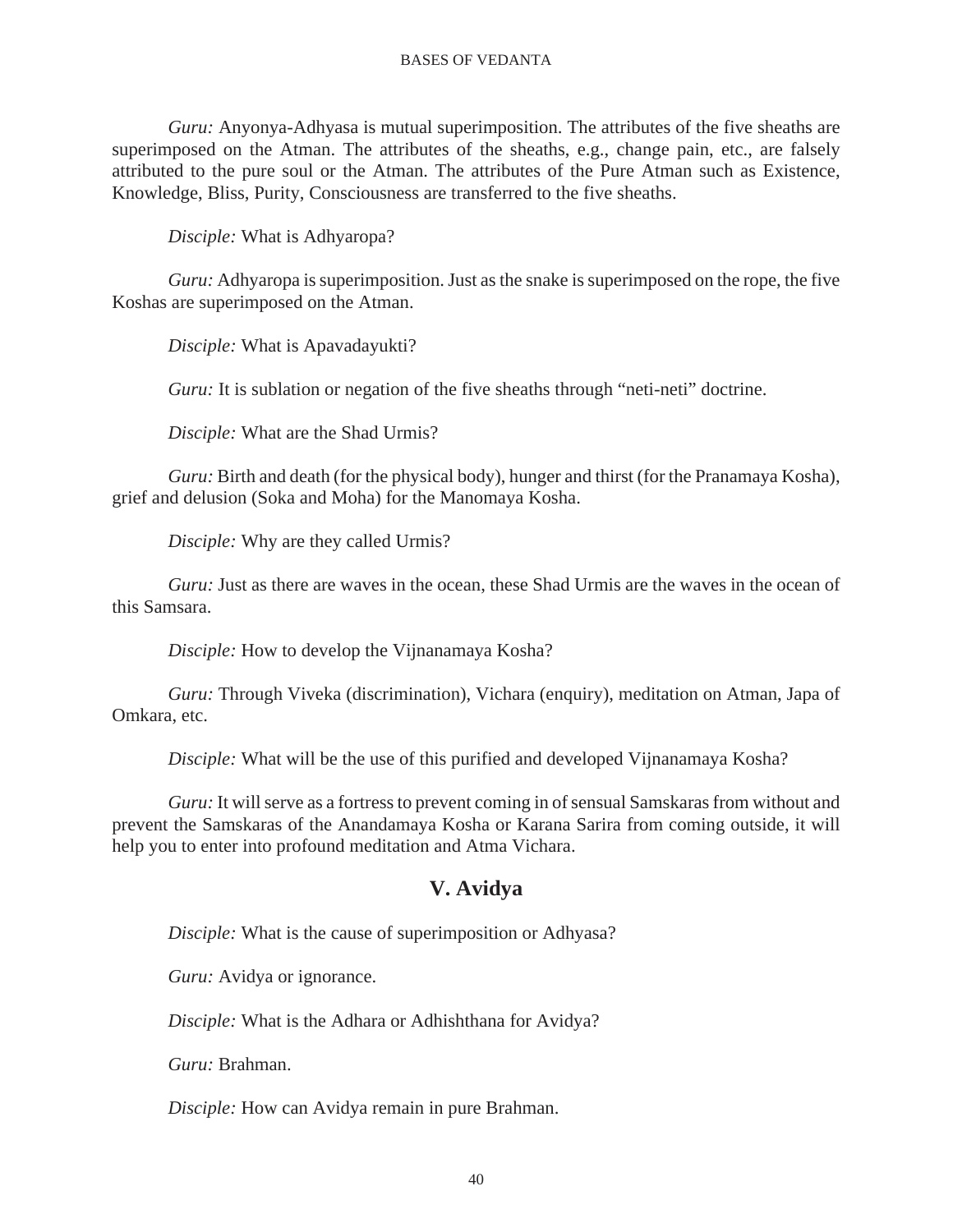*Guru:* It is Anirvachaneeya. From the viewpoint of the Absolute there is neither Jiva nor Avidya nor the five sheaths. Avidya exists only for the Jiva.

*Disciple:* What is the other name for Avidya?

*Guru:* Anandamaya Kosha or Karanasarira of Jiva or individual soul.

*Disciple:* What does Avidya consist of?

*Guru:* It consists of Vasanas and Samskaras. The impression of the whole Sanchita Karma of all your past births are lodged there.

## **VI. Three Avasthas**

*Disciple:* What are the three Avasthas?

*Guru:* Jagrat Avastha (waking state), Svapna Avastha (dreaming state), Sushupti Avastha (deep sleep state).

*Disciple:* What is meant by Avastha?

*Guru:* Avastha means a state.

*Disciple:* What is Jagrat Avastha?

*Guru*: It is the state of waking consciousness. That state in which objects are known through the senses is known as Jagrat.

*Disciple:* What is Svapna Avastha?

*Guru:* That state in which objects are perceived through the impressions produced during waking state is called Svapna or dreaming state. The consciousness of the subtle, inner, subjective Prapancha or world, which during the quiescence of the sense-organs arises in the form of the percipient and object of perception by virtue of the latent impressions of what is seen and heard in Jagrat is Svapna.

*Disciple:* What is Sushupti?

*Guru:* That state in which there is total absence of knowledge of objects is deep sleep state. It is a remembrance in Jagrat state of the kind of experience, "I enjoyed sound sleep. I knew nothing."

### **VII. Moksha**

*Disciple:* What is the nature of Moksha?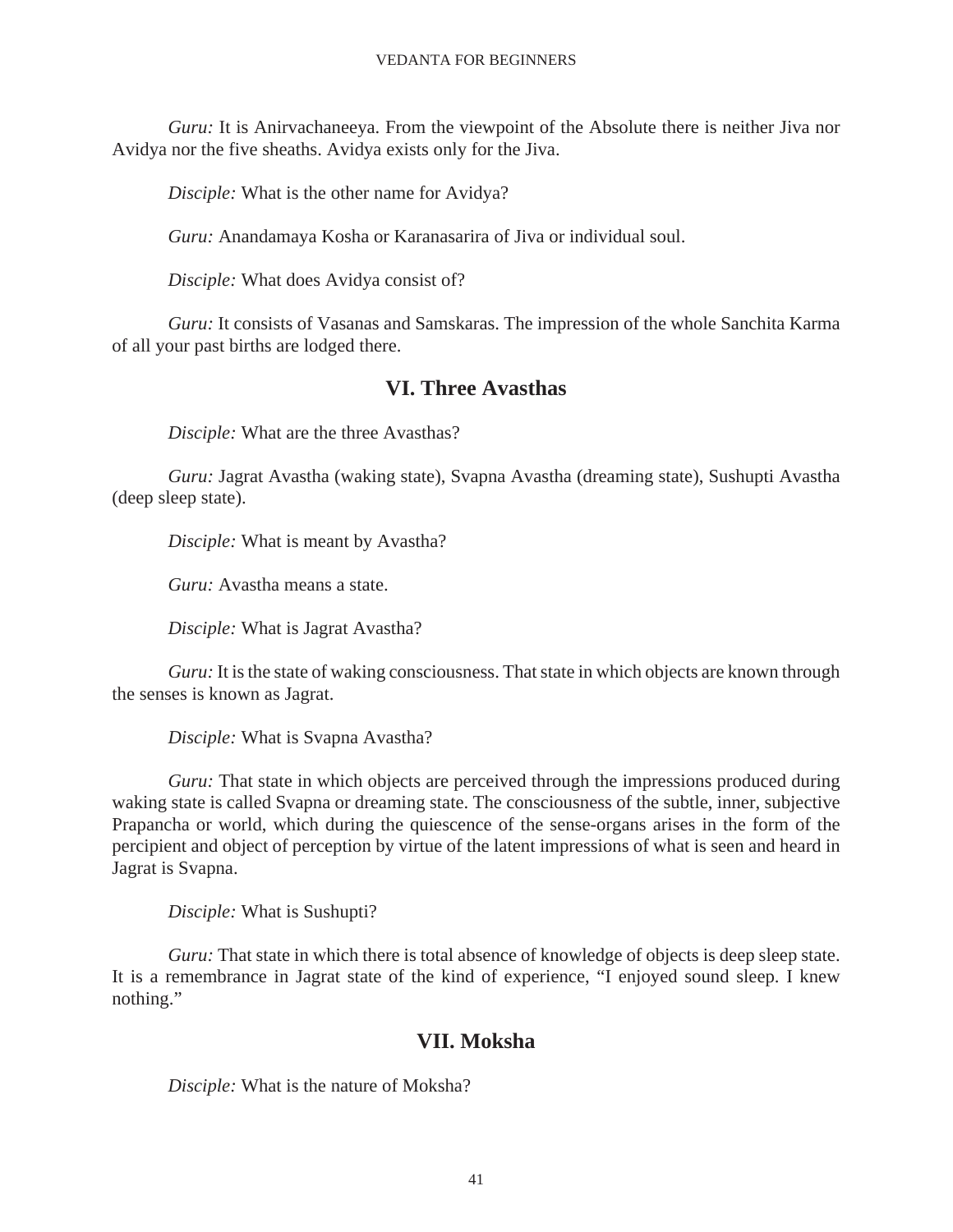*Guru:* Sarvaduhkhanivritti (removal of all kinds of pain), and Paramanandaprapti (attainment of Supreme, imperishable, eternal Bliss of Brahman).

*Disciple:* What does Brahmajnana do?

*Guru:* It destroys Avidya and its effects (Karya), viz., the bodies and the whole Samsara. It frees you from the miseries of birth and death. It makes you absolutely fearless, free and independent. All your doubts like "whether I am body or Prana or Buddhi" will vanish in toto. You will become Anamaya, free from disease, old age and death. You will have no fear of death or enemies. You will shine as the effulgent, resplendent Purusha Supreme.

# **CATEGORIES IN VEDANTA**

## **Introduction**

The Prakriyas or the different categories in the Philosophy of Vedanta are the fundamental rudimentary principles with which its ethics and metaphysics are built up. They take into account both the Unmanifest and the manifest, Brahman, Maya, Isvara, Jiva and the universe. The nature of the Reality, the characteristics of the phenomenal appearance and the constitution of the individual self are the main themes of Vedantic discussion.

Sri Sankaracharya says that one must possess the fourfold qualification of Sadhana before entering into the study of Tattva-Bodha or the Knowledge of the Vedantic Categories and the Nature of the Atman. Sincere aspirants who have an ardent aspiration, faith, perseverance and purity of conscience will find a way of self-transformation through this knowledge. A thorough understanding of these different categories is necessary before starting to study the actual philosophy of the Advaita Vedanta which abounds with severe logic and penetrating reasoning over the eternal verities of existence.

## **The Categories**

1. There are twenty-four Tattvas or Principles of the manifestation of Mula Prakriti:

The five Tanmatras or rudimentary principles of the elements: Sabda (sound), Sparsha (touch), Rupa (form or colour), Rasa (taste), Gandha (smell).

The five Jnana-Indriyas or organs of perception: Shrotra (ear), Tvak (skin), Chakshus (eye), Jihva (tongue), Ghrana (nose).

The five Karma-Indriyas or organs of action: Vak (speech), Pani (hand), Pada (feet), Upastha (genital), Payu (anus).

The five Pranas or vital forces: Prana, Apana, Samana, Udana, Vyana.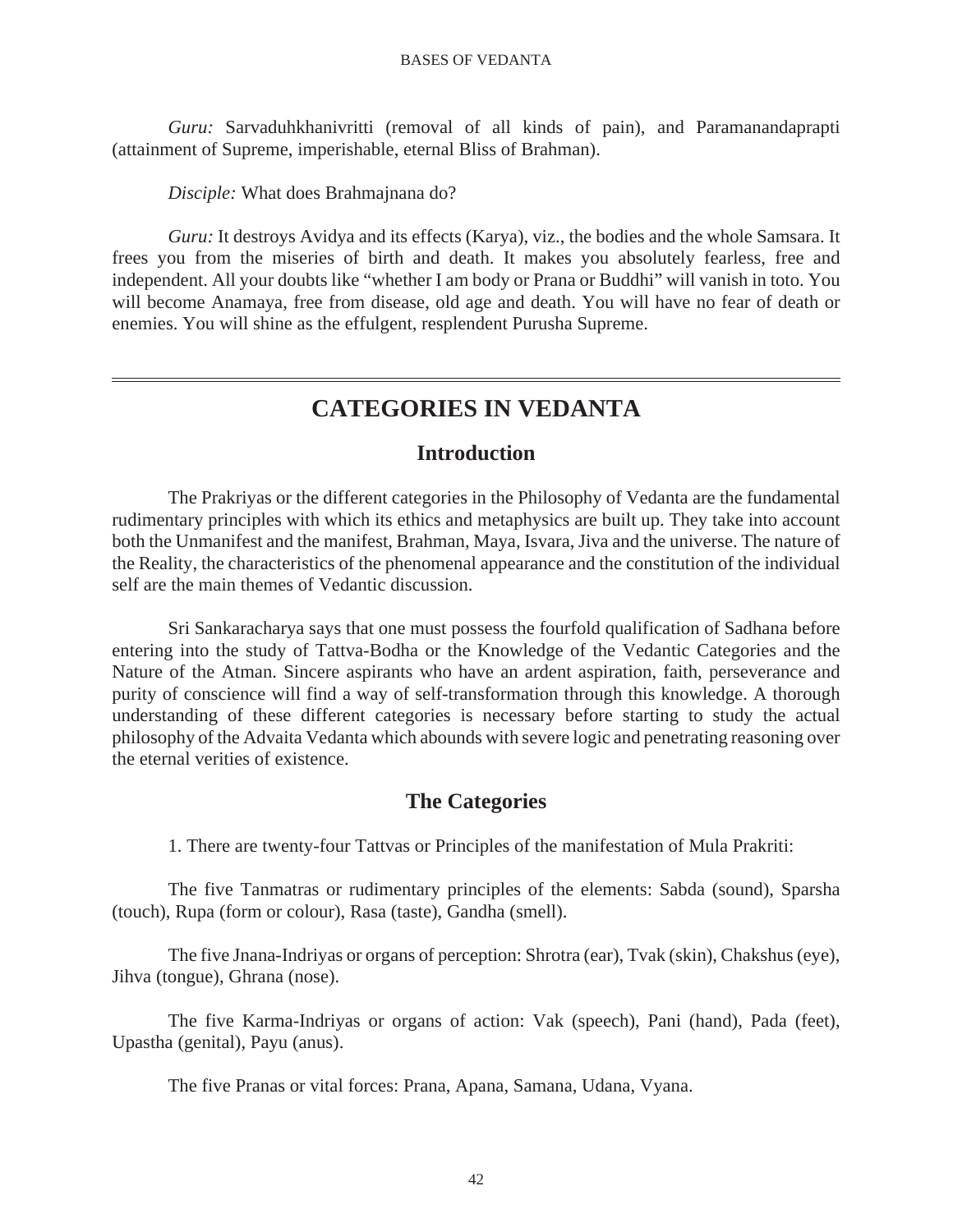The fourfold Antahkarana or the internal organ: Manas (mind), Buddhi (intellect), Chitta (memory or subconscious), Ahamkara (egoism).

2. There are three bodies or Shariras: Sthoola-Sharira (gross physical body), Sukshma or Linga-Sharira (subtle body), Karana-Sharira (causal body).

3. There are five Koshas or sheaths covering the Jiva: Annamaya (food sheath), Pranamaya (vital sheath), Manomaya (mental sheath), Vijnanamaya (intellectual sheath), Anandamaya (bliss-sheath).

4. There are six Bhava-Vikaras or modifications of the body: Asti (existence), Jayate (birth), Vardhate (growth), Viparinamate (change), Apakshiyate (decay), Vinashyati (death).

5. There are five gross elements: Akasha (sky), Vayu (air), Agni (fire), Apah (water), Prithivi (earth).

6. There are five Upa-pranas or subsidiary vital airs: Naga, Kurma, Krikara, Devadatta, Dhananjaya.

7. There are six Urmis or waves (of the ocean of Samsara): Shoka (grief), Moha (confusion or delusion), Kshut (hunger), Pipasa (thirst), Jara (decay or old age), Mrityu (death).

8. There are six Vairis or enemies: Kama (passion), Krodha (anger), Lobha (greed), Moha (infatuation or delusion or confusion), Mada (pride), Matsarya (jealousy).

9. Maya is twofold: Vidya (knowledge), Avidya (ignorance).

10. Vidya or knowledge is twofold: Para (higher), Apara (lower).

11. Avasthas or states of consciousness are three: Jagrat (waking), Svapna (dreaming), Sushupti (deep sleep).

12. Saktis are two: Avarana (veil), Vikshepa (distraction).

13. Jnana-Bhumikas or degrees of knowledge are seven: Subheccha, Vicharana, Tanumanasi, Sattvapatti, Asamsakti, Padarthabhavana, Turiya.

14. Ajnana-Bhumikas or degrees of ignorance are seven: Bija-Jagrat, Jagrat, Maha-Jagrat, Jagrat-Svapna, Svapna, Svapna-Jagrat, Sushupti.

15. Sadhana is fourfold: (a) Viveka (discrimination); (b) Vairagya (dispassion); (c) Shad-Sampat (six virtues)—(i) Shama (tranquillity of mind), (ii) Dama (self-restraint or control of the senses), (iii) Uparati (cessation from worldly activity), (iv) Titiksha (fortitude or power of endurance), (v) Shraddha (faith in God, Guru, Scriptures and Self), (vi) Samadhana (concentration or one-pointedness of mind); (d) Mumukshuttva (yearning for liberation).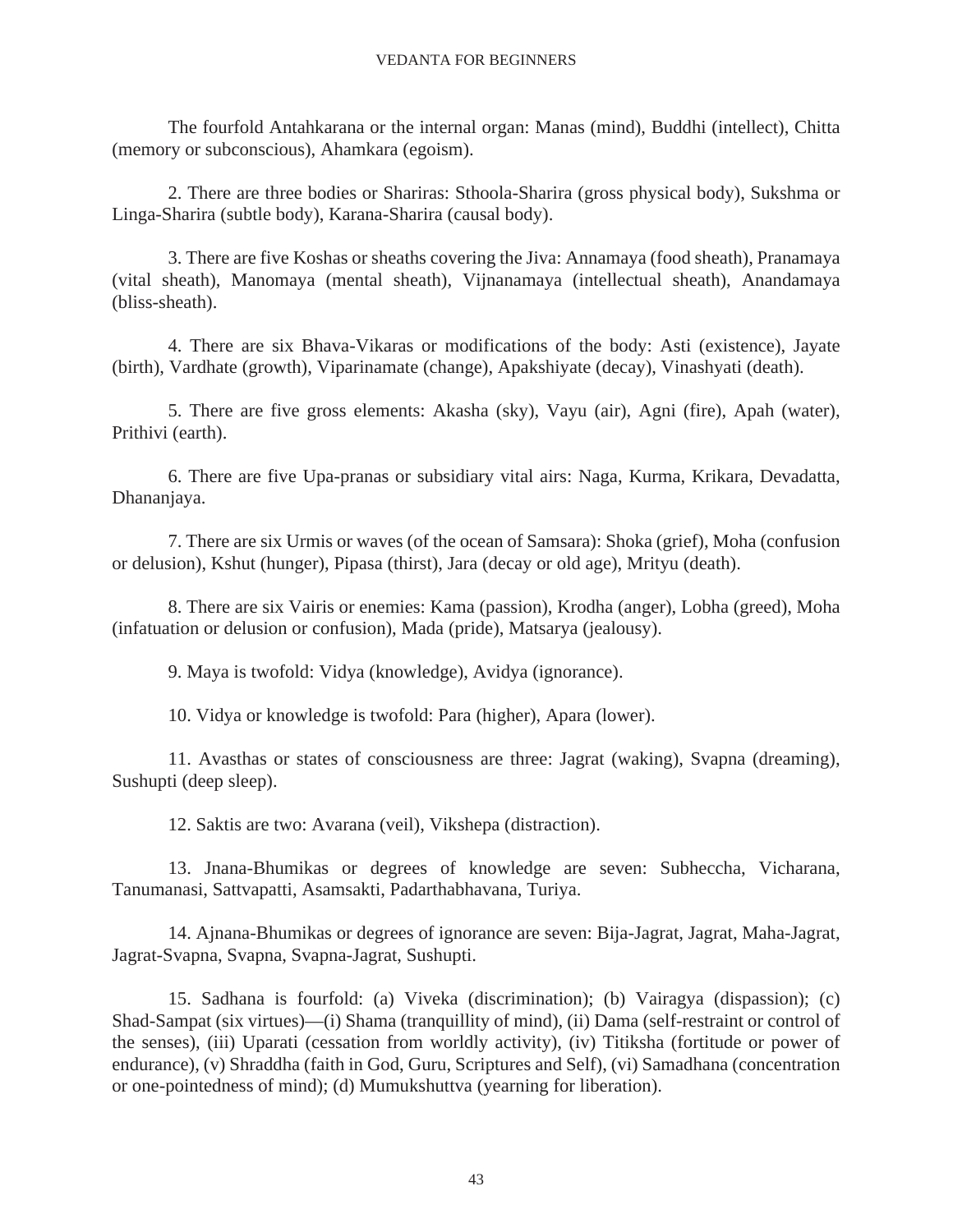16. The nature of Atman or Brahman is threefold: Sat (existence), Chit (consciousness), Ananda (bliss).

17. The Granthis or knots of the heart are three: Avidya (ignorance), Kama (desire), Karma (action).

18. The defects of the Jiva are three: Mala (impurity), Vikshepa (distraction), Avarana (veil of ignorance).

19. The Vrittis or modes of the mind are two: Vishayakara-Vritti (objective psychosis), Brahmakara-Vritti (Infinite Psychosis).

20. Gunas or qualities of Prakriti are three: Sattva (light and purity), Rajas (activity and passion), Tamas (darkness and inertia).

21. The Puris or cities consisting the subtle body are eight: Jnana-Indriyas, Karma-Indriyas, Pranas, Antahkarana, Tanmatras, Avidya, Kama, Karma.

22. Karmas are three: Sanchita, Prarabdha, Agami.

23. The nature of a thing is fivefold: Asti, Bhati, Priya, Nama, Rupa.

24. Bhedas or differences are three: Svagata, Sajatiya, Vijatiya.

25. Lakshanas or definitions of the nature of Brahman are two: Svarupalakshana, Tatasthalakshana.

26. Dhatus or constituents of the body are seven: Rasa, (chyle), Asra (blood), Mamsa (flesh), Medas (fat), Asthi (bone), Majja (marrow), Shukla (semen).

27. There are four states of the Jnani: Brahmavit, Brahmavidvara, Brahmavidvariyan, Brahmavidvarishtha.

28. Anubandhas or matters of discussion (themes) in Vedanta are four: Adhikari (fit aspirant), Vishaya (subject), Sambandha (connection), Prayojyna (fruit or result).

29. Lingas or signs of a perfect exposition or a text are six: (i) Upakarma-Upasamhara-Ekavakyata: Unity of thought in the beginning as well as in the end; (ii) Abhyasa (reiteration or repetition); (iii) Apurvata (novelty or uncommon nature of the proof); (iv) Phala (fruit of the teaching); (v) Arthavada (eulogy, praise or persuasive expression); (vi) Upapatti or Yukti (illustration or reasoning).

30. Bhavanas or imaginations of the mind are three: Samshayabhavana (doubt), Asambhavana (feeling of impossibility), Viparitabhavana (perverted or wrong thinking).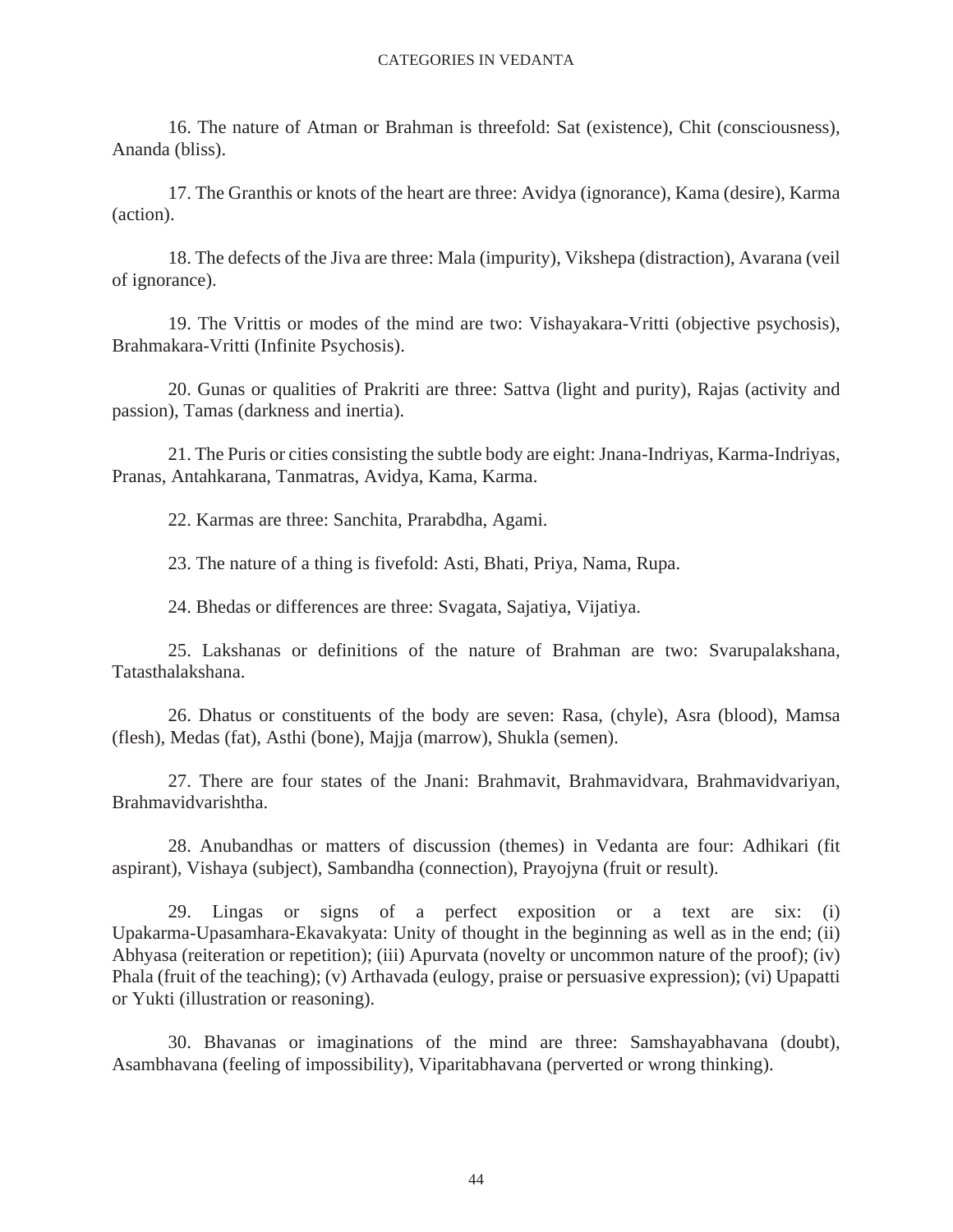31. Malas or impurities of the mind are thirteen: Raga, Dvesha, Kama, Krodha, Lobha, Moha, Mada, Matsarya, Irshya, Asuya, Dambha, Darpa, Ahamkara.

32. Kleshas or worldly afflictions are five: Avidya, (ignorance), Asmita (egoism), Raga (love), Dvesha (hatred), Abhinivesha (clinging to body and earthly life).

33. Taapas or sufferings are three: Adhidaivika, Adhibhautika, Adhyatmika.

34. Pramanas or proofs of knowledge are six: Pratyaksha (perception), Anumana (inference), Upamana (comparison), Agama (scripture), Arthapatti (presumption), Anupalabdhi (non-apprehension).

35. Minds are two: Ashuddha (impure), Shuddha (pure).

36. Meditations are two: Saguna, Nirguna.

37. Muktas are two: Jivanmukta, Videhamukta.

38. Muktis are two: Krama-Mukti, Sadyo-Mukti.

39. Samadhis are two: Savikalpa, Nirvikalpa.

40. Jnana is twofold: Paroksha (indirect), Aparoksha (direct).

41. Prakriti is twofold: Para, Apara.

42. Apara Prakriti is eightfold: Earth, Water, Fire, Air, Ether, Mind, Intellect, Egoism.

43. Prasthanas or the regulated texts of Vedanta are three: Upanishads (Shruti), Brahmasutras (Nyaya), Bhagavad-Gita (Smriti).

44. There are two varieties of Granthas or Texts: Pramana-Granthas, Prameya-Granthas. The texts are again divided into two sections: Prakriya-Granthas and Shastra-Granthas.

45. Eshanas or desires are three: Daraishana (desire for wife), Vittishana (desire for wealth), Lokaishana (desire for this world and the other world).

46. Species of beings are four: Jarayuja (born of womb), Andaja (born of egg), Svedaja (born of sweat), Udbhijja (born of earth).

47. The sentinels to the door of salvation are four: Santi (peace), Santosha (contentment), Vichara (enquiry or ratiocination), Satsanga (company of the wise).

48. States of the mind are five: Kshipta (distracted), Mudha (dull), Vikshipta (slightly distracted), Ekagra (concentrated), Niruddha (inhibited).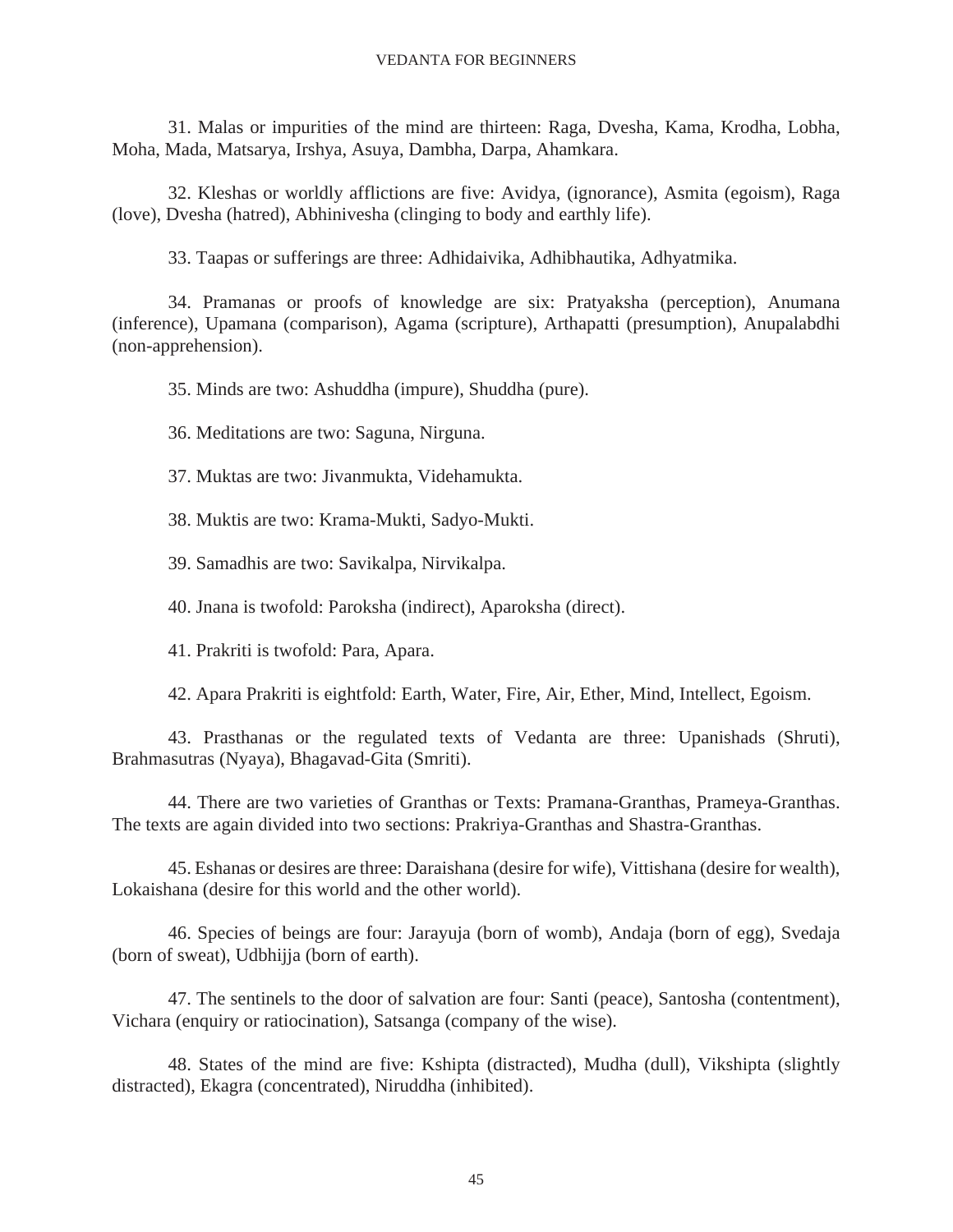#### CATEGORIES IN VEDANTA

49. Gates of the body are nine: Two ears, two eyes, mouth, nose, navel, genital, anus.

50. Avarana-Sakti is twofold: Asattva-Avarana, Abhana-Avarana.

51. Vikshepa-Sakti is threefold: Kriyasakti, Icchasakti, Jnanasakti.

52. Satta or existence is of three varieties: Paramarthika (absolutely real), Vyavaharika (phenomenal), Pratibhasika (apparent or illusory).

53. Knowledge is of two varieties: Svarupajnana (knowledge of the essential nature), Vrittijnana (psychological or intellectual knowledge).

54. Obstacles to Samadhi are four: Laya (torpidity), Vikshepa (distraction), Kashaya (attachment), Rasasvada (enjoyment of objective happiness).

55. The nature of the cosmic (Samashti) person (Isvara) is threefold: Virat, Hiranyagarbha, Isvara.

56. The nature of the individual (Vyashti) person (Jiva) is threefold: Vishva, Taijasa, Prajna.

57. Cognition is effected through two factors: Vritti-Vyapti (pervasion of the psychosis), Phala-Vyapti (pervasion of the result or consciousness).

58. The meaning of the Tat-Tvam-Asi Mahavakyas is twofold: Vachyartha (literal meaning), Lakshyartha (indicative meaning).

59. Vedantic enquiry is practised through the methods of: Anvaya-Vyatireka, Atadvyavritti, Neti-neti doctrine, Adhyaropa-Apavada, Nyayas (illustrations), etc.

60. The meaning of the great dictum Tat-Tvam-Asi is ascertained through the considerations of Jahadajahallakshana or Bhagatyaga-lakshana, Samanadhikarana, Visheshanavisheshyabhava, Lakshya-lakshanasambandha.

61. The important Vedas in Vedanta are: Vivartavada, Ajativada, Drishti-Srishtivada, Srishti-Drishtivada, Avacchedavada, Pratibimbavada, Ekajivavada, Anekajivavada, Abhasavada.

62. Vedantic Contemplation is threefold: Sravana, Manana, Nididhyasana.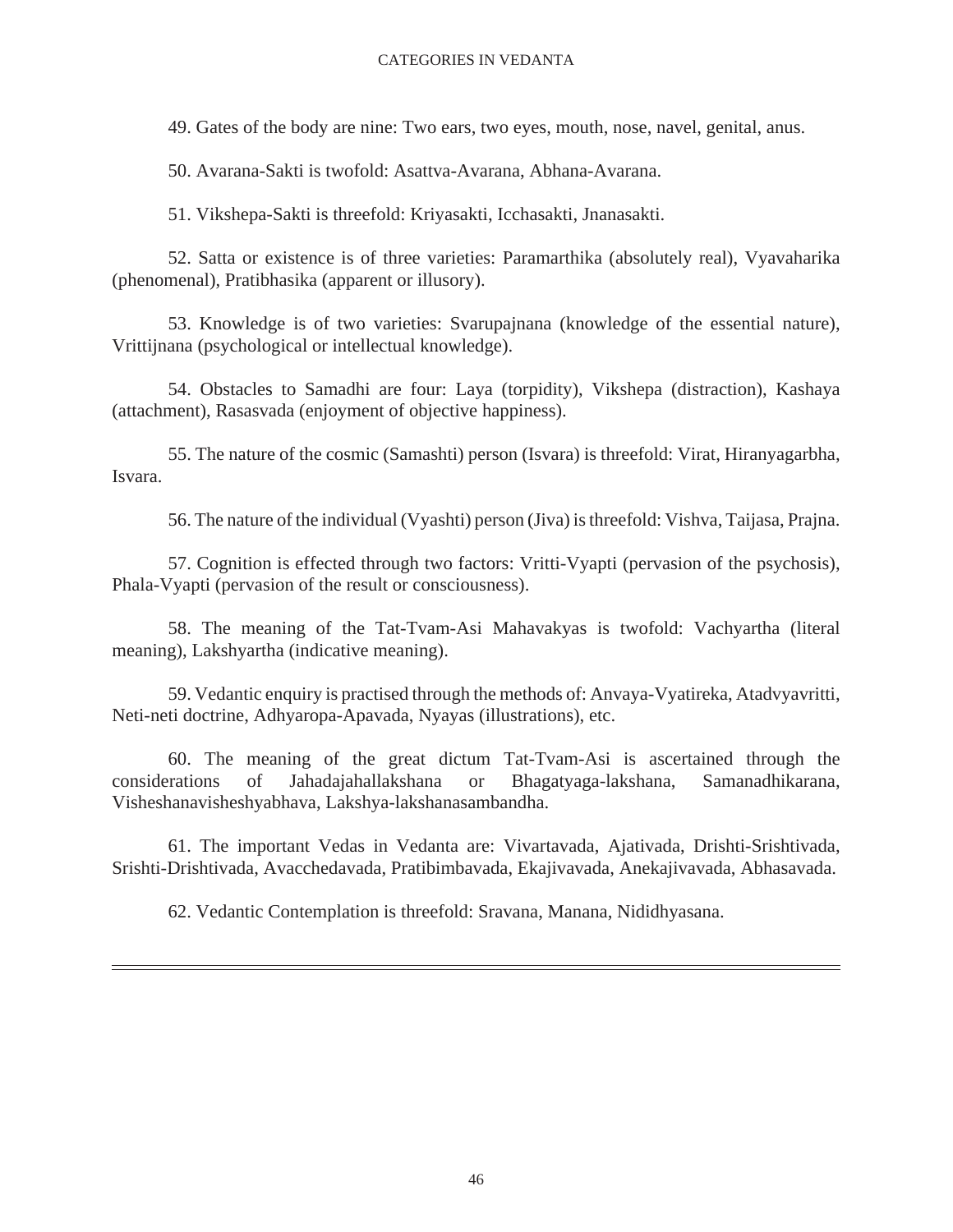# **TAT TVAM ASI**

## *That Thou Art*

### **Introduction**

'THAT THOU ART!'—Thus the Sruti emphatically and boldly voices forth the highest and most sublime truth that is the essence of all scriptures, nay, that is the goal of all scriptural teachings and assertions.

It is the greatest declaration ever made on the face of the earth. It is the profoundest teaching ever given since the dawn of creation. It is the only way of expressing and indicating the Truth that is beyond the reach of the mind and the senses. It is the one unique teaching that comforts the distressed humanity and infuses inner spiritual strength and courage into them to *pooh-pooh* the miseries and pains of mundane existence and soar high into the realm of non-dual, all-blissful eternal Existence.

If it be simple in the words that it employs, it requires the well-polished sharp intellect of the advanced aspirant to understand the subtlest Truth that it wishes to convey. If it be unostentatious in its expression, it is at once majestic and imperative in its utterance. If it be brief and blunt, aphoristic in its exposition of the highest Truth, it readily gets instilled deep in our hearts and minds, and from within us, it mysteriously raises our consciousness to that non-dual eternal plane of existence.

Such is the greatness of this Mahavakya, *Tat-Tvam-Asi,* which the Upanishadic Rishi, Uddalaka, employed to impart Brahma-Vidya to his son and disciple, Svetaketu.

## **The Means To Realisation**

Man is essentially Divine. He is not different from that eternal, non-dual substratum, Existence-Knowledge- Bliss Absolute. He is neither born into this Samsara, nor is he ever in a state of bondage. He is ever free, Nityamukta

His present miseries and sufferings, his pains and limited pleasures, births and deaths, are all due to his erroneous identification with the five sheaths and the three bodies. And, in turn, this erroneous identification is the result of not-knowing of the truth, or the forgetfulness pertaining to it. This ignorance, Causal Ignorance, is at the root of all actions and reactions. Only the annihilation of this ignorance can lead us to our original state of non-dual blissful immortal existence.

This ignorance is not born of anything so that it can be destroyed through some action or other. It is simply a negative aspect. Just as absence of lights brings in darkness, absence of the sun brings in the night, so too, absence of Real Knowledge has brought in this Causal Ignorance.

No amount of fighting with darkness or night will destroy them. But, when the lamp or the sun is there, they disappear into nothingness, without leaving a trace. Similarly, where there is True Knowledge, there exists not even a trace of this Causal ignorance. That True Knowledge is the Knowledge pertaining to our real, eternal, immortal Self which is not touched either by the causal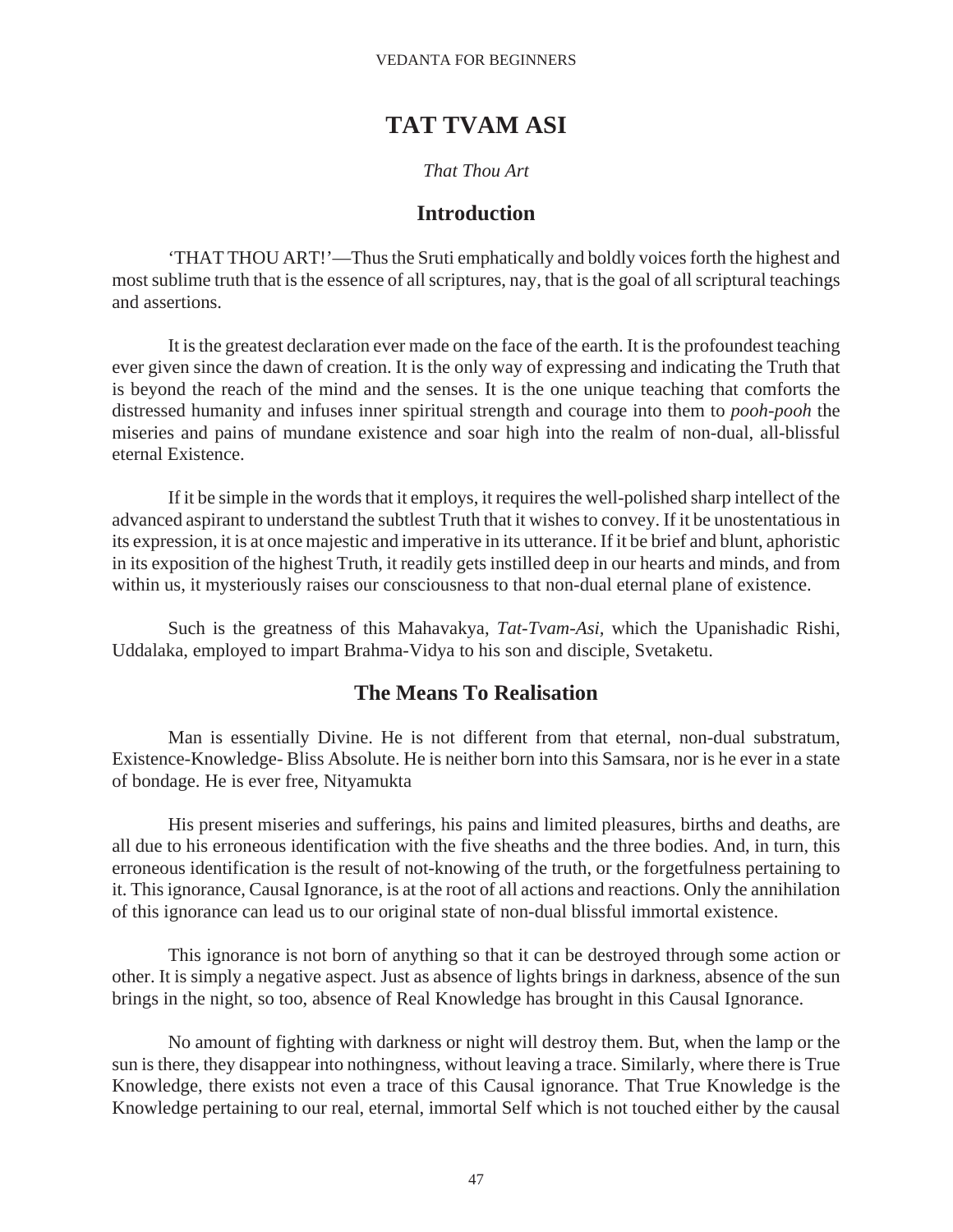ignorance or the effects of causal ignorance, just like the sun is not touched by the darkness of the night.

So, knowledge alone is the means for the Realisation of the Self; Self-Knowledge alone can liberate man from the meshes of Samsara.

## **The Maha-Vakyas**

The scriptures, the Vedas and the Upanishads, exist to impart this Knowledge to all humanity so as to free them from this evanescent and ephemeral existence. Scriptural declarations can be grouped under three heads, viz.,—Vidhi-Vakya or injunctions; Nishedha-Vakya or prohibitions; and Siddharthabodha-Vakya or the Maha-Vakya that proclaim the highest Truth, the identity of the Jivatman with the Paramatman, of the individual soul with the Supreme Soul.

The first two exist to purify the deluded Jiva and make him fit to understand and assimilate the third; for, only in a purified mind intuition will dawn, and with that alone can one attain the Highest Knowledge.

There are four Maha-Vakyas, each of the four Vedas containing one of them. The four Maha-Vakyas are:

**Prajnanam Brahma:** Consciousness is Brahman.' This is called the Svarupabodha-Vakya or the sentence that explains the nature of Brahman or the Self. This is contained in the Aitareya-Upanishad of the Rigveda.

**Aham Brahma Asmi**:—'I Am Brahman.' This is the Anusandhana-Vakya, the idea on which the aspirant tries to fix his mind. This is contained in the Brihadaranyaka Upanishad of the Yajurveda.

**Tat Tram Asi:**—'That Thou Art.' This is the Upanishadic Vakya contained in the Chhandogya Upanishad of the Sama Veda. The teacher instructs through this sentence.

**Ayam Atma Brahma**:—'This Self is Brahman.' This is the Anubhavabodha Vakya or the sentence that gives expression to the inner intuitive experience of the aspirant. This is contained in the Mandukya Upanishad of the Atharva Veda.

Of these four Maha-Vakyas, *Tat Tvam Asi* is of great importance. It is the Upadesa-Vakya or Upanishad- Vakya. The Guru initiates the disciple into Brahma- Jnana only through this Vakya. This is also called Sravana-Vakya. This Maha-Vakya gives rise to the other three Vakyas.

The Guru instructs the disciple through *'Tat Tvam Asi,'*—Thou art That. The disciple hears it (Sravana), considers it deeply and reflects over the idea contained in it (Manana), meditates on that idea (Nididhyasana) and enters into Samadhi which leads to the Aparoksha Anubhuti, signified in the assertion *Aham Brahma Asmi.* To this experience, he gives expression through the Maha-Vakya *Ayam Atma Brahma,* and also asserts the nature or Svarupa of Brahman or the Self that he intuitively experiences through the Maha-Vakya *Prajnanam Brahma.*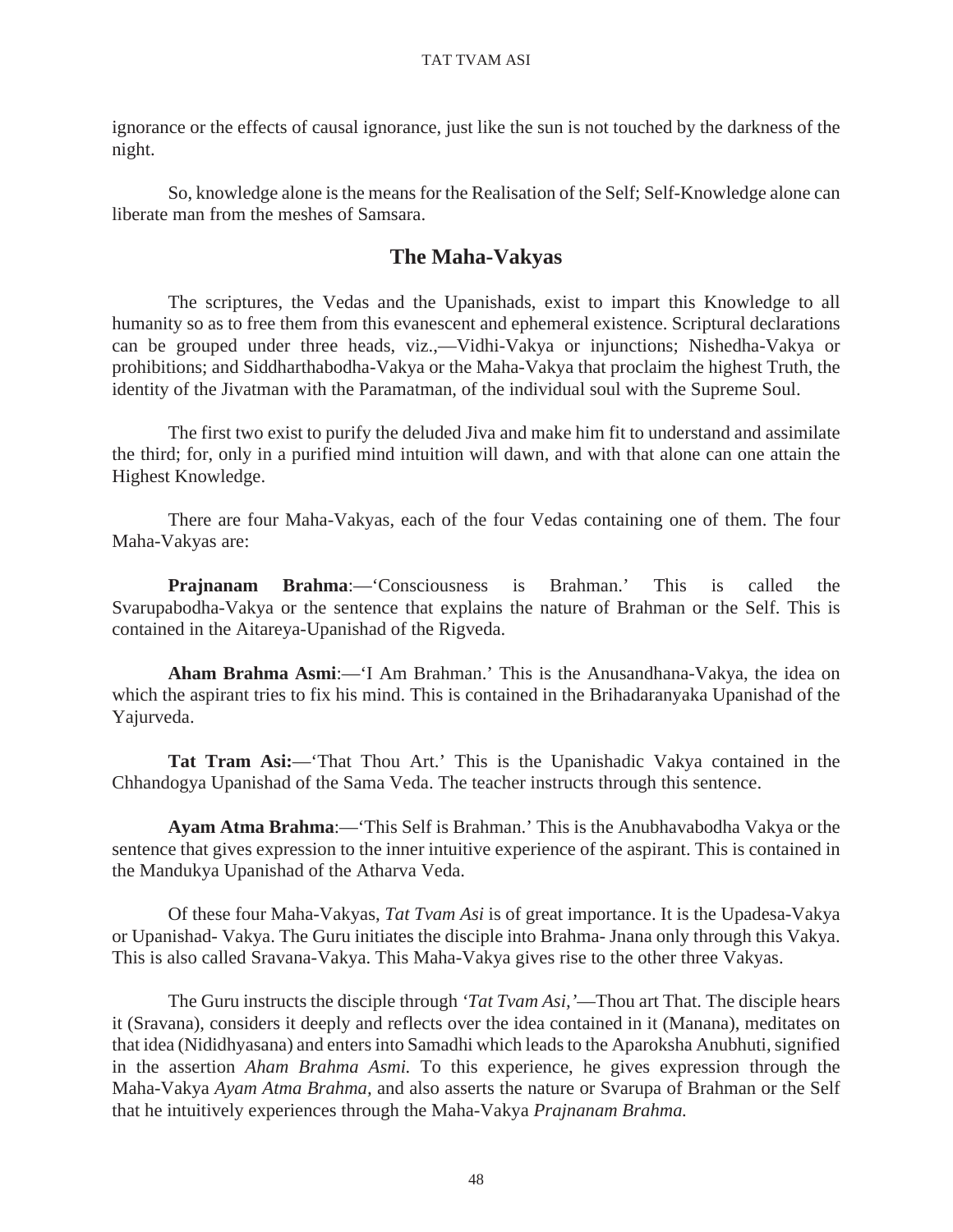The three words contained in this Vakya have got to be carefully analysed and understood. Through Sravana and Manana of the meaning of this Sentence, indirect knowledge or Paroksha-Jnana is had, and that is enough to destroy all sins. This Knowledge helps the aspirant to disown all actions and reactions, to renounce all attributes that he has taken upon himself in ignorance. He can lead a care-free, unperturbed and detached life in this world.

Nididhyasana and Samadhi give him the direct Knowledge or Aparoksha Jnana that frees him from causal ignorance which is the cause of the successive recurrence of births and deaths.

Therefore, it is essential to study this Maha-Vakya in all its details, word by word, taken separately and all together, and understand its meaning.

## **The** *A Priori* **Method**

Prakriti, the cause of ignorance, is made up of three Gunas, and carries with her the reflection of that transcendent Reality, Satchidananda. This Prakriti is divided into two aspects, called Maya and Avidya. Maya is Suddha-Sattva-Pradhana or that state of Prakriti in which the principle of Purity or Sattva, predominates over the other two,—Rajas and Tamas. Avidya is Malina-Sattva or that state of Prakriti in which Sattva is predominated and sullied by the other two.

When that pure Intelligence, Chit, is reflected through Maya or Suddha-Sattva, the reflected Consciousness is called Isvara. It is one only, and controls Maya. When that Chit is reflected in Malina-Sattva or Avidya, the reflected Consciousness is called Jiva. Due to the multifarious nature of Avidya, Jivas are too many, and being individualised and separated from one another, they are swayed by Avidya or ignorance. And this ignorance leads them to identification with the five sheaths and the three bodies. Thus, there is activity, pain and suffering for the Jiva.

In the sentence, *Tat Tvam Asi, Tat* refers to the reflected Consciousness in Maya and *Tvam* refers to the reflected Consciousness in Avidya. The word *Asi* proclaims their unity. It asserts that one Chit alone, reflected in a twofold way, goes under the names of Isvara and Jiva, when it is respectively qualified by the Upadhis of Maya and Avidya in its reflected State.

This, in short, is the a *priori* method of understanding the meaning of the Maha-Vakya, *Tat Tvam Asi*, the method arrived at from cause to effect.

## **The Story Of Virochana**

The foregoing analysis is not enough to convince an aspirant about his real nature and make him fix his mind in meditation upon the idea *'Aham Brahma Asmi'*—'I am Brahman.' More often than not, men do misunderstand the real significance of the words employed to instruct them in Brahma Vidya. It will be worthwhile to recollect the story of Virochana.

Once Indra and Virochana approached Prajapati to learn Atma Vidya. They underwent the rigorous discipline of discipleship for a period of thirty-two years. Thereafter Prajapati addressed them: "Look at yourselves in a cup of water and then whatever you do not understand about your Self, come and ask me."

49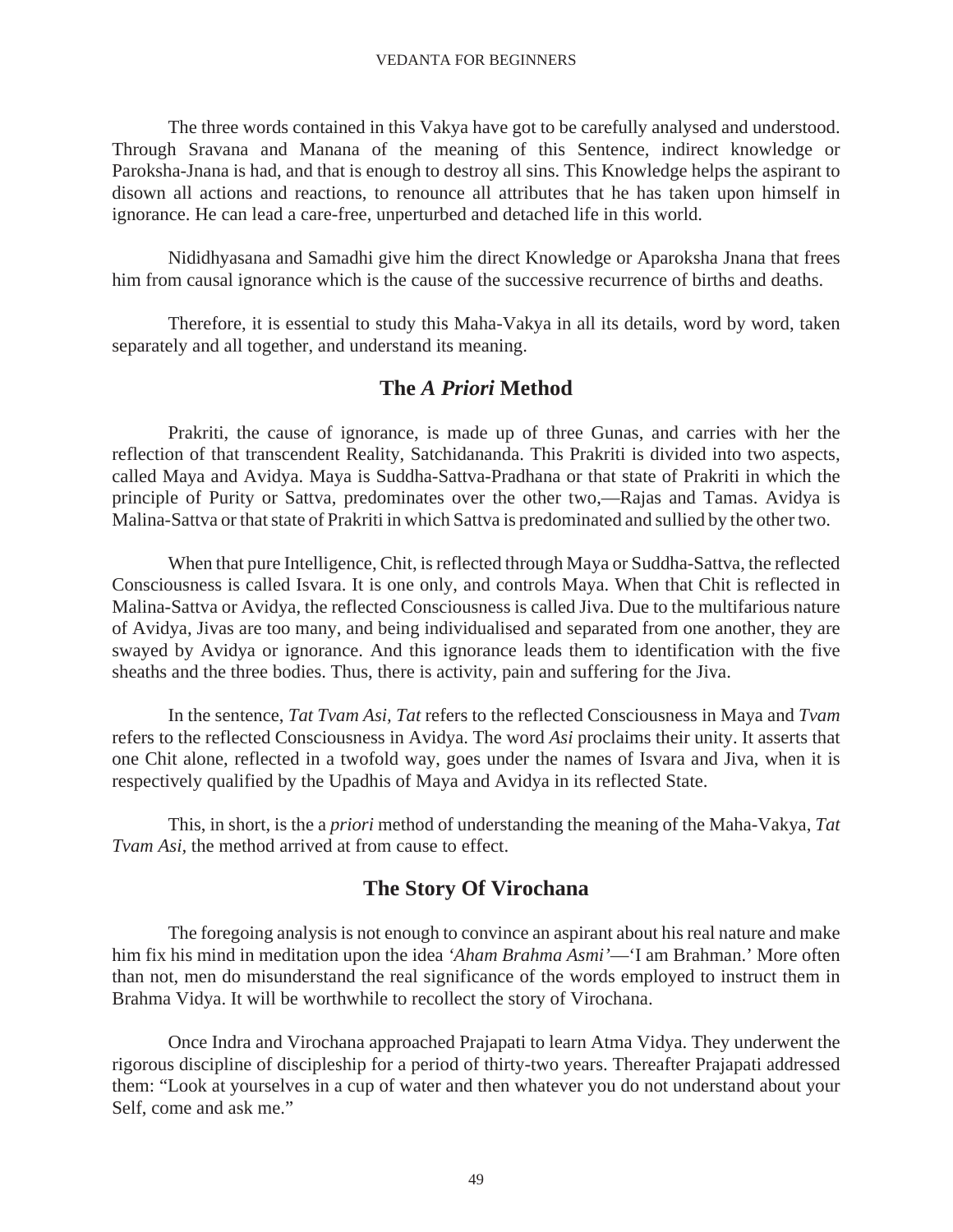#### TAT TVAM ASI

After doing so they replied: "We see ourselves as we are."

Prajapati then asked them to adorn themselves with the best of clothes and look again in the water. They did so, and reported to Prajapati what they beheld of themselves. Hearing that Prajapati said: "That is the Self, the immortal Self."

They both went away to their respective abodes fully satisfied about the Vidya they had received. Prajapati said to Himself: "They both go away without having perceived and without having known the Truth or the Self, and whoever of these two, whether the Devas or the Asuras, will follow this doctrine will perish."

Virochana with a satisfied heart preached among his followers: The self (body) alone is to be worshipped, and so on. But Indra, before he returned to the Devas, experienced difficulty in getting convinced about the doctrine that the body is the Self. So he went back to Prajapati and after a second period of thirty-two years' discipleship learnt that the dreaming self is the true Self. Being dissatisfied still, he was told that the self in Sleep is the true Self, finally, after an austerity of one hundred and one years, he learnt that the real Self is above all individualistic implications.

The above story is not quoted without a purpose. Many aspirants in the spiritual path have no patience to consider deeply the significance of the words employed to instruct them. As William Cobbett puts it, words are double-edged weapons. When properly understood, they will help one in all possible ways. When wrongly understood, they will be detrimental to one's progress. So, too, with the words *Tat, Tvam* and *Asi*. Their true significance can be well understood only after a long, detailed and careful consideration.

## **Vachyartha And Lakshyartha**

The meaning of a word may be threefold. They are: *Vachyartha* or primary meaning that is directly conveyed by the word; *Lakshyartha* or implied meaning or the meaning it conveys through implication; and *Vyangyartha* or suggested meaning, or the meaning hinted at or suggested by the word through its associations.

The relationship that exists between a word and its meaning is called Vritti. This Vritti is twofold, viz., Sakti Vritti and Lakshana Vritti.

That relationship which exists between a word and its meaning, and which has the power to generate Arthajnana or a knowledge of the meaning of the word is called Sakti Vritti. The meaning that is understood through the Sakti Vritti is called Vachyartha.

That Vritti which, with the help of the Vachyartha, is able to establish a long-standing relationship between the word and its meaning not directly expressed is called Lakshana Vritti. The meaning of a word that is understood with the help of the Lakshana Vritti is called the Lakshyartha.

This Lakshana Vritti is divisible into three groups, viz., Jahallakshana, Ajahallakshana and Jahadajahal-lakshana or Bhagatyaga Lakshana.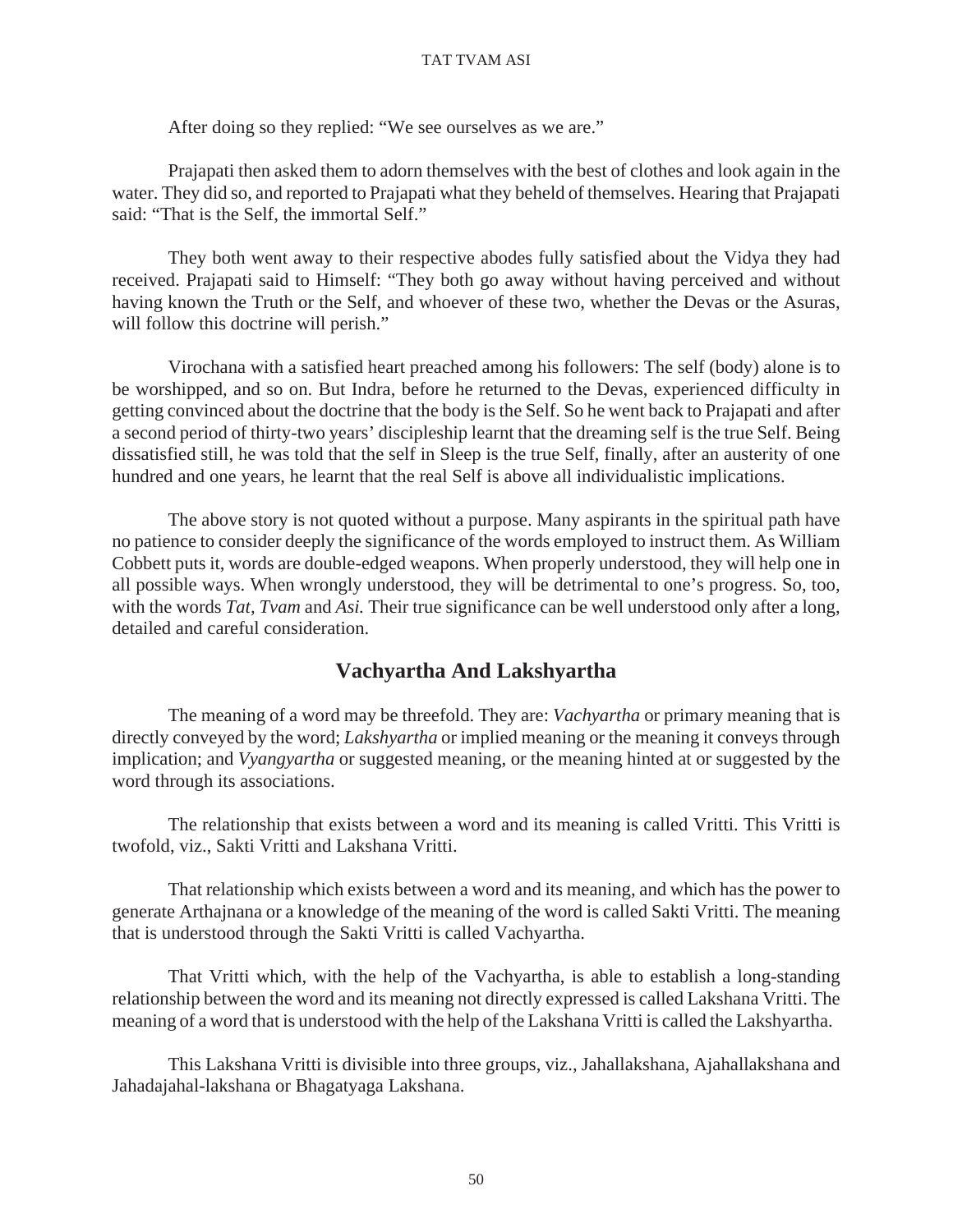**Jahallakshana:** When the Vachyartha of a word is totally dispensed with and only the Lakshyartha is taken into account then it is called Jahallakshana. Jahat means 'to abandon.'

For example, consider the statement, *'Gangayam Ghoshah'*—'In the Ganga there is the village of the cowherds.'

What the statement wishes to convey is not that the village is in the mid-stream or in the middle of the flowing river, but that the village is on the river bank. The direct meaning of the word 'Gangayam' (which denotes the actual flowing river) is totally abandoned and instead the implied meaning, 'Teere' (on the banks) is understood. The direct meaning refers to the river and the implied meaning to the bank. These two are totally different, one being water and the other earth. But, there exists a relationship between the river and the river banks.

Thus the Lakshana Vritti is that Vritti which generates the knowledge of a fit meaning (not directly had) in a word on the basis of the word's Vachyartha. And this new implied meaning bears a certain relationship to the Vachyartha, like the relationship between the river and the river banks.

**Ajahallakshana:** In this case, the Vachyartha is not abandoned but at the same time the Lakshyartha also is taken into account in combination with the Vachyartha.

Consider for example the statement, '*Sveto Dhavati*'—'The White is running.'

Say, in a race-course someone is asking his neighbour which horse is running ahead. He may get the reply, 'The white is running.' It is known fully well that a colour cannot run. In this case the Lakshyartha of the word 'Svetah' is related to a horse. Therefore, it has got to be understood that a horse is running. But it is not enough if it is simply understood that 'a horse is running,' for it would not answer the question of the race-goer. So, the Vachyartha of the word Svetah (the white colour) is also retained, and the Lakshyartha, that is, 'the horse,' is combined with the Vachyartha, and the whole is understood together as 'the White horse is running.'

**Jahadajahallakshana** or **Bhagatyagalakshana:** In this we retain a certain portion or Amsa or Bhaga of the Vachyartha and discard the other portion.

Consider the statement: *'So(a)yam Devadattah'*—'This is *that* Devadatta.'

A man saw Devadatta in the garb of a prince at Banaras. Ten years hence, he sees Devadatta in the garb of a Sannyasin at Rishikesh. It is natural for him to exclaim, "This is *that* Devadatta."

The word 'That' is associated with the idea of remoteness in space, and time, and of the garb of a prince. The word 'This' is associated with the idea of nearness in space and time, and of the garb of a Sannyasin. The Vachyartha of the word 'That' is a princely man who lived at Banaras ten years before. The Vachyartha conveyed by the use of the word 'This' is a Sannyasin living at Rishikesh at that particular time.

In the above statement certain things are contradictory and certain things are not. In that case we avoid or eliminate the contradicting factors. The Sannyasin and prince are contradictory.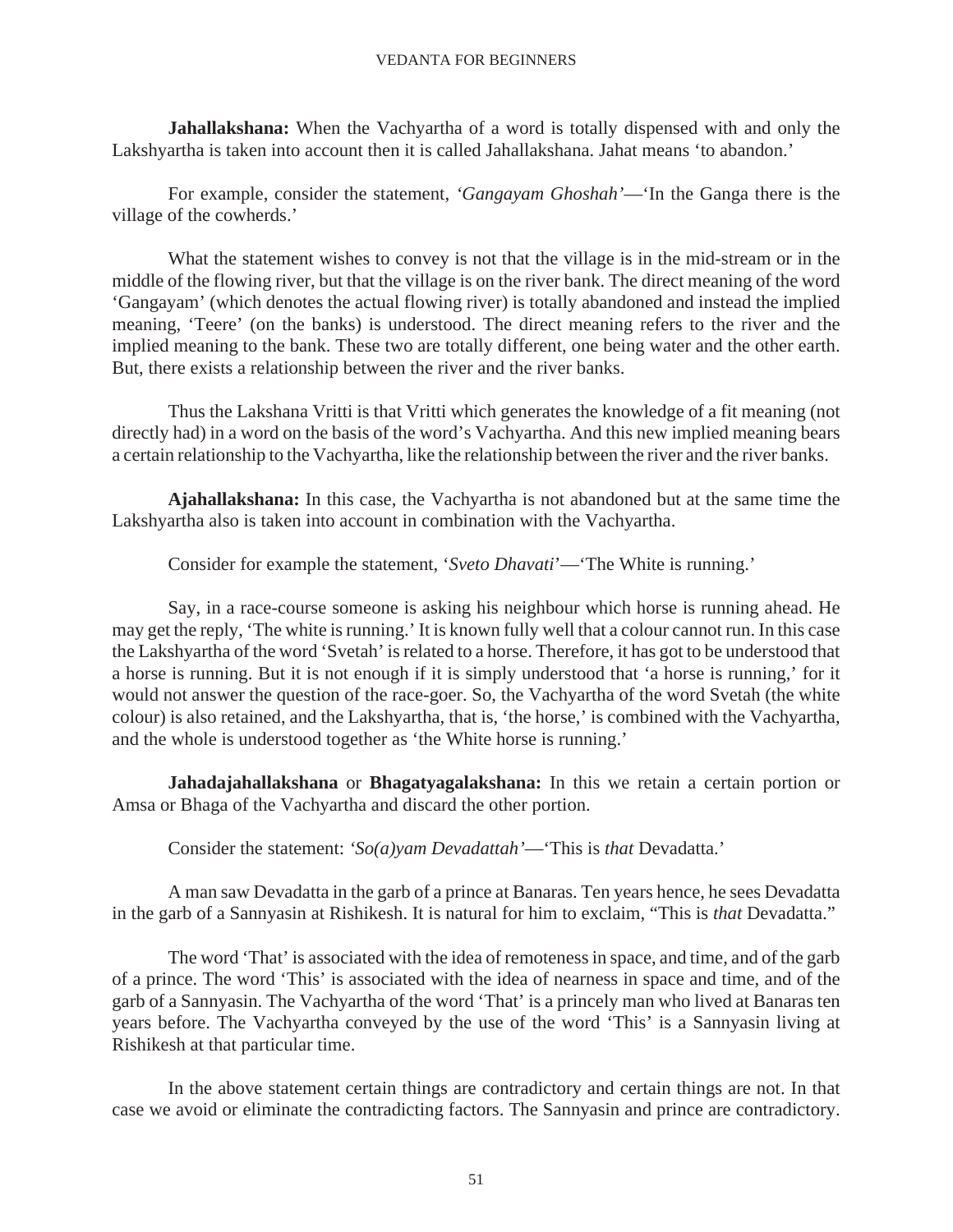So too, Rishikesh and Banaras, and likewise, ten years before and ten years hence. In the statement 'This is That Devadatta,' we take only a portion of the Vachyartha of the two words 'This (Devadatta)' and 'That (Devadatta).' From the Vachyartha of the word 'That' we eliminate the garb of the prince, the place Banaras, and the time ten years before, but retain the person referred to.

So, too, in the Vachyartha of the word 'This' we retain the person referred to and eliminate the other three factors of space, time and appearance which contradict the first set. When this elimination and retention is done, then alone we can identify that Devadatta with this Devadatta.

This is also called *Lakshya-Lakshana-Bhava*. The words 'This' and 'That,' after the elimination of contrary association from their meanings, stand in the relation of the 'implier' and the implied (with Devadatta, the person who is common to both).

The sentence '*Tat Tvam Asi*' is to be understood only through the help of Bhagatyaga Lakshana.

## **Bhagatyaga Lakshana**

(As applied to *Tat Tvam Asi*)

In a foregoing context, while, concluding the details of the *a priori* method, it was said:

In the sentence *Tat Tvam Asi, Tat* refers to the reflected consciousness in Maya, and *Tvam* to the reflected consciousness in Avidya, the word *Asi* proclaiming their unity. It asserts that the one *Chit* alone, reflected in a twofold way, goes under the names Isvara and Jiva, when it is respectively qualified by the Upadhis Maya and Avidya in its reflected state.

Now, that conclusion is taken for consideration.

(A) *Vachyartha* of the word *Tat*:—

*Tat* refers to Isvara; He has the following qualifications and associations:

(1) Undifferentiated Maya is the space for the activities of Isvara.

(2) Creation, Maintenance and Destruction (Udhbhava, Sthiti and Samhara), are the three periods or Kala for Isvara.

(3) Purity, Activity and Inertia (Sattva, Rajas and Tamas), are His means for creation, Srishti-Samagri.

N.B.: Maya and the three Gunas are one and the same thing. So there exists oneness between the space for Isvara's creation and Srishti Samagris. Of course, the body of Isvara is also to be included within that oneness. It is like this: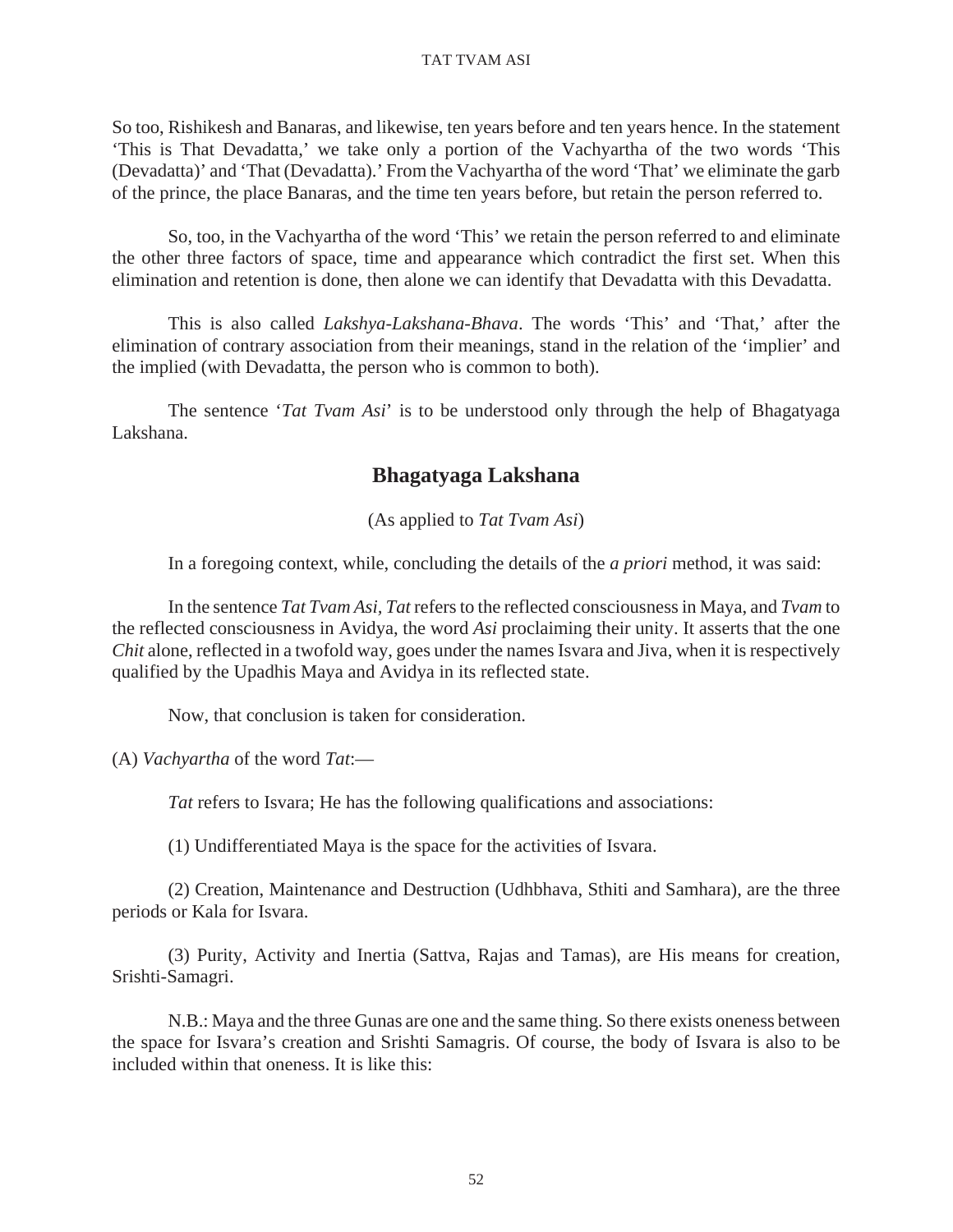Earth becomes the space for the potter to do his work. Earth becomes the material for the potter to do his work. Lastly, earth itself, in the form of bones, etc., becomes the body of the potter. Thus is the unity of the three things.

(4) Virat, Hiranyagarbha and Avyakrita-Maya are three bodies of Isvara.

(5) Isvara in identification with the three is respectively called Vaisvanara, Sutratma and Antaryami.

(6) From the thought, 'I', the non-dual One, shall become many, till the statement 'in the form of Jiva He entered,' all creation forms the Activity or Karya of Isvara.

(7) Omnipotence, Omniscience, Omnipresence, Being One only, Freedom (Svatantrya), Efficiency (Samarthya), Parokshattva (Remoteness), and the possessing of Maya as the limiting adjunct,—all the eight are the Dharmas of Isvara.

(8) (a) Maya in combination with all the eight categories referred to above; (b) Chidabhasa or the reflection of Chit contained in them; and (c) Brahman, the substratum for them—All of these go together to make up the Vachyartha of the word *Tat*.

To sum up, Maya and the rest (the gross, subtle and cosmic bodies) the Consciousness associated with Her and endowed with omniscience, rulership, etc., (by Consciousness Isvara, Hiranyagarbha and Vritti are meant here), and Pure eternal Consciousness not associated with any of the foregoing things,—when these three appear as an inseparable whole like a red-hot iron ball, they become the primary meaning of the word *Tat*.

(B) *Lakshyartha* of the word *Tat*:—

That Pure, unassociated Consciousness which remains after avoiding Maya and Her retinue and Chidabhasa, and which serves as the substratum of all these things, i.e., of the limiting adjuncts and of Isvara limited by them, becomes the implied meaning or Lakshyartha of the word *Tat*.

At this point, it will be worth one's while to note the mutual Adhyasa (the recognition of something previously observed in some other thing, this recognition being apparent and not real) that exists between Isvara and Brahman. This *Paraspara-Adhyasa* is born of non-discrimination. The Real, Eternal nature of Brahman is apparently recognised in Isvara. Hence, Isvara appears as real. Because the nature of Isvara and his creatorship are apparently recognised in Brahman, Brahman appears to be the cause of the Universe. Thus there is *Anyonya Adhyasa* between Brahman and Isvara, and this Adhyasa can be annihilated only through knowledge born of discrimination.

### (C) *Vachyartha* of the word *Tvam*:—

*Tvam* refers to the individual Jiva with the following qualifications and associations:

(1) The eye, throat and the heart,—these three form the Desa or place for the Jiva.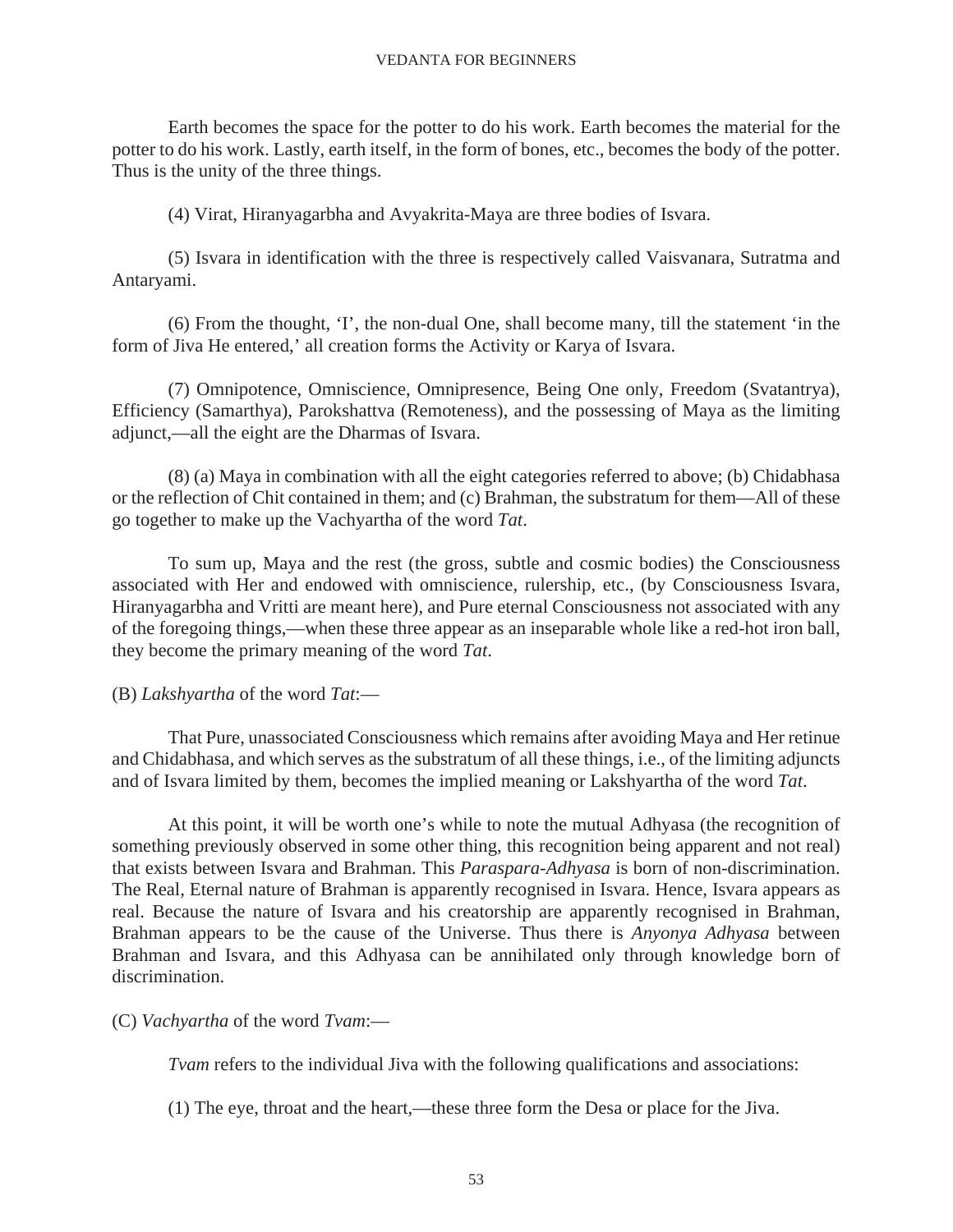(2) Jagrat, Svapna and Sushupti-Waking, Dreaming and Deep Sleep states,—these three form the three periods, Kala, or time for the Jiva.

(3) Sthula, Sukshma and Karana-Gross, Subtle and Causal,—are the three bodies for the Jiva.

(4) The above three themselves become the Bhoga-Samagri or the means of enjoyment for the Jiva.

(5) Visva, Taijasa and Prajna are the three names under which the Jiva goes in identification with the three bodies.

(6) The Samsara beginning from Jagrat and ending in Moksha becomes the Karya for the Jiva.

(7) Limited power and knowledge and limitation in space (the three things opposed to Omnipresence, etc.), multiplicity, being subservient (Paratantratva), absence of Samarthya (or strength), Aparokshatva (immediacy) and possession of Avidya or ignorance as the limiting adjunct,—these eight form the Dharma for the Jiva.

(8) Avidya associated with the above seven things, Chidabhasa, the reflection of Chit in Avidya, and Kutastha the substratum for both of them,—these three together become the Vachyartha for the word *Tvam.*

In short, individual ignorance or Avidya (including the three bodies), Consciousness (Visva, Taijasa and Prajna) associated with limited or partial knowledge, etc., and also the Pure Consciousness which is not associated with any of these attributes,—these three, when they appear as an inseparable whole like a red-hot iron ball, become the primary meaning of the word *Tvam.*

### (D) *Lakshyartha* of the Word *Tvam*:—

Kutastha who is the witness of the Jiva and who forms the substratum for the three bodies, etc., and who remains after avoiding the Chidabhasa combined with Avidya from the Vachyartha of the word *Tvam,* becomes the Lakshyartha for the word *Tvam.*

Like Brahman and Isvara, there exists mutual Adhyasa between Kutastha and the Jiva. The reality of Kutastha is recognised in the Jiva and hence the Jiva appears to be real. Likewise, the nature of the Jiva and his Dharmas are recognised in Kutastha who is non-attached, non-doer, non-enjoyer and eternally free, and hence Kutastha appears in the opposite way. Thus the mutual Adhyasa between Kutastha and the Jiva. This can be annihilated only through Viveka-Jnana.

### (E) *The inapplicability of Jahallakshana and Ajahallakshana:*

In Jahallakshana we avoid the whole of the Vachyartha. If we are to apply the Jahallakshana with reference to the two words *Tat* and *Tvam*, the following absurdities result, viz.,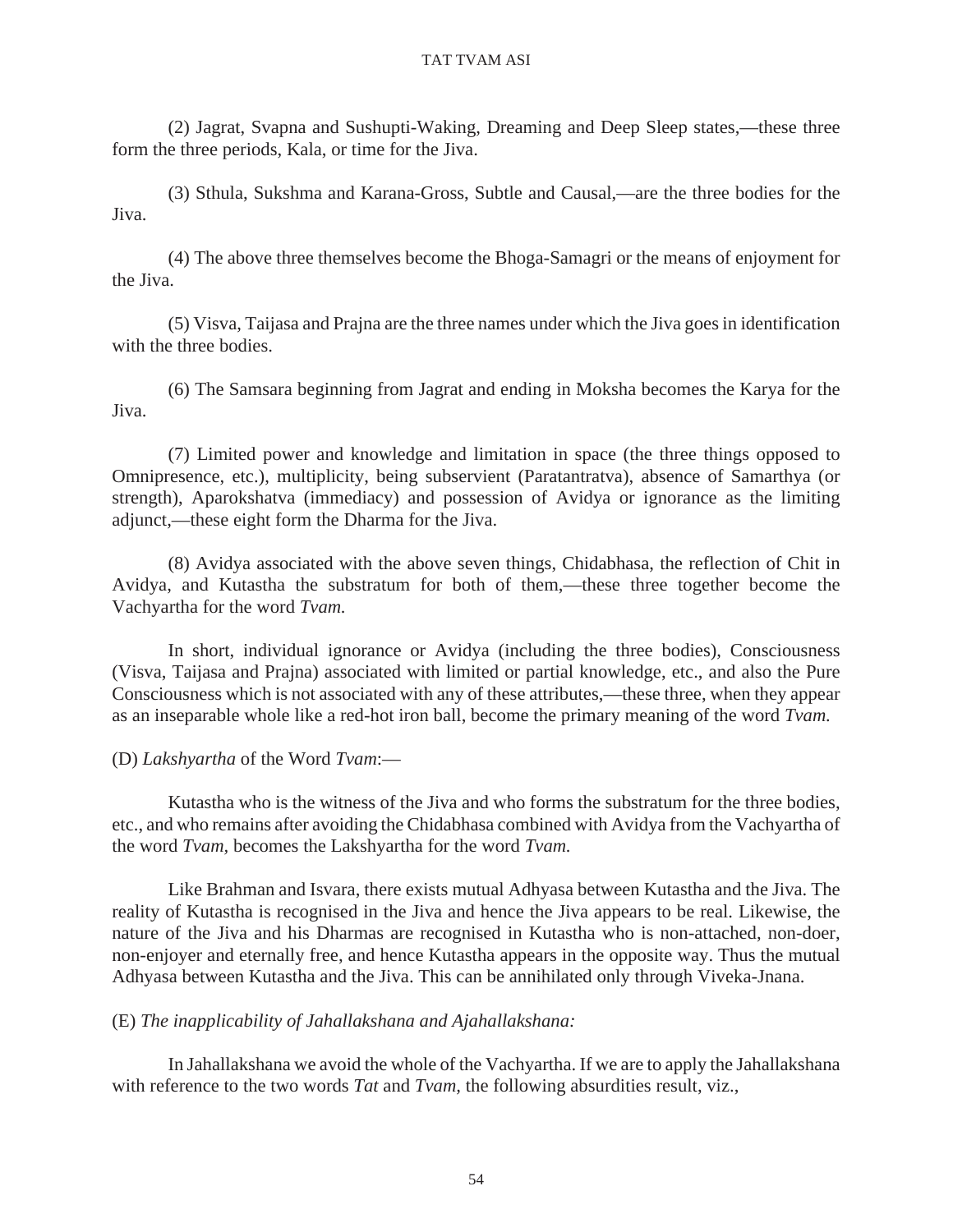1) The Pure Consciousness, Transcendent Brahman, included in the Vachyartha of the word *'Tat'* should be avoided, and,

2) as a result we shall have to take the insentient universe, or (by avoiding the entire universe along with the Pure Consciousness) we shall have to take only Sunyata or Voidness.

Because of these two, only disaster will result and Moksha cannot be attained.

In Ajahallakshana we do not avoid any part of the Vachyartha but take the entire meaning. In doing so, while retaining the full Vachyartha, for the Lakshyartha portion we shall have to take again only Sunyata. It does not help us in any way towards our goal. Thus both Jahallakshana and Ajahallakshana are inapplicable in the case of the Maha-Vakya, *Tat Tvam Asi.*

In Bhagatyaga-Lakshana we avoid the contradicting portions but retain the non-contradicting portion. In applying this in the case of the two words, *Tat* and *Tvam,*

(1) we avoid Maya and Avidya, the portions that contradict, from the respective Vachyarthas, and

(2) retain the Pure Consciousness that is non-contradicting.

Hence there exists a means for the goal. So, Bhagatyaga-Lakshana alone is admissible in the case of the Maha-Vakya *Tat Tvam Asi*.

## **The Identity Between** *Tat* **And** *Tvam*

In discussing the Bhagatyaga Lakshana, it was observed that Isvara and Brahman, and Jiva and Kutastha, respectively become the Vachyartha and Lakshyartha of the two words *Tat* and *Tvam.* Now it is proposed to establish the unity that exists between the two Lakshyarthas, that is, between Kutastha and Brahman.

Both of them refer to unassociated Pure Consciousness. Both of them are of the nature of Pure Consciousness. Consciousness is Consciousness wherever it be. Therefore, they are identical. That identity can be explained through the following examples:

There is difference between Ghatakasa (ether in a pot) and Mahakasa ether in the vast expanse outside). The difference in this case is not born out of any difference in the quality of the ether present in the pot and in the vast space outside. Ether is the same everywhere. The difference is solely born out of the angle of vision. When the angle of vision is directed from the limiting adjunct, the pot, and fixed upon the ether, then the difference between Ghatakasa and Mahakasa ceases to exist, and oneness alone is seen.

Likewise, difference exists between Ganga water that flows in the river and the Ganga water that is stored up in a small pot. One can talk about the river water and the pot water when one's angle of vision is directed towards the container. But, when the water, i.e., the contained, is considered in itself, in both the cases it is water and water alone that cannot be differentiated.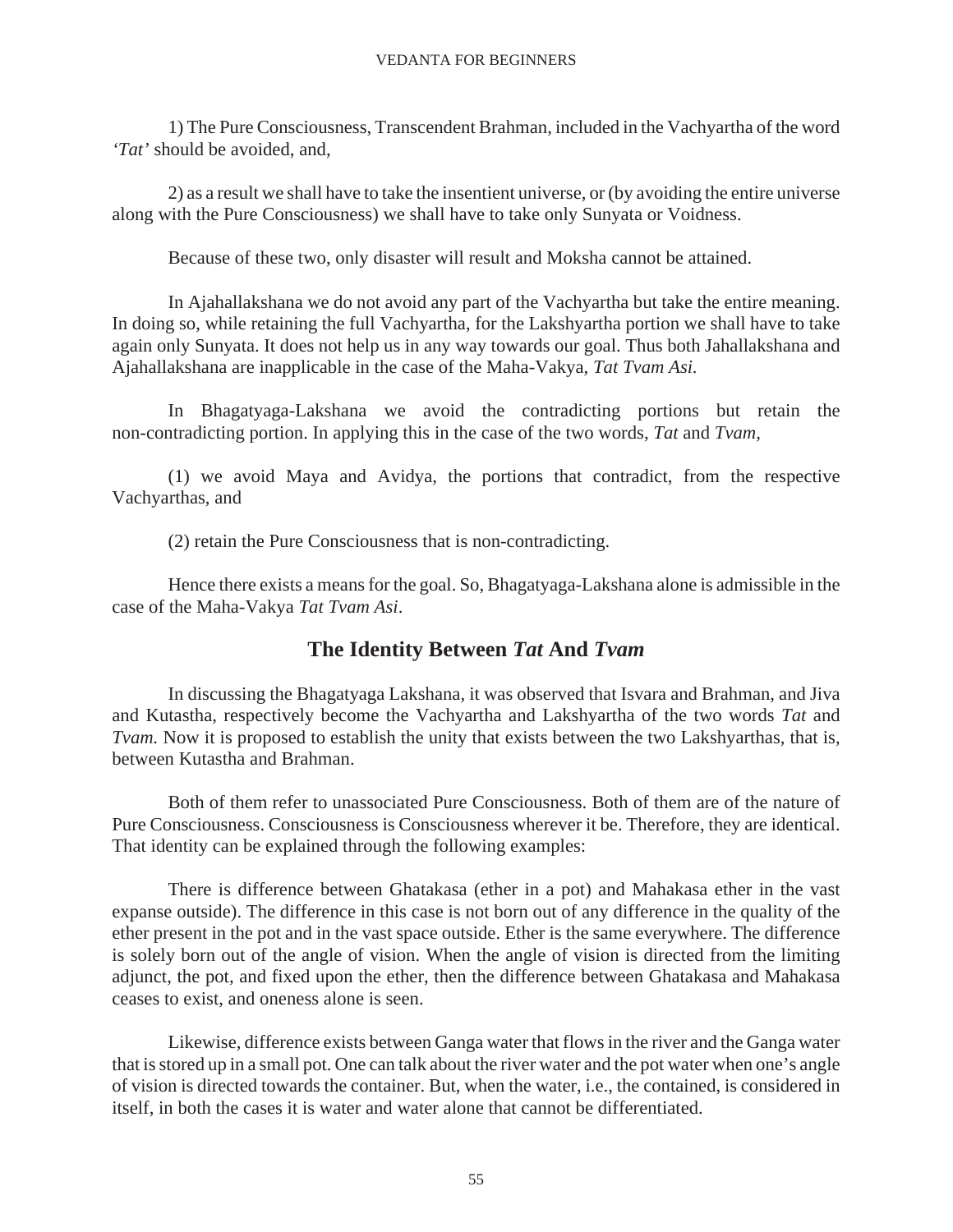Similarly with an oil lamp made of clay and another made of glass. There definitely exists a difference between the two lamps. But the flame is identical when considered in its nature as fire.

The same man is addressed as the father and the son respectively by his son and his father. Being the son and being the father are two different things. This difference exists when he is respectively qualified by the relation that he bears to his son and the relation that he bears to his father. But, his nature of being a man is not affected by either of the two relationships or attributes. Considered by himself, he is a man, and man alone.

Such is the identity, the oneness, that exists between Kutastha (the Lakshyartha of the word *Tvam*) and Brahman (the Lakshyartha of the word Tat). Thus the identity between the two words *Tat* and *Tvam* is established by the help of the Bhagatyaga Lakshana.

This method of establishing the identity between Kutastha and Brahman is technically called *Mukhya-Samanadhikarana.* There is the other type of Samanadhikarana which goes under the name *Badha-Samanadhikarana.* This helps us to establish the identity between Jiva and Brahman.

In this case we negate the attributes and limiting adjuncts of one of the two given things, and identify the remaining (non-negated) portion with the second thing through Mukhya-Samanadhikarana.

Here, to establish the identity between Jiva and Brahman, first we negate the limiting between Jiva and Upadhis of the Jiva and then identify the Pure Consciousness left over with Brahman. This is like establishing the relationship between Jalakasa (space reflected in water) and Mahakasa (space external to water).

## **Inapplicability Of Viseshana Viseshya Bhava**

It is open for anyone to contend that the words *Tat* and *Tvam* may be interpreted and identified through the use of either solely Samanadhikarana or Viseshana Viseshya Bhava as in the case of a *Blue Lotus,* without the help of Bhagatyaga Lakshana. The answer to that is that the literal meaning, as understood in the statement 'the blue lotus,' does not fit in with the sentence *Tat Tvam Asi*.

In the assertion 'the blue lotus,' the two words 'blue' and 'lotus,' by themselves, are two contrary ideas, but still they qualify each other so as to signify a common object. This mutual qualification is Viseshana Viseshya Bhava.

All lotuses are not blue and all blue things are not lotuses. But in this particular case, *blue* qualifies the word lotus and *lotus* qualifies the word blue. Thus they qualify each other and there exists a mutual qualifier-qualified relationship. Thus, temporarily avoiding all their distinctions, they unite together to mean that thing which we call the blue lotus, the Samanadhikarana.

This type of interpretation cannot be given to the. sentence *'Tat Tvam Asi.'*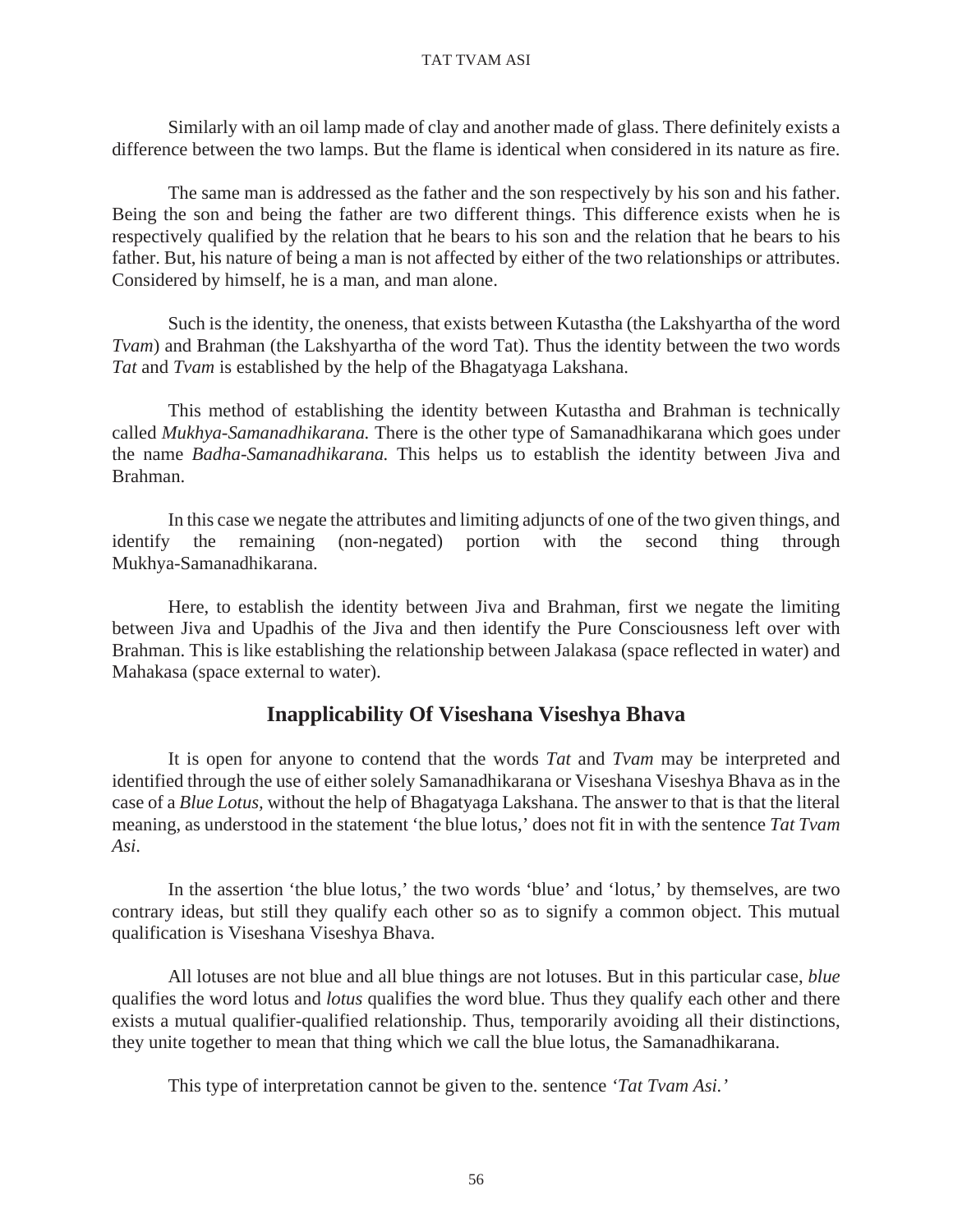In the statement 'the blue lotus,' though the word 'blue' and 'lotus' are two contrary ideas, yet, they exist on one and the same substratum, Samanadhikarana, and further stand in the mutual relationship of qualifier and qualified to denote a common basis.

In the case of *Tat* and *Tvam,* they are two contrary ideas respectively associated with remoteness and nearness. As such, their co-existence in one and the same individual is not possible. Further, it cannot be argued that after eliminating their mutual distinctions they stand in the mutual relationship of the qualifier and the qualified, on the same substratum, so as to mean that substratum.

In the sentence *Tat Tvam Asi* there is no effort to bring two contrary ideas in the relationship of the qualifier and the qualified, and thus to effect a unity between two contrary ideas, so as to bring out the meaning of the substratum. The true significance of the sentence *Tat Tvam Asi* is an absolute homogeneous Consciousness.

The inadmissibility of Jahallakshana and Ajahallakshana were discussed before. Now the inadmissibility of Samanadhikarana and Viseshana Viseshya Bhava have been discussed·

Thus, Bhagatyaga Lakshana or Jahadajahallakshana alone is admissible in getting at the true meaning of the sentence *Tat Tvam Asi*.

## **Realisation**

When the true significance of the words *Tat* and *Tvam* are heard and considered through the method of refutation of superimposition and identification of the Consciousness, there arises in the mind of the aspirant an idea pertaining to that state of Absolute Oneness. There is a perfect and unswerving idea and feeling in the aspirant that he himself is Brahman. *'Aham Brahma Asmi'* (I am Brahman), he feels He meditates over that idea continuously and enters the state of Samadhi and Self-realisation.

Now, it may be asked as to whom this Knowledge comes, whether to the Kutastha or the Chidabhasa.

Primarily, this knowledge dawns in Chidabhasa. The Chidabhasa who is associated with the Buddhi or intellect, firstly negates his Svarupa as such. Because of this negation, he knows himself as the Kutastha who is the Lakshyartha of the word *'Aham'* (I). When once he knows himself to be Kutastha, there is no difficulty for him to know that he is Brahman, for, verily, Kutastha Himself is Brahman.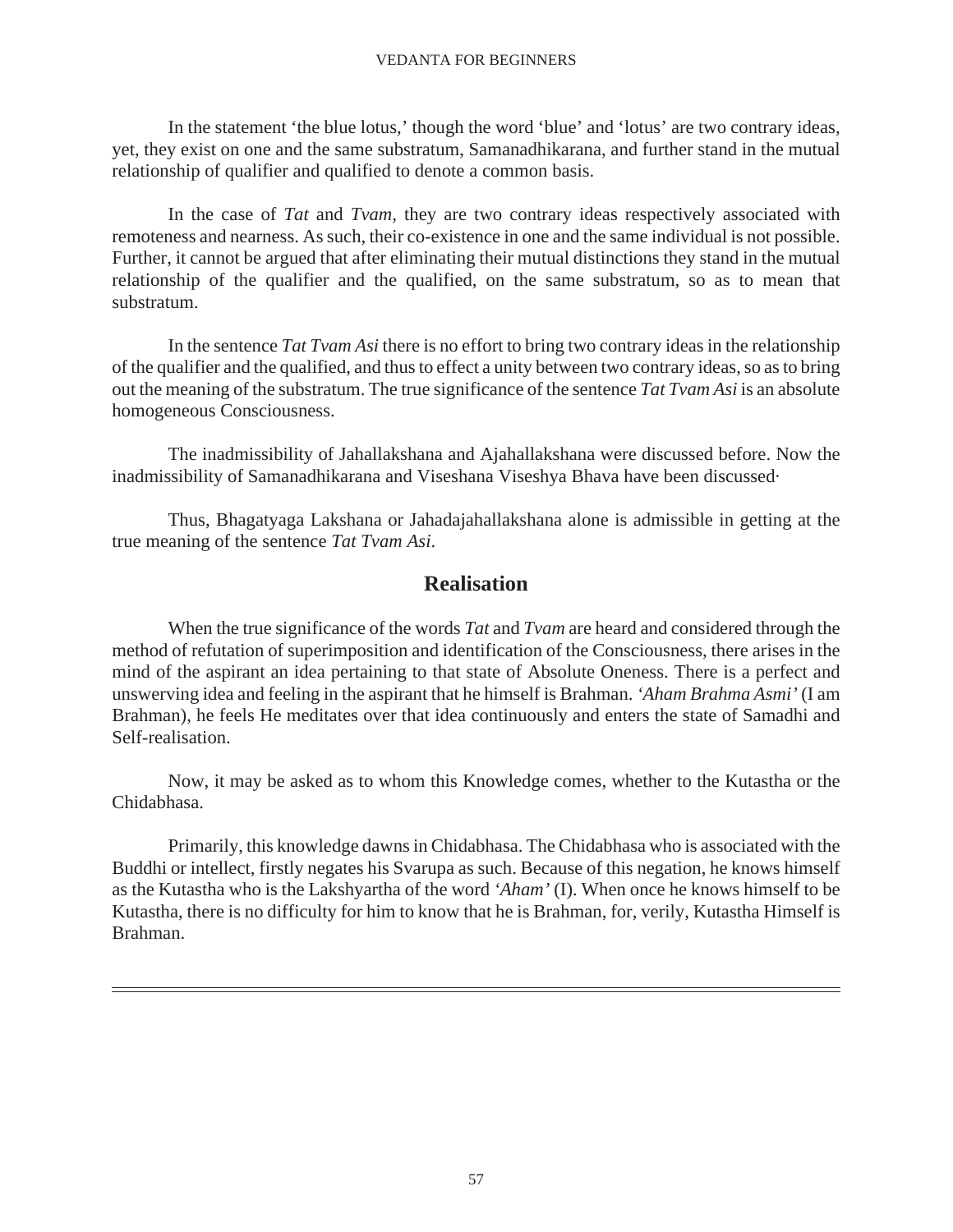# **RIGHT SIGNIFICANCE OF 'TAT TVAM ASI'**

A Mahavakya in an Upanishad is a transcendental phrase or a great saying which establishes identity or oneness of the individual soul with Brahman. There are altogether four Mahavakyas in the Upanishads. Each Veda contains one Mahavakya. The four Mahavakyas are:—

1. *Prajnanam Brahma* (Consciousness is Brahman): This is contained in the Aitareya Upanishad of the Rigveda. This is the Svarupa-Bodha-Vakya that explains the nature of Brahman or the Self.

2. *Aham Brahmasmi* (I am Brahman): This is contained in the Brihadaranyaka Upanishad of the Yajur Veda. This is the Anusandhana-Vakya or sentence for enquiry.

3. *Tat Tvam Asi* (That Thou Art): This is contained in the Chhandogya Upanishad of Sama Veda. This is Upadesha Vakya uttered by the Guru to disciple.

4. *Ayam Atma Brahma* (This Atman is Brahman): This is contained in the Mandukya Upanishad of the Atharva Veda. This is the Anubhava-Bodha-Vakya that gives expression to the inner intuitive experience of the innermost Self by the aspirant through meditation or Nididhyasana.

Out of the four Mahavakyas we are concerned here with the Upadesha Vakya *"Tat Tvam Asi"* for "Pada-Artha-Sodhana" or an examination into the real meaning of it.

In the Chhandogya Upanishad it is stated that the sage Uddalaka sends his son Svetaketu to Gurukula for learning the Vedas. Svetaketu accordingly spends twelve full years in learning the scriptures and thus returns home with the vanity of being learned. His father asks him: "My dear, why are you so conceited? Have you learnt that, by learning which the unheard becomes heard, the unknown becomes known, the unperceived becomes perceived."

"How is it?" asks Svetaketu, and the father gives the reply: "It is just as by knowing one clod of clay all that is made of clay is known: for whatever the modifications of the effects are, they are only names, and have their origin in speech. One who knows the cause knows all its effects, since the cause and its effects are non-different." Then Uddalaka gives various examples for ascertaining the cause of the universe. His instructions may be summed up as follows:

1. The effect is nothing but the cause. Hence the body is nothing but food, food is nothing but water, water is nothing but fire, fire is nothing but *Sat. Sat* alone is true, and *That thou art.*

2. When a man sleeps he becomes one with *Sat* and hence in his case it is said *Svapiti,* which means *he attains his own Self* in sleep. This *Sat* is the real cause of the universe.

3. When a man dies his speech is dissolved in the mind, the mind is dissolved in the Prana, the Prana is dissolved in fire, fire is dissolved in *Sat.* This *Sat* is thy Self—*That thou art.*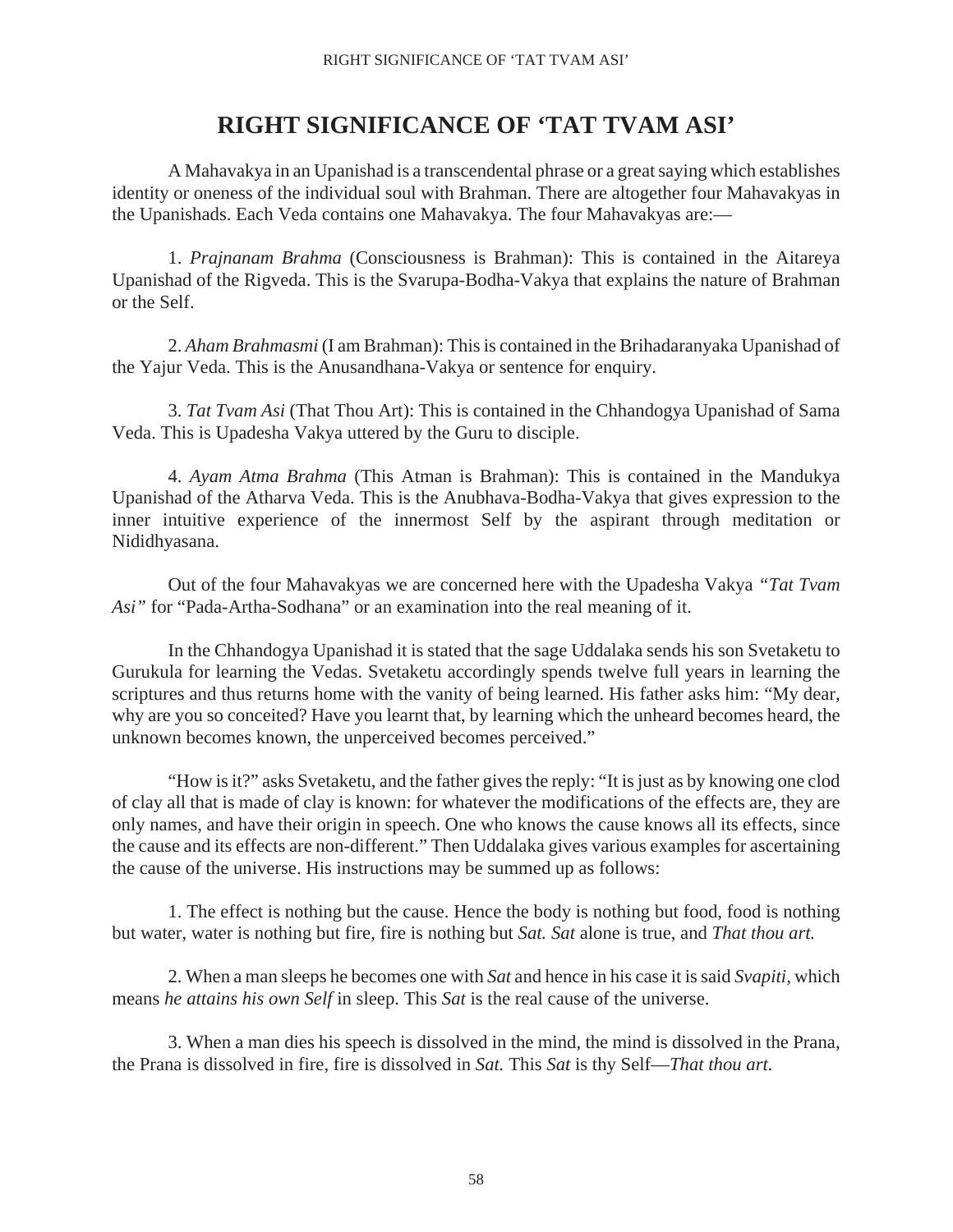Sage Uddalaka gives nine examples and repeats the Mahavakya "*Tat Tvam Asi*," with each of them, to bring home to Svetaketu the real significance of the great sentence. Evidently the qualifying pronoun *"That"* refers to *"Sat"* or God, the creator, and *"Thou"* refers to the individual soul. *"Art"* or "*Asi"* connects them both, indicating thus an identity between the two, which is the subject matter of consideration in this present essay.

*Objection 1:* But in what way can Godhood be attributed to an individual? They both have antagonistic qualities. They can never be identical. But as Vishnu is read in an image, or as Aditya, Agni, etc., are worshipped as Brahman, in the same way Godhood can be attributed to the Jiva.

*Reply:—*No, it cannot be. *'Tat Tvam Asi'* has a totally different signification. The word 'etc' in the above objection signifies that Aditya, Agni, and the like are not themselves Brahman. Similarly an image itself is not Brahman. But this is not the case with the Mahavakya.

*Objection 2:—*This may be used in the case of *Stuti* or glorification, just as it is said: thou art Indra, Varuna etc.

*Reply:—*No, Svetaketu cannot be glorified by his father, who is superior to him in position and knowledge.

*Objection 3:*—It may be used in a secondary sense, just as someone may say: 'Thou art a lion,' meaning thereby 'thou art as brave as a lion.'

*Reply:—*Secondary sense has no place here since the instruction of Uddalaka is on the knowledge of the cause, vide for example, *"as by knowing a clod of earth one can know all its effects..."*

*Objection 4:*—If Svetaketu is *Sat*, there is no necessity of knowing himself, and the instruction is of no avail.

*Reply:—*No; due to illusory identification with the body, mind, etc., the Self which is *Sat* is not known. When the illusion vanishes, *Sat* shines by its own light. The instruction that the unheard becomes heard etc. signifies that *Sat* is not known by the senses and the intellect. On the other hand it is known by direct perception or intuition. Thus we proceed with our enquiry into the real meaning of *'Tat Tvam Asi'* which establishes non-duality, cutting off the tree of Samsara.

## **Samanadhikaranya**

This is the relation of abiding in a common substratum, as for instance, the ether in a pot (Ghata) and the ether in a temple (Matha) have a common substratum. Being limited by pot and temple they differ apparently; yet by negating the limiting adjuncts, viz., the pot and the temple, we find the same ether undifferentiated.

Pot-ether (Ghatakasa) is not equal to Temple-ether (Mathakasa). But, Pot-ether minus Pot is equal to Temple-ether minus Temple. Ether is equal to Ether.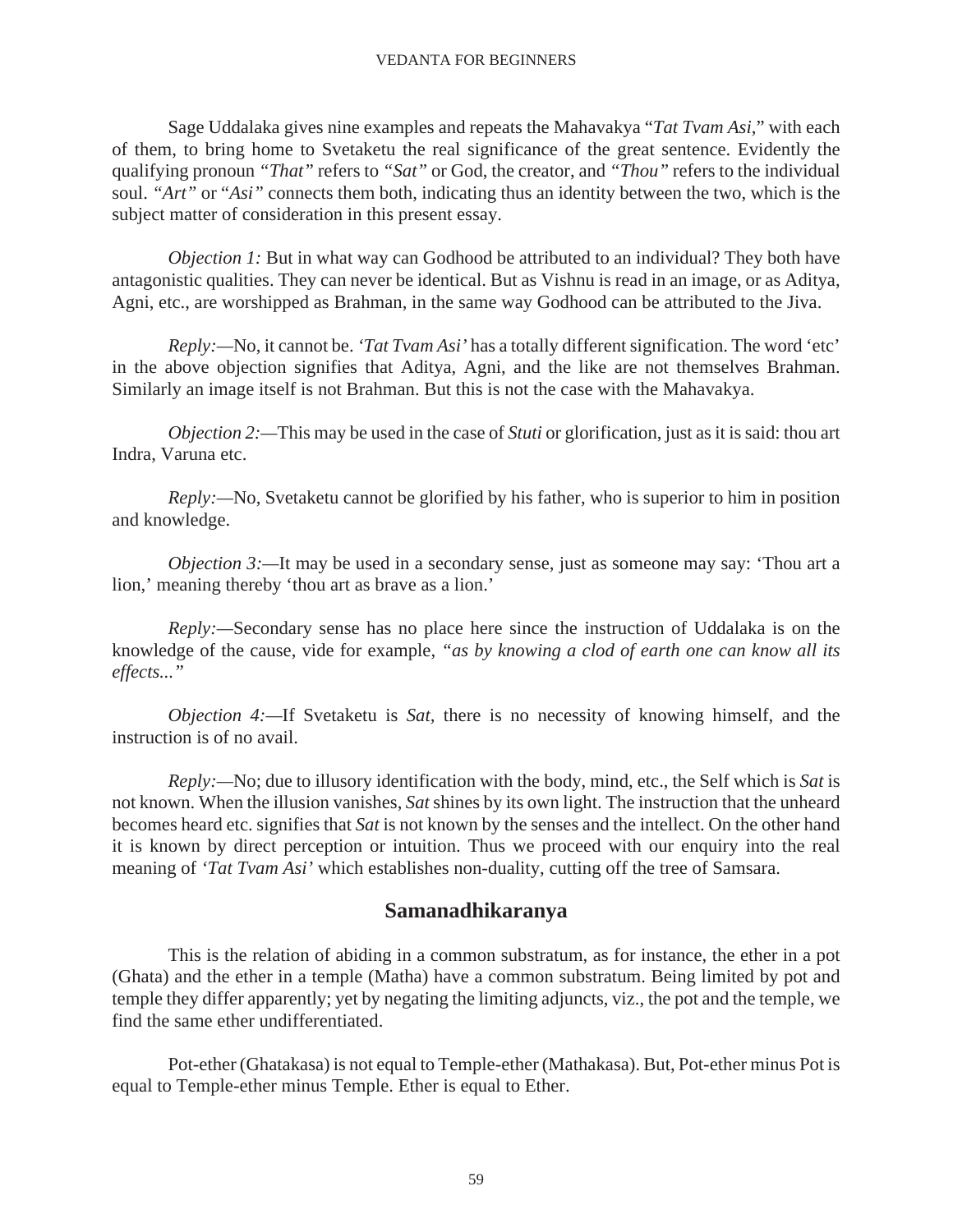This is the case of Samanadhikaranya. The same holds good in the case of *'Tat'* and *'Tvam,'* which we will prove by considering their indicative meaning.

In order to know the meaning of a sentence one must know the meaning of each *'Pada'* or word. Every word is related to its meaning. This relationship is called exposition or Vritti.

There are two Vrittis:—

(1) Sakti-Vritti (Force) (2) Lakshana-Vritti (indication)

Sakti Vritti:— It is the potency inherent in the word by which one is able to know its meaning. When the word *Jar* is uttered, one is able to know the roundness, its neck, etc., only by its Sakti-Vritti. But one word may have different interpretations according as they are used in different circumstances. This further specification of Sakti-Vritti by which we ascertain a possible meaning is called 'Sakya' or 'Possible.' The meaning thus ascertained is called 'Sakyartha' or 'Vachyartha.' As, for example, in the Mahavakya *'Tat tvam asi'* we are not concerned with all the individual cases of 'Tat' and 'Tvam.' Here these are adjectival pronouns qualifying God and Jiva. We mean by them God and Jiva respectively. Hence "Vachyartha" or "Sakyartha" of "Tat" is God and that of "Tvam" is 'Jiva.'

Without the knowledge of Vachyartha (possible meaning of a term) no knowledge of indication is produced.

**Lakshana Vritti**:— That which indicates or distinguishes a word is called indication. It is of three varieties:

(1) Jahat-Lakshana, (2) Ajahat-Lakshana and (3) Bhagatyaga-Lakshana.

(1) *Jahat-Lakshana* (non-inclusive indication): In the sentence, "There is a village in the Ganga," if we take the Vachyartha of Ganga, we cannot make out the sense of the sentence, since a village can never be situated in the Ganga. But if we abandon the literal meaning of the word *Ganga* and make it to signify its bank, then the sentence has a correct meaning. Hence the Jahat-Lakshana of the Pada "Ganga" is its bank. Thus in Jahat-Lakshana the whole of the Vachyartha is abandoned and it (Vachyartha) is made to indicate a totally different thing.

(2) *Ajahat-Lakshana* (inclusive indication): In the sentence, "The white is galloping," we can make out the meaning of the sentence by introducing a word 'horse' into it and thus meaning 'The white horse is galloping.' The word 'white' indicates a larger sense. Here the Ajahat-Lakshana of the word 'white' is horse. Thus in Ajahat-Lakshana the whole of the Vachyartha is retained and something more is included into it.

(3) *Bhaga-Tyaga-Lakshana* or *Jahadajahat-Lakshana* (indication abiding in the one part of the meaning while the other part of it is abandoned):

This is the combination of *Jahat* and *Ajahat,* which mean, literally, *leave* and *take,* respectively. A portion of the Vachyartha is left out, and a portion of it is taken.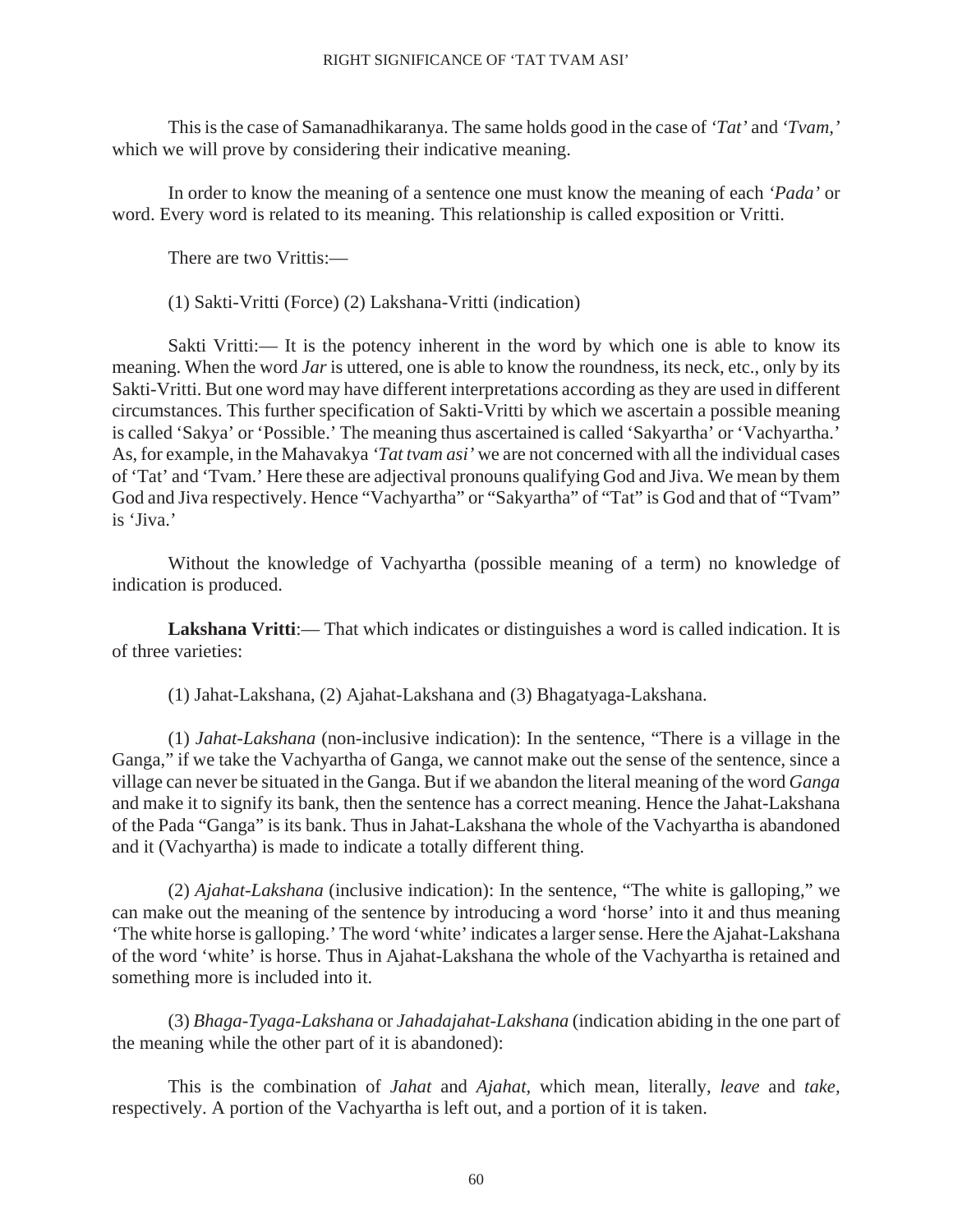As, for instance, when a thing seen in a prior period is found subsequently in another place, a person is apt to say "That is This." A person named Devadatta, for example, seen a few years back in Calcutta may be seen today in Rishikesh, and thus we may recognise him by saying: "That is this Devadatta." Here "That" refers to a thing seen in the past time, and in another place, and "This" conveys the sense of the present time at the present moment. Hence two adjectival pronouns referring to the past and the present apply contradictions. Therefore, by abandoning the indications of 'That' and 'This' the apparent inconsistency is removed, and as both of them refer to the same substance, their equality is identity.

To put it algebraically we have to equate:

That is not equal to This.

Considering "Vachyartha" of both the words, we find:

Devadatta plus Past time is not equal to Devadatta plus Present time. Applying Bhagatyaga in both the terms:

Devadatta is equal to Devadatta. Thus Bhagatyaga-Lakshana of "That" Pada is Devadatta, and that of "This" Pada also is Devadatta. The equality is that of identity.

Now let us proceed to consider as to which of the Lakshanas is applicable in the case of "Tat tvam" Pada.

### *1. JAHAT-LAKSHANA IS INAPPLICABLE:*

The conclusion of Vedanta with reference to the signification of 'That' and 'Thou' is to establish the non-duality or identity of the witnessing intelligence of the individual with the Universal or Brahman-intelligence. Hence both the Padas, 'Tat' and 'Tvam' contain within themselves, 'Brahman' and 'Atman,' respectively.

If Jahat-Lakshana is applied in construing the sentence, their Vachyartha will be completely abandoned and another object will be introduced as what is to be known. This another object must be devoid of intelligence and hence the purpose of the Mahavakya remains unserved.

### *2. AJAHAT-LAKSHANA IS INAPPLICABLE:*

In Ajahat-Lakshana, the literal meaning is wholly retained and something more is introduced into it. If the Vachyartha of 'Tat' and 'Tvam,' i.e., 'God' and 'Jiva' is retained, both being totally different, such signification is contradictory. Thus Ajahat-Lakshana, too, is inapplicable in the case of the Mahavakya.

### *3. BHAGA-TYAGA-LAKSHANA IS APPLICABLE:*

According to Abhasavada, Maya, the reflected shadow of intelligence in Maya, and the abiding intelligence of Maya, is Isvara, with the attributes of Omnipotence, Omniscience and the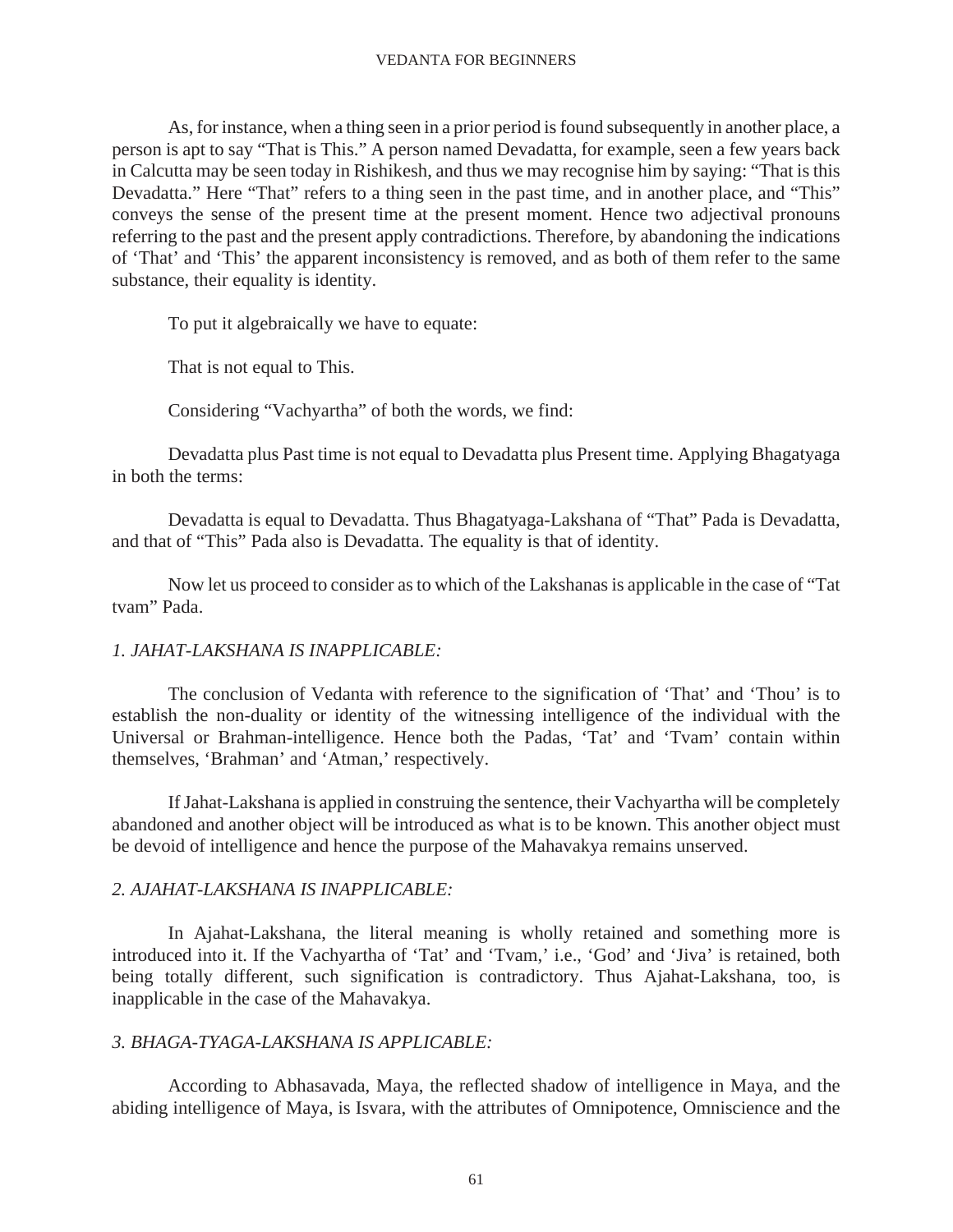rest, and that is indicated by the word "Tat". The reflected shadow of intelligence in the distributive aggregates of ignorance as well as its abiding intelligence, is Jiva, with the attributes of finiteness, little-knowingness, etc., and this is indicated by the word "Tvam". By applying Bhaga-Tyaga-Lakshana, we will have to abandon a part from each of the Padas, "Tat" and "Tvam". Thus the Lakshyartha of "Tat" is Brahman or intelligence which is found by removing the Upadhi (Maya), Upadhi Dharma and Abhasa Chaitanya from its Vachyartha, "Isvara". Similarly the Lakshyartha of "Tvam" is Kutastha or witnessing intelligence which is found by removing Upadhi (Avidya), Upadhi-Dharma, and Abhasa-chaitanya from its Vachyartha, "Jiva".

We have to equate:

 $TAT = TVAM$ Applying Bhagatyaga

(God-Upadhi & Upadhi Dharma & Abhasa Chaitanya)  $=$  (Jiva-Upadhi & Upadhi Dharma & Abhasa Chaitanya)

Therefore Lakshyartha:

 $Chidakasa = Kutastha$  or  $Pervading$  intelligence  $= Witnessing$  intelligence or Intelligence  $=$ Intelligence.

In the same way we can apply Bhagatyaga-Lakshana from the standpoint of Bimba-Pratibimba-Vada, Karya-Karana-Upadhi-Vada, Avachhinna-Anvachhinnavada and Avachhedavada.

In each case the non-duality of the supreme Self and the individual self is proved. Thus we have seen that Bhagatyaga-Lakshana alone is applicable. To make it clear we may take recourse to either of the following ways:—

1. Vachyartha of Tat and Vachyartha of Tvam.

2. Lakshyartha of Tat and Vachyartha of Tvam.

3. Vachyartha of Tat and Lakshyartha of Tvam.

4. Lakshyartha of Tat and Lakshyartha of Tvam.

All the former three cases are clearly absurd. Only the last case is applicable in serving the purpose.

## **The Method Of Connection**

It has been already proved that 'Tat' Pada indicates the witnessing intelligence. In their Vachyarthas, 'Tat' Pada is marked by the mistaken conception of indirectness (Parokshata-Bhranti) and 'Tvam' Pada is marked by finitude or (Parichhinnata-Bhranti). To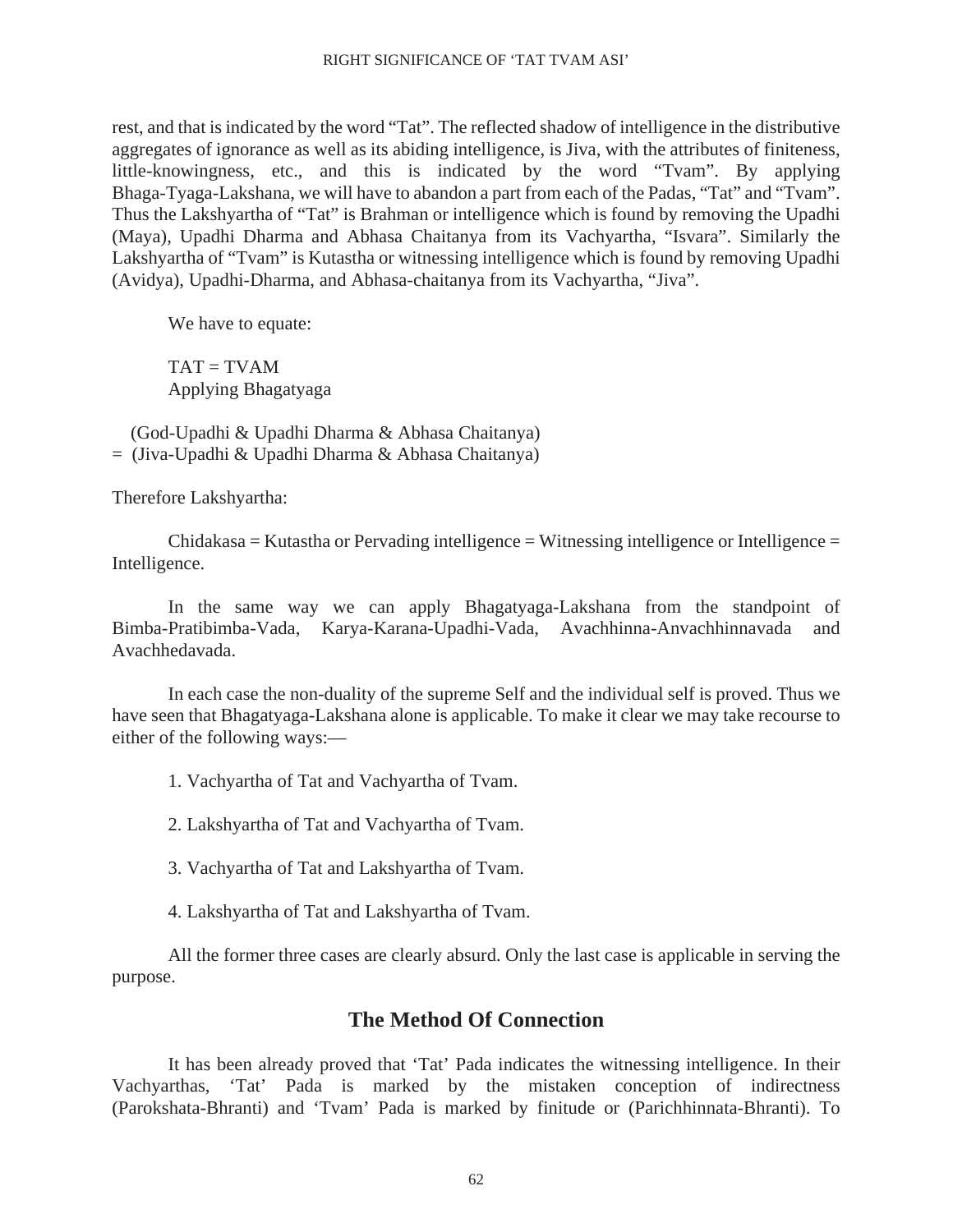remove these two misconceptions in their Lakshyarthas we should say: 'Tat-Tvam' marking the significance of 'Tat,'—subject and 'Tvam'—predicate. This removes the first Bhranti, i.e., the misconception of indirectness pertaining to the significance of the Pada 'Tat.' That is to say 'Chidakasa or Brahman is Kutastha.' This gives direct perception, removing the misconception of the indirectness of Chidakasa.

In the same way if we say 'Tvam Tat' we remove the misconception of finitude pertaining to Tvam Pada. Here the significance of 'Tvam' is subject and significance of 'Tat' is predicate. That is to say, 'Kutastha' is 'Chidakasa.' Thus the misconception of finitude pertaining to Kutastha is removed. This, in short, is the examination in the real significance of 'Tat Tvam Asi.' One who meditates upon it, comes to know that he is not the body, not the mind, is neither doer nor enjoyer, but he is Existence, Knowledge and Bliss Absolute. He becomes full of Bliss by sacrificing the miseries of the world and attains the real nature, i.e. Brahman.

The initiation into the mysteries of 'Tat Tvam Asi' by a Brahmanishtha Guru alone can enable one to know the correct significance of the Mahavakya which destroys Samsara in the same way as the sun dispels darkness.

## **1. Means To Realisation**

THE GOAL OF LIFE is Self-realisation. It is not the attainment of anything external to us, but it consists in our simply knowing or becoming aware of our eternally Free nature. If it were an impossibility to get convinced that we are Existence-Absolute and eternally Free, why should the Srutis repeatedly teach us that doctrine like an affectionate mother? On the other hand that doctrine contradicts not but asserts our own inner urge, 'Let me ever live in a blissful state free from all pain and misery.'

How the idea of a snake is negated from a rope-snake, so too, the non-Self is negated from the Self that is eternally existing. That is done through reasoning on the evidence of Sruti passages like, 'Tat Tvam Asi' etc. With the dawn of true knowledge, the Self-luminous Self alone shines and the non-self totally disappears into an airy nothing like the disappearance of the snake when the rope is known as such with the aid of a lamp.

Is there a means that can be handled by the aspirant to attain realisation? Are injunctions and prohibitions on Vedic lines applicable to the seeker after Truth?

To put it in a nut-shell, the seeker after Truth cannot be subjected to Vedic injunctions and prohibitions.

The injunctive side of the Scriptures merely restates popular conceptions and beliefs when it says 'do this,' 'Thou art the doer and enjoyer' etc. It points out to a certain object for our attainment. The injunctions and prohibitions are made with sole reference to the object that has got to be attained. Hence, in that case, injunctions and prohibitions are justified.

In all Vedanta (i.e., the Upanishads), nowhere do we find a clear mention of the Self as the object to be attained. The only way by which the Upanishads point the Truth is through the words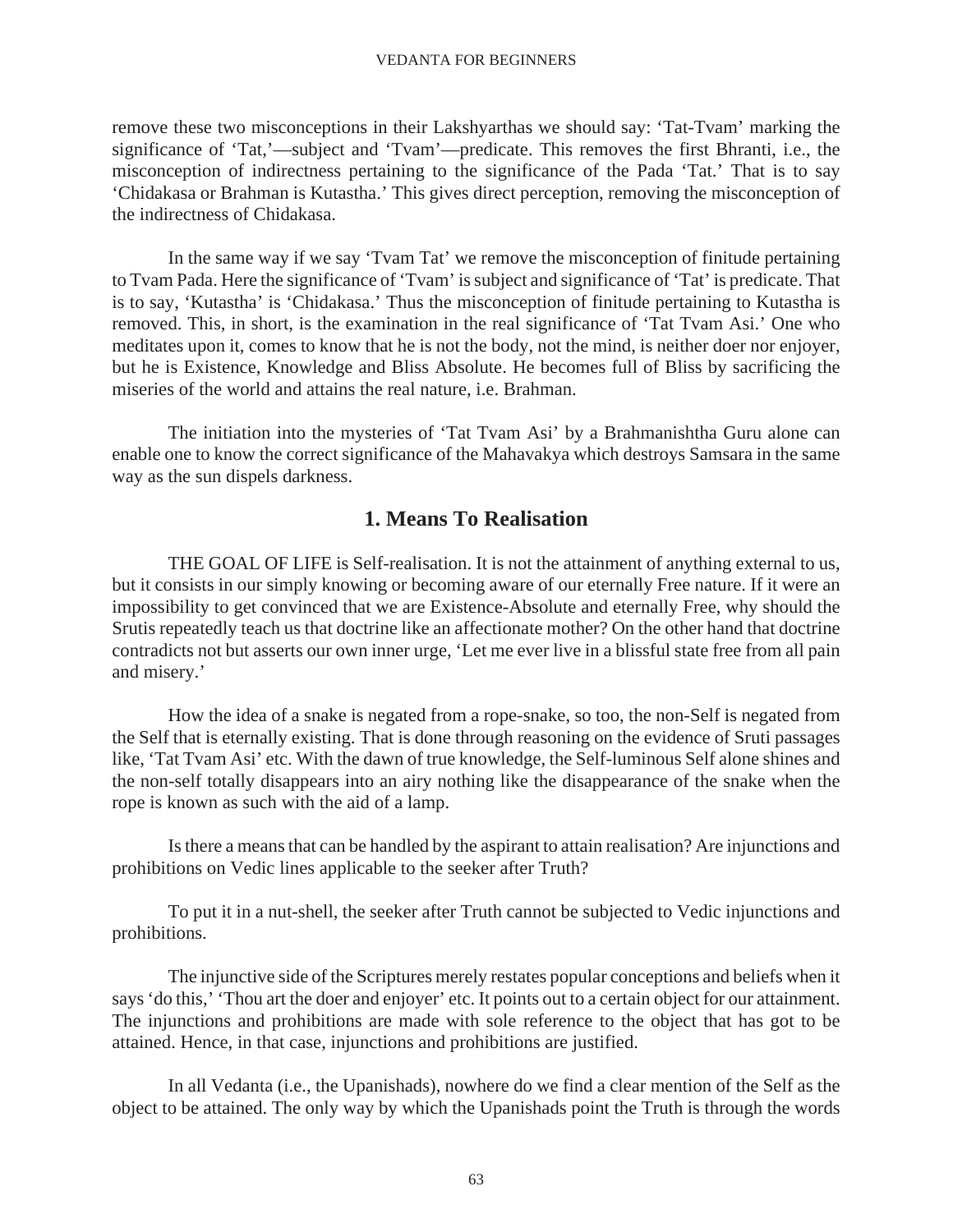#### RIGHT SIGNIFICANCE OF 'TAT TVAM ASI'

'Neti, Neti.' The Self is never an object for our attainment. Sruti passages like 'Tat Tvam Asi' proclaim the Truth or give us the right Knowledge from the transcendent level, Paramarthic standpoint. They do not, however, point out an *object* for our attainment. Further, the knowledge arising out of injunctive scriptures gets contradicted by the knowledge arising out of Sruti passages like, 'Tat Tvam Asi.'

Of the two ideas, 'I am Existence-Absolute,' and 'I am the experiencer,' both of which have the Immortal Self as the Witness, the latter which owes its origin to ignorance and which springs up from apparent evidences like sense-perception gets negated from the implied meaning (Lakshyartha) of the word 'I' (the implied meaning of 'I' is represented by the former) on the authority of the Sruti passages like, 'Tat Tvam Asi.'

#### *REASONING AND REITERATION AS MEANS*

Some hold that one does not attain Absolute Liberation on hearing the words 'Tat Tvam Asi' or by knowing the literal meaning of the Maha Vakya without reiteration and reasoning. Hence they wish to enjoin these two things as essential means to the seeker after truth. They contend that on the absence of scriptural injunctions, our conduct should be deemed as non-scriptural which position is not desirable. According to them, the result 'Thou Art That' being stated as the end to be achieved, austerities, self-control, renunciation of things incompatible with that end, reiteration and reasoning should necessarily be accepted as the means enjoined for the attainment of that result.

It has been already stated that injunctions can be accepted provided the Upanishads particularise and define the end to be achieved. But, the Upanishads end with 'Neti, Neti.' The sentence 'Tat Tvam Asi' is not stated as a result to be attained through certain actions; the sentence proclaims the Truth. Therefore, even reiteration and reasoning cannot be enjoined as means to an end to the seeker of Truth.

#### *THE ACTUAL POSITION*

The superimposition of the ego on the eternally Free Self and transferring the ego's actions and experiences to the actionless Self is akin to the father's superimposing of the son's distress upon himself (upon the father) whereas, in truth, he (the father) has none. While stating 'Neti, Neti,' the scriptures do negate the superimposition as if that superimposition were a reality. Injunctions, reiteration, etc., are all due to that superimposition. While the superimposition which has no real existence by itself is negated, how can injunctions, reiteration, etc., be sustained? Are they not negated along with the superimposition? So, talking of injunctions when they are negated is not reasonable.

The negation of the ego from the Self is like the de-superimposition of the superimposed (in ignorance) colour from the sky by the ignorant people. This negation is not of a real thing. If real things were to be negated, then, surely, liberation would become transitory.

A certain amount of reiteration and reasoning is necessary to grasp the truth contained in the Sruti passage like 'Tat Tvam Asi' and to get firmly convinced of the same to the point of experience. But they cannot be construed to be injunctions on the lines of the Vedic ones. They help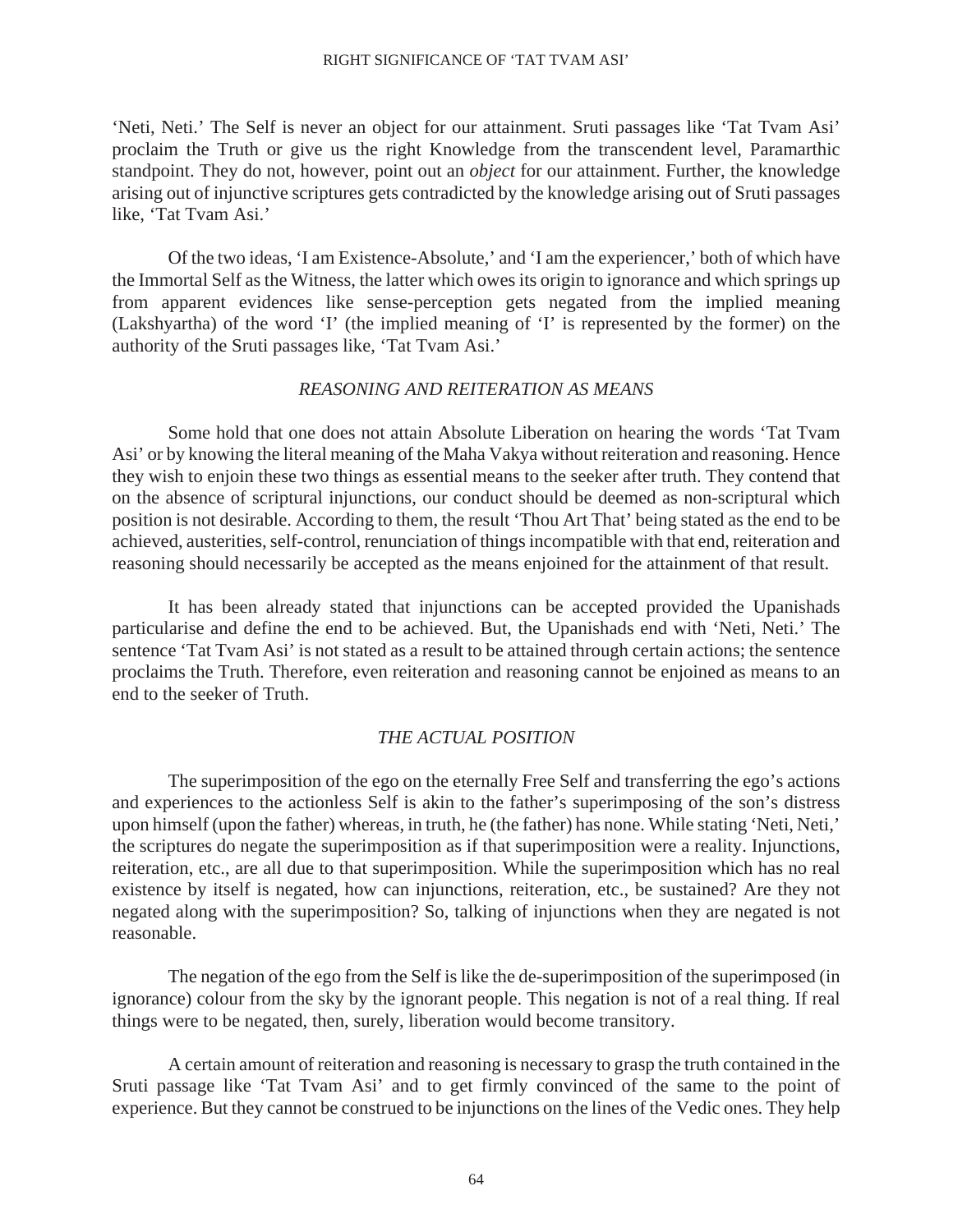us to deny perceptional knowledge that is more powerful than inferential knowledge, and to strengthen our faith in the inferential knowledge. They help us to negate ignorance, but, they do not directly and positively present us with Self-knowledge as a result of their being put to use as a means.

Self is Svayam-Prabha. It shines by Its own Light. It is known by Its Own Self. In the strict sense, there exists no means to realise the Self.

To a coward who doubts whether he exists or not what means can one suggest so that his (the coward's) existence can be 'attained' by him (the coward?).

## **2. Ego And The Self**

On account of its proximity to the Self, the ego appears to be conscious. Hence the two ideas or words 'I' and 'Mine' originate. As the ego is possessed of genus, action, etc., words are applicable to it. But words cannot be applied to the Self that is actionless and that is not an object for any word to point it out or signify it. A word or idea can only be applied to *objects* of knowledge and not to non-objects. So, Brahman or Self is not within the scope of any word or an idea.

Words that denote the ego and all the other things that reflect the Self only indirectly express the Self and by no means describe it directly. Similar to the application of words that denote the action of fire (e.g., burning) in an indirect way (never directly) to the torch etc. (e.g., the torch burns), words implying the Self (the word 'I' implying Existence, etc.) are applied to the ego which has the reflection of the Self in it, and further, appears to be like the Self.

## *EXAMPLE OF THE REFLECTION OF A FACE IN A MIRROR*

The reflection of a face in a mirror is different from the face; the reflection imitates the mirror inasmuch as it possesses the property of being in the mirror and the quality of the mirror. The reflection depends on the mirror for its existence. But the real face does not. So, the real face is different from the reflection. Similarly, the reflection of the Self in the ego is different from the Pure Self.

In the case of the face, the face is real but not its reflection in the mirror. The reflection is not always there. But, at the same time, the reflection is not totally unreal since it is seen at times. Hence, the reflection is indescribable and the face is different from it. In the case of the Pure Self and Its reflection, in fact, however, both of them are devoid of any real distinction, in the case of the face and the mirror, the mirror has an existence independent of the face. But, in the case of the Pure Self, the intellect which is the reflecting medium is not having an independent existence all by itself, apart from the existence of the Pure Self. Therefore, the distinction between the Pure Self and Its reflection is only apparent and not real. Owing to a non-discrimination due to ignorance between the Pure Self and Its reflection, the Self is regarded as an individual suffering transmigratory existence.

It may be said that the reflection of the Self in the ego, as distinct from the Pure Self, is the individual soul experiencing and acting in this universe, on the authority that the individual soul is a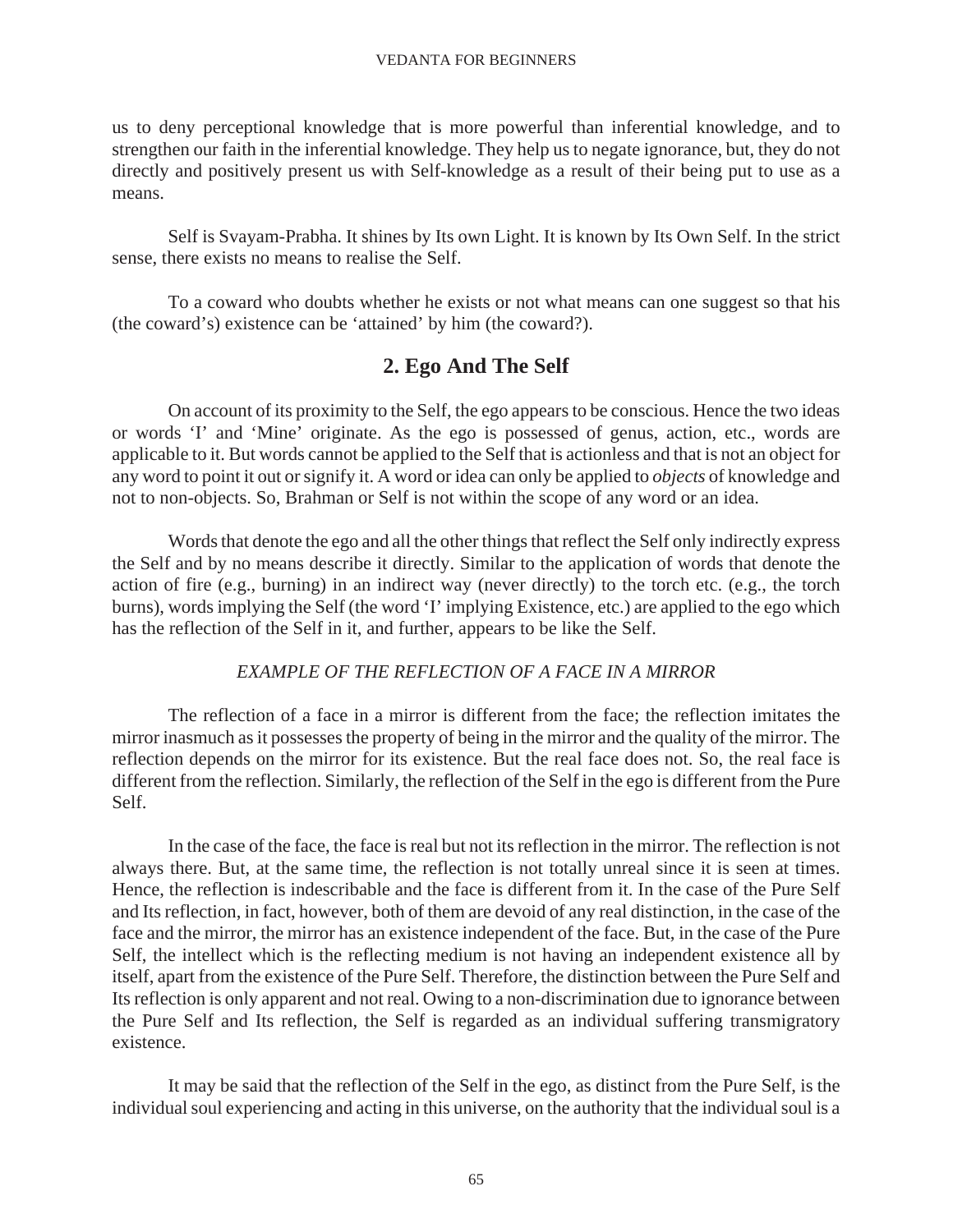#### RIGHT SIGNIFICANCE OF 'TAT TVAM ASI'

real entity having its own properties like the shadow of a tree having the property of refreshing any one coming under it on a hot midday. That cannot be so. The refreshing property cannot be attributed to the shadow, for it is the effect of refraining from the warm things, say, the hot sun. Further, because of that, it cannot be said that the refreshing property that is seen in the shadow is ample proof for accepting the reality of the shadow. One is not refreshed by sitting close to a burning hearth under its shadow.

The reflection of the face in the mirror is neither the property of the face nor the property of the mirror. If it were the property of either of the two, then, it should continue to exist when one of the two is not there. If it can be said that the reflection is the property of both the real face and the mirror, it can be equally refuted by saying that even when both the mirror and the face are there but improperly placed, the reflection is not seen.

The example of Rahu (Node), a real thing, is quoted to prove that a real thing may be seen at certain times and may not be seen at certain other times. In that case we learn about the reality of Rahu from Scriptures before we actually see it. Secondly, according to those who hold that Rahu is but the shadow of the Earth, it cannot be a real thing, as the unreality of the shadow has already been established.

### *THE EXPERIENCER OF TRANSMIGRATORY EXISTENCE*

Transmigratory existence cannot be predicated of the Pure Self by virtue of Its being actionless; nor can it be predicated of the ego which is, devoid of a real existence, not a conscious entity. The only plausible explanation is that transmigratory existence is due to lack of proper discrimination between the Pure Self and the non-Self. Nevertheless, transmigratory existence has always an apparent existence solely due to the real existence of the Self, and further, appears to belong to the Self owing to indiscrimination. That is like the apparent existence had by the rope-snake on the basis of the reality of the rope, of course, prior to the discrimination between the rope and the snake.

It is only the people who cannot discriminate between the real and the unreal, between the Pure Self, Its reflection and the Intellect, who hold that the eternal Self is changeful on account of the modifications in the mind pertaining to It and is the experiencer of the transmigratory existence. They have no real understanding of the scriptures. They hold or mistake the ego to be the Self.

### *WORDS IMPLYING THE SELF*

The Vedas do imply the Self by the use of words like Knowledge, Existence, etc. There the implication becomes reasonable because the Self is of the nature of Pure Consciousness and Intellect has got the reflection of the Self in it. These words are directly applied to the Intellect carrying the reflection of the Pure Self in it and indirectly to the Pure Self.

It can be said that in words like 'Karoti' (He does), 'Gacchati' (He goes) etc., the Prakriti Artha of the Dhatu (meaning of the verb, it denotes an action) and the Pratyaya Artha (meaning of the verbal suffix, it denotes agency) belong to one and the same subject according to grammarians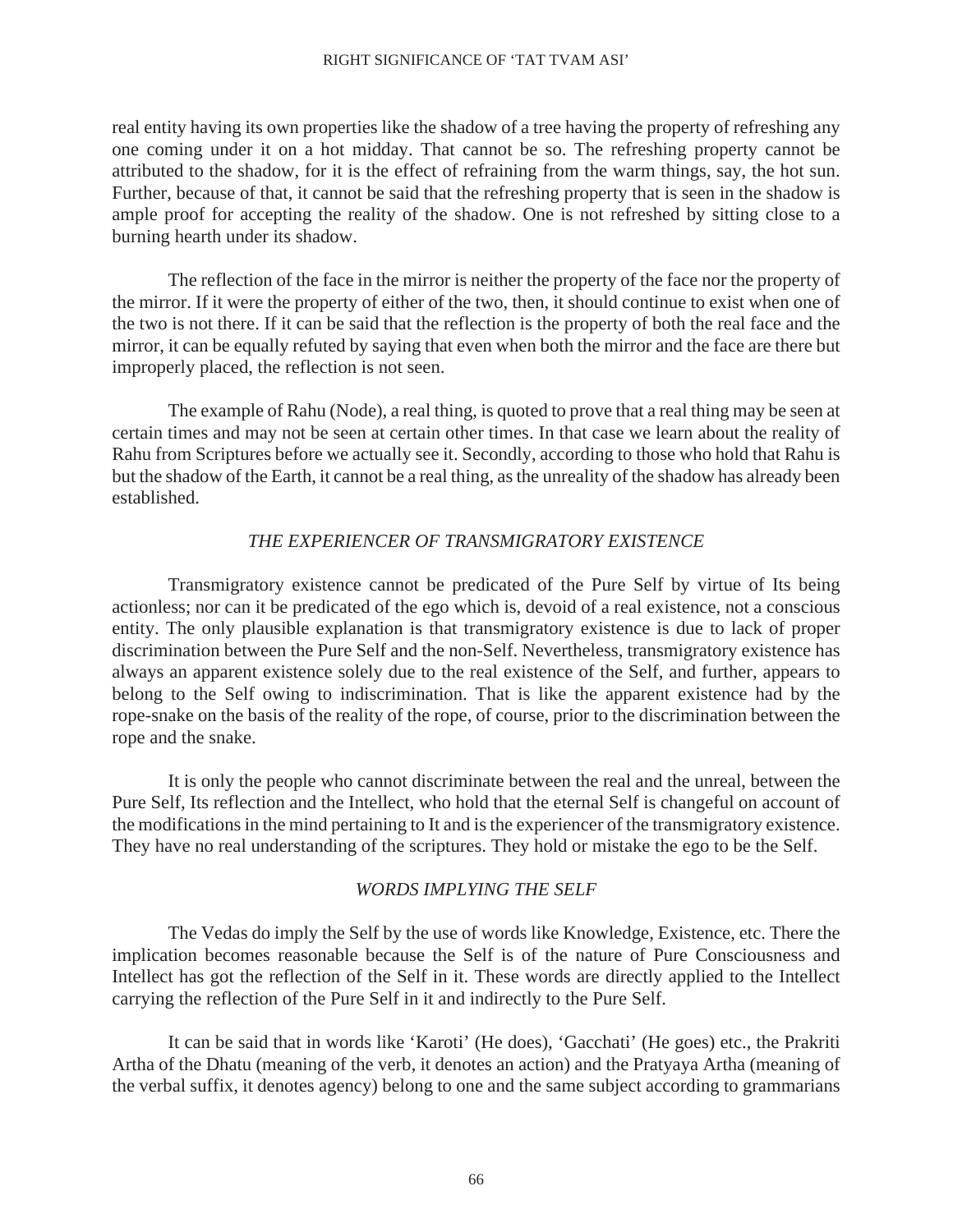and laymen, whereas in words like 'Jaanaati' (He knows), the verb meaning and the meaning of the suffix denote two different subjects. The latter, exceptional case as it is, needs explanation.

In words like 'Jaanaati,' the meaning of the verbal suffix that involves an agent has reference to the reflection of the Self in the intellect and the meaning of the verb that involves an action has reference to a particular modification of the intellect. Due to indiscrimination between the reflection of the Self and the intellect, the word 'Knows' is wrongly applied to the Self. In reality, the intellect by itself, is devoid of consciousness and the Self is devoid of action; the word 'Knows' cannot be predicated of either of them on any reasonable ground whatsoever.

Knowledge construed to mean the action of knowing cannot be attributed to the eternal Self that is actionless. Knowledge in the sense of an instrument of the action of knowing can be applied only to the intellect and not to the Self. Possession of instrument implies agency and agency cannot be attributed to Self that is actionless. Neither can the word be applied to the Self in the senses of that which is the object of the action of knowing.

The Self is never knowable as an object, and is not denoted by any word directly by those who hold It to be Changeless, Actionless, Eternal and One only.

If the ego were the Self, then a word can be applied to it in its (the word's) primary meaning, Vachyartha. But, that position can never be had on account of scriptural passages that state that the Self is free from hunger, thirst, etc. That reduces us to the position that the primary meaning of words are not applicable. That means that words having no primary meaning cannot have secondary (Lakshya) ones, too. In that case, the Vedas, too, will lose their authority, inasmuch as they will be using meaningless words; and that position is not desirable. Solving this problem will land us in a dilemma.

To accept the popular usage of words is to accept the doctrine of the Charvakas and take the body to be the Self. To accept the view of the learned is to arrive at the dilemma that a word cannot be applied to the intellect which is devoid of consciousness, and likewise, to the Self which is devoid of action. Neither can it be said that the authoritative Vedas use meaningless words.

People use words like 'Knows' etc. without proper discrimination between the reflecting medium (intellect) and that which is reflected (the Self). Agency is attributed to the Self in using words like 'Knows' etc. on account of the superimposition of the agency of the intellect upon the Self. Likewise, the intellect is called the Knower owing to the Superimposition of the Conscious Self upon it (the intellect). In short, there exists Paraspara-Adhyasa. Consciousness belongs to the Pure Self, of which action cannot be predicated. Knowledge is eternal and is identical with the Self; the intellect cannot create it. Persons who hold that knowledge is produced (and thereby predicate agency in the act of knowing etc. of the intellect) are merely deluded by the modifications of a non-conscious intellect that appears to be conscious.

To sum up, though, strictly speaking, words like 'Knows' etc. cannot be applied either to the intellect or the Self, their application is rendered possible owing to indiscrimination between the Self, the intellect and the reflection of the Self in the intellect.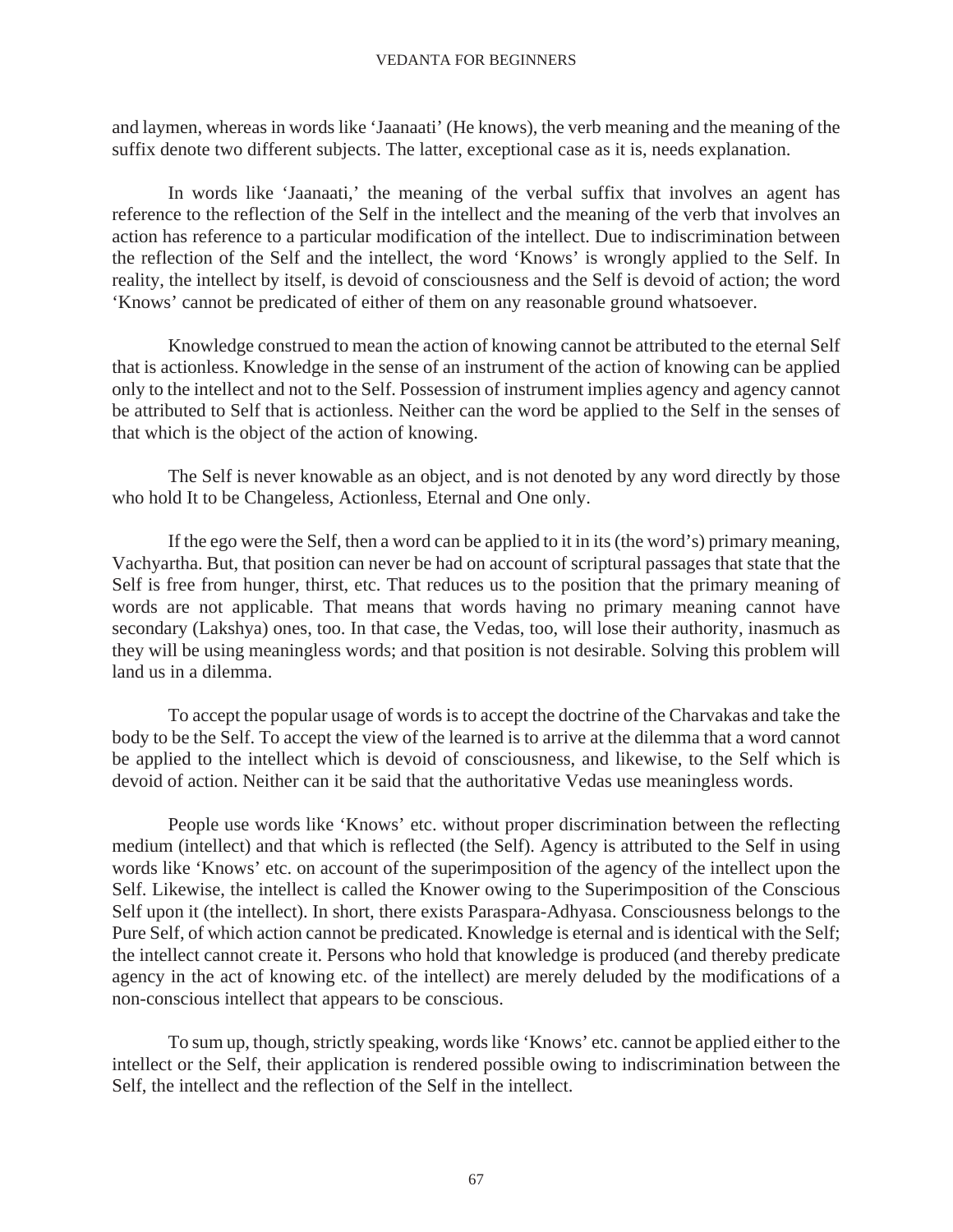#### RIGHT SIGNIFICANCE OF 'TAT TVAM ASI'

#### *NEED TO ASSUME A REFLECTION OF THE SELF*

Certain schools of Buddhism hold that there exists no witness other than the modifications of the intellect, which modifications are, by themselves, both the perceivers and the perceived. Even if we are to accept the need for a Knower to these modifications who will be constant (Knower should be the same in respect to all modifications, as based on the evidence of recognition, on the evidence of the inherent capacity to synthesise all modifications and relate it to one individual) and who will know or witness the presence or otherwise of these modifications, some schools of Vedantins hold that there is no need to assume a reflection of the Self.

Accepting this knower cannot solve the problem, for, when once agency is predicated of it in the act of knowing, it comes under the non-conscious group. Similarly, dispensing with the reflection of the Self, it cannot be argued that these modifications are known by themselves due to their proximity to the eternal Knower, the Self. The Changeless, Actionless Knower-Self is of no utility. If proximity to the eternal Self be the sole factor in mental modifications being known by themselves, then, we should grant mental modifications to all insentient beings since the eternal Knower-Self is all-pervading.

#### *TO WHOM IS THE TEACHING THOU ART THAT?*

Who is the aspirant to whom the words 'Thou Art That' are addressed? Who suffers pain and misery in ignorance and stands in need of the teaching 'Thou Art That?' The aspirant cannot be the eternal Witness Itself since It is untouched by ignorance and its effects. The aspirant cannot be either an agent. In that case, he cannot accept the idea, 'I am Brahman, the Witness.' As a result, the teaching 'Thou Art That' becomes a falsity and that position is not acceptable. The teaching can nevertheless be accepted, provided we grant indiscrimination due to ignorance between ego and the Self to the Sruti when it declares 'Tat Tvam Asi.'

Should the Sruti discriminate between the ego and the Self, the foregoing defect arises, namely, that an agent to an action cannot be admitted to be the Witness. If it be said, like the Samkhyas, that the word 'Thou' finally refers to the Witness, the relation between the ego and the Self, in the absence of a reflection of the Self, should be established so that the word 'Thou' can have the implied meaning referring to the Witness.

The relation cannot be one of the Seer and the Seen, for it cannot be admitted in the case of the Witness which is devoid of activity. Neither can it be said that there exists an identity between the ego and the Witness though the latter is devoid of activity; there being no opportunity for the knowledge pertaining to that identity to exist in the absence of the knowledge of the relation that my Self, the Witness exists. The relationship cannot also be known through the scriptures on the following three grounds, viz., (a) The ego cannot know the relation as it is unconscious, (b) similarly in the case of the Witness-Self because It is changeless and actionless, and (c) the non-conscious ego cannot be taught by the Sruti. Granting that there still exists a relation between the ego and the Self, the knowledge of such relation can only be one of 'mine' and in no case one of identity.